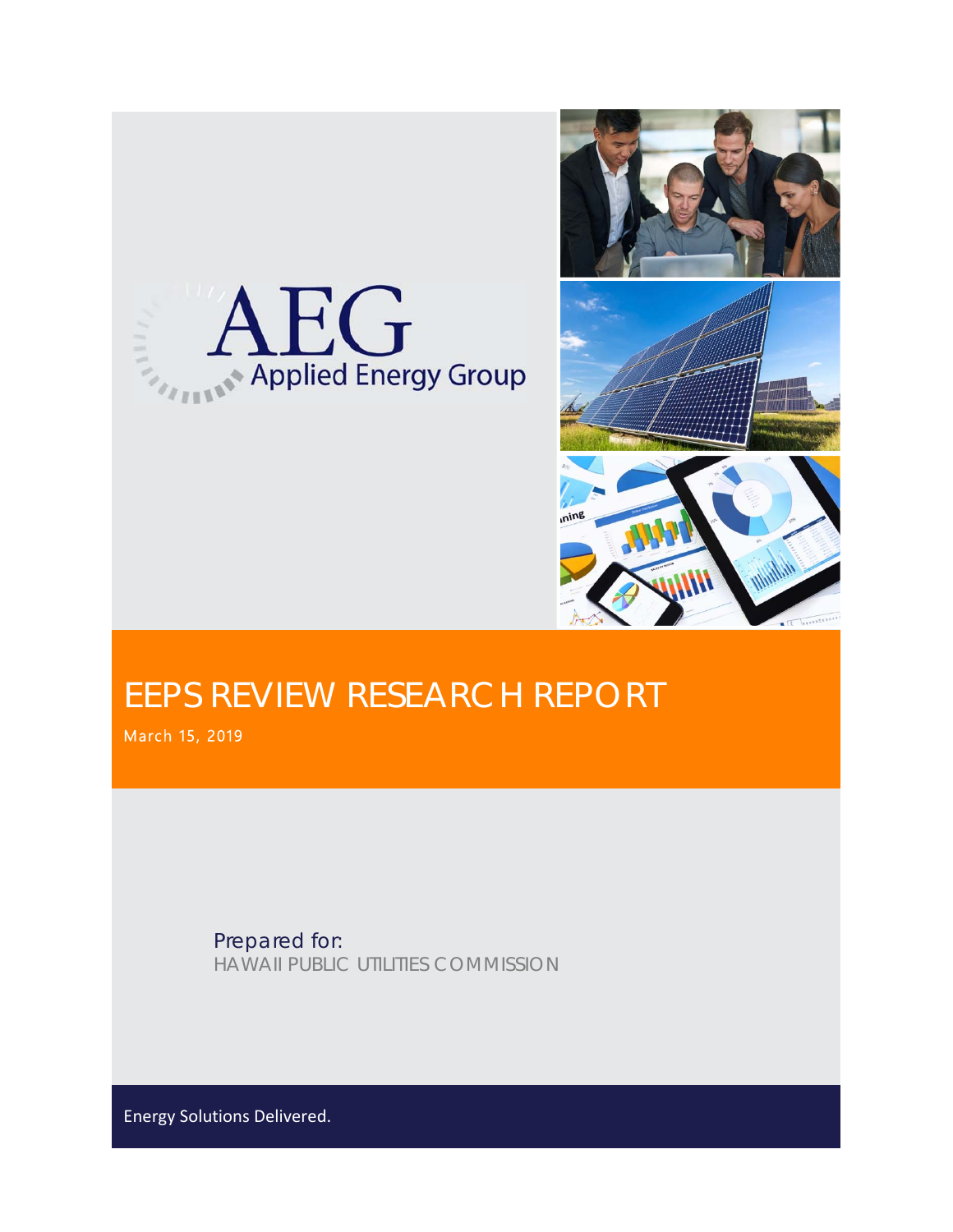This report was developed by Applied Energy Group, Inc. 500 Ygnacio Valley Blvd., Suite 250 Walnut Creek, CA 94596 Project Director: I. Rohmund Project Manager: K. Parmenter Task Lead: K. Marrin in consultation with the Hawaii Public Utilities Commission PBF Contracts Administrator: D. Won Senior Staff Oversight: D. Parsons EE Program Manager: A. Norman and the Energy Efficiency Manager team Project Team Lead: T. Pope EEPS/Baseline/Potential Lead: J. Fox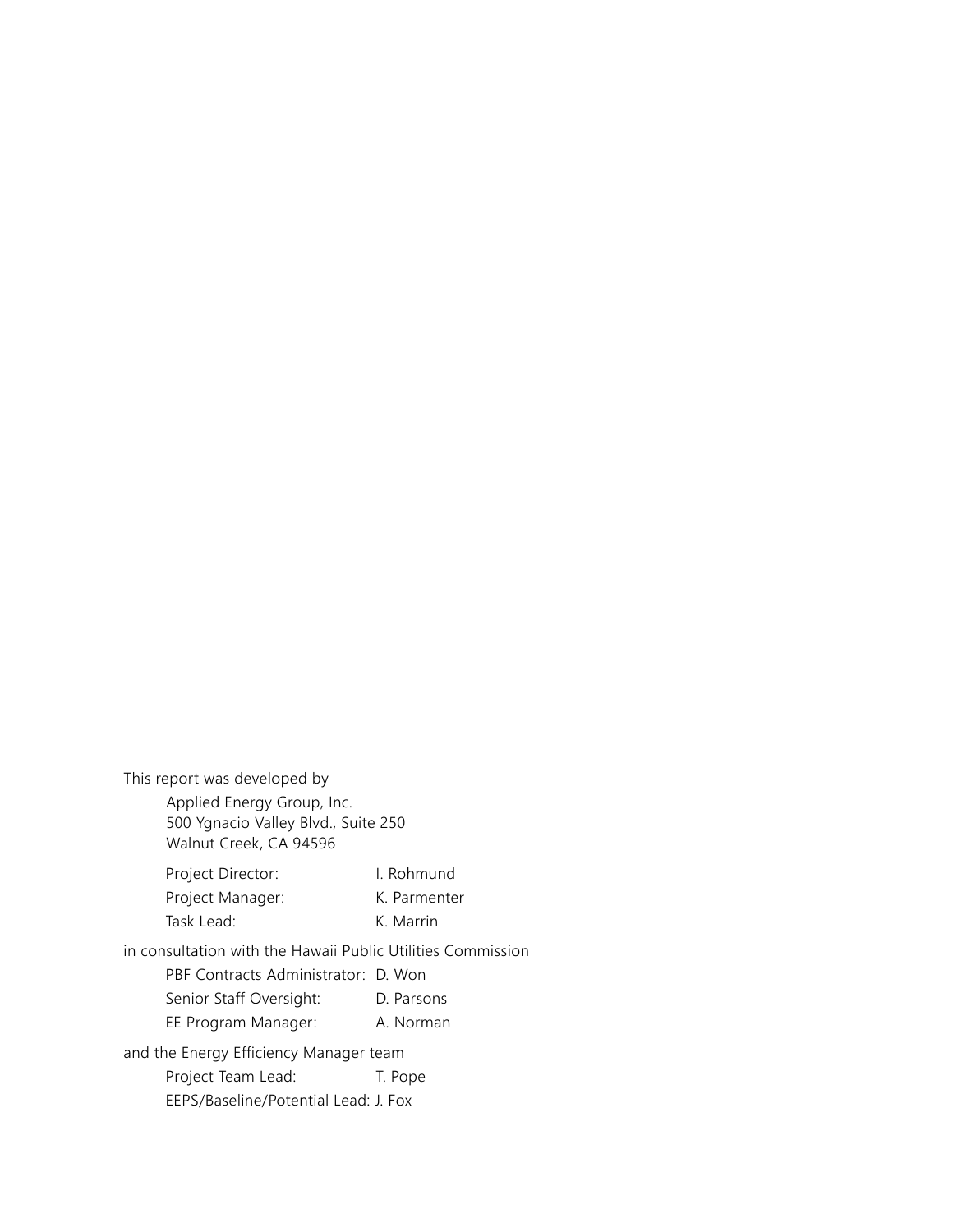### EXECUTIVE SUMMARY

In 2008, the State of Hawaii partnered with the United State Department of Energy to establish the Hawaii Clean Energy Initiative ("HCEI"), with a goal of meeting 70% of the State's energy needs through renewable energy and energy efficiency by 2030. The Hawaii State Legislature subsequently passed Act 155, Session Laws of Hawaii 2009 (Act 155), codified under § 269-96, Hawaii Revised Statutes ("HRS"), which established the State's energy efficiency goals into an Energy Efficiency Portfolio Standard ("EEPS"). As specified in HRS § 269-96, the statewide EEPS goal is 4,300 gigawatt-hours ("GWh") of electricity savings by 2030.

This report presents the analysis that was completed by Applied Energy Group ("AEG") in support of the Hawaii Public Utilities Commission's ("Commission") Report to the 2019 Legislature on Hawaii's Energy Efficiency Portfolio Standard. The purpose of this report is to provide to the EEPS Technical Working Group ("TWG") both a historical review of prior market intervention activities and resultant EEPS savings contributions, and a preliminary forecast of economic potential energy savings through 2030. This is the first of several EEPS Review research reports that will ultimately support TWG discussion of various EEPSrelated topics.

As a supporting document, some of the analysis presented in this report was also presented in the EEPS Report to Legislature, but this document also presents additional views of savings as they relate to the EEPS goals, including cumulative persisting savings, and more detail and results from the Phase I Potential Study Update.

Below we present findings from the EEPS research for context.

Interim EEPS goal achieved. The EEPS goal has proven effective at accelerating deployment of energy efficiency resources throughout the State. In accordance with HRS § 269-96, the Commission developed a framework ("EEPS Framework") to govern the achievement of the EEPS goal with four interim reporting periods, the first of which was completed in 2015.<sup>1</sup> The interim goal for the first reporting period is 1,375 GWh of savings. This goal was divided into annual goals of 196.5 GWh for 2009 and 2010 and 196.4 GWh for 2011 through 2015. As shown in Figure E-1, the State achieved the 2015 interim goal. The State also appears to be on track to meet the  $2020$  interim goal.<sup>2</sup>

Hawaii Energy Programs contribute a majority of EEPS savings. "Hawaii Energy" is a ratepayer-funded energy efficiency program designed and implemented by the Public Benefits Fee Administrator ("PBFA") under contract to the Commission, serving the islands of Hawaii, Maui, Lanai, Molokai, and Oahu.<sup>3</sup> As Figure E-1 illustrates, the incentives and services provided by Hawaii Energy Program have provided just over half of total EEPS contributions during the First EEPS Performance Period (a cumulative 1,106 GWh of 1st year savings). Figure E-2 shows that these savings represent a cumulative 80% of the interim goal for the First EEPS performance period. These savings were delivered at a cost far below the avoided cost of electricity generation.<sup>4</sup>

<sup>&</sup>lt;sup>1</sup> The EEPS Framework was approved by the Commission in Decision and Order No. 30089, issued on January 3, 2012 in Docket No. 2010-0037.

<sup>&</sup>lt;sup>2</sup> Section 2 of this Report describes uncertainty in savings estimates.

<sup>&</sup>lt;sup>3</sup> Kauai Island Utility Cooperative ("KIUC") implements its own energy efficiency programs for its customers.

<sup>4</sup> Hoffman, Ian, *et al*. June 2018. *The Cost of Saving Electricity Through Energy Efficiency Programs Funded by Utility Customers: 2009–2015*. Lawrence Berkeley National Laboratory.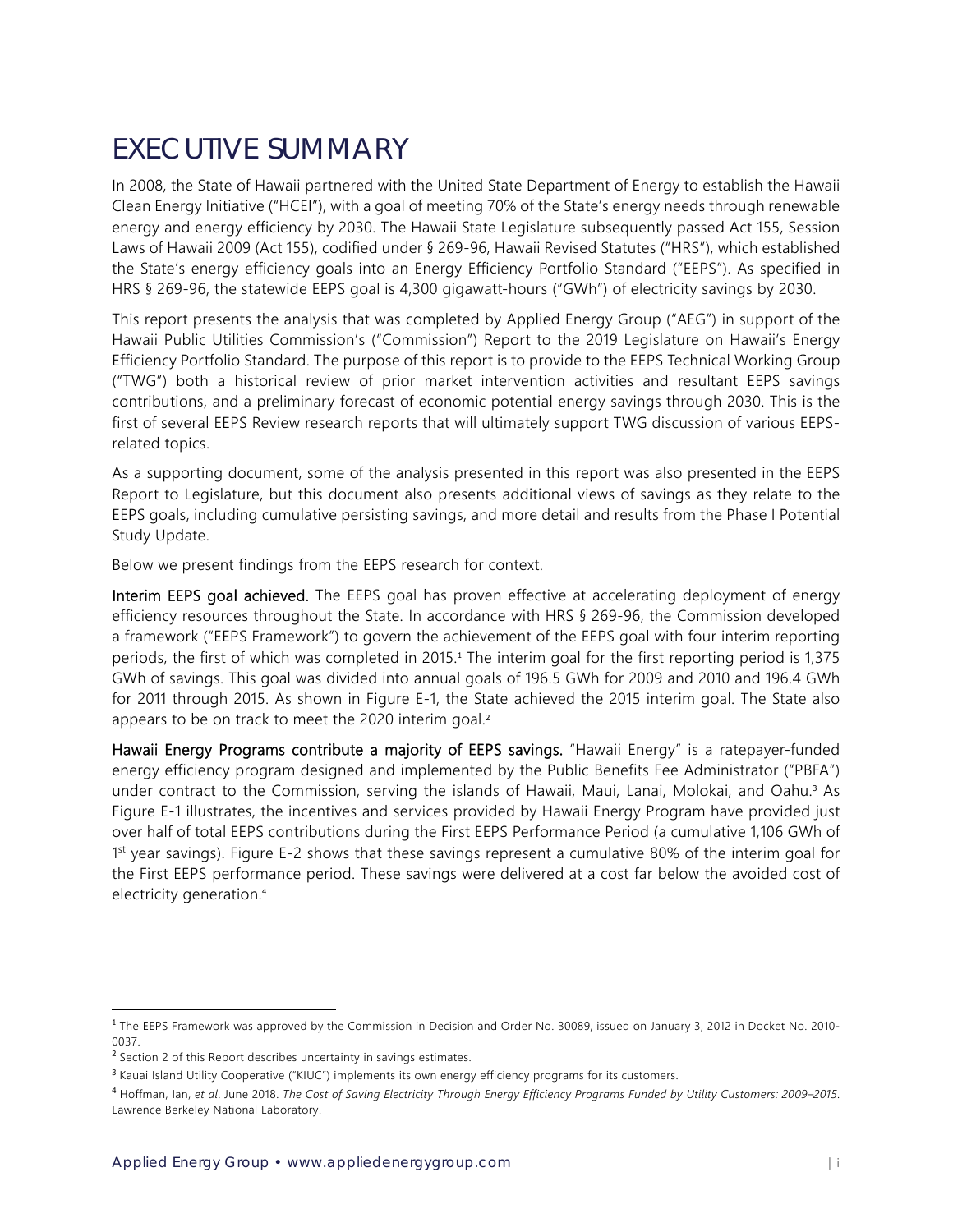

*Figure E-1 Annual 1st Year Energy Efficiency Accomplishments, Statewide* 

Energy efficiency provides additional benefits. The Hawaii Energy Programs bring the benefits of the clean energy transformation to those customers who cannot easily otherwise participate. Hawaii Energy has successfully innovated its program strategies to provide more savings and opportunities to low-income ratepayers, renters, small businesses and other "hard-to-reach" customers using targeted incentive programs and transformational programs, which provide access to energy efficiency resources for all demographics, especially hard-to-reach communities.

Energy efficiency provides many other important benefits to Hawaii's utilities and ratepayers, including reduction in grid utilization (which reduces future utility capital and maintenance expenses for transmission and distribution assets), peak demand reduction (reduces requirements for generating capacity to serve peak load), reductions in the cost of compliance with environmental regulations, and reductions in overall electricity sales that contribute to meeting the State's Renewable Portfolio Standards ("RPS"). In addition, by targeting energy efficiency investments based on time and locational value to the grid, energy efficiency can improve the ability to integrate variable renewable resources into the existing power system.

Business as usual approach to EEPS may not be sufficient to achieve the 2030 EEPS goal. The preliminary forecast, using business as usual assumptions, shows that the EEPS program appears to be on track to meet interim goals through 2020, but not between 2020 and 2030. Phase I of the 2019 Energy Efficiency Potential Study analysis indicates that the available, untapped, economic energy efficiency resource in Hawaii exceeds the EEPS goal of a cumulative 4,300 GWh in 2030. These preliminary findings, shown below, suggest that the EEPS goal is achievable, but requires strategic adaptation, possible increases in energy efficiency program budgets, and continued innovation in program design.

NOTE: Pursuant to HRS 269-91, solar PV savings after 2014 count towards the RPS.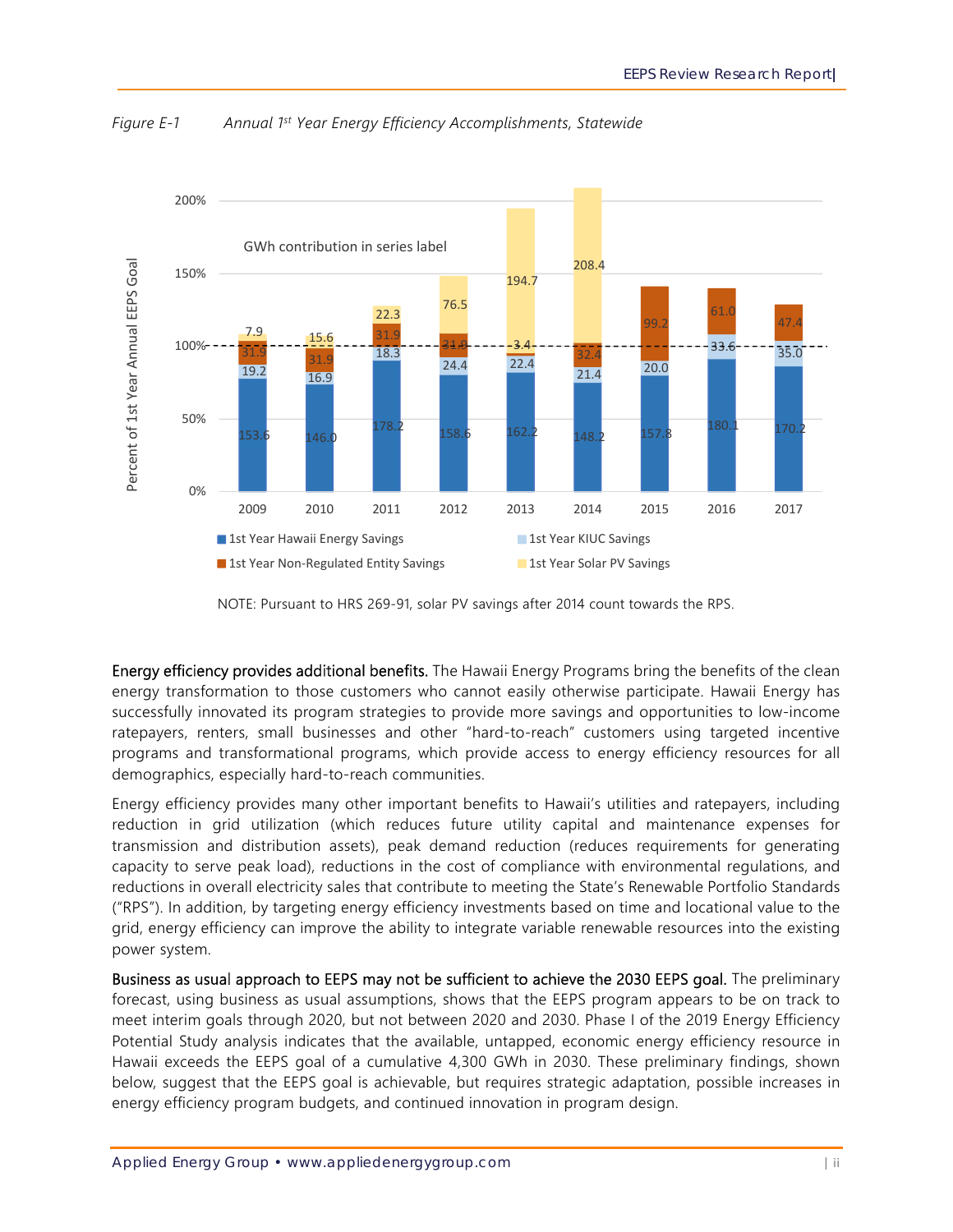

*Figure E-2 Energy Efficiency Potential, Statewide* 

A more aggressive approach is likely required to achieve the EEPS 2030 goal of a cumulative 4,300 GWh of savings. To date, Hawaii Energy has cost-effectively contributed the majority of the EEPS savings while also expanding its efforts to serve lower income and hard-to-reach customers. For example, Hawaii Energy's residential lighting program has been a big success and a dominant factor during the First EEPS Performance Period. While the savings resulting from Hawaii Energy's substantial contribution to the transformation of the lighting market will continue to count toward the EEPS goal in the form of codes and standards savings, this program success requires Hawaii Energy to rebalance its portfolio in order to maintain similar program impact levels in the future. Rebalancing with different efficiency measures are expected to increase future cost of saved energy, especially in combination with the increased emphasis on non-resource, transformation programs that address lower income and hard-to-reach customer equity.<sup>5</sup> Thus, the business-as-usual funding and approach to the Hawaii Energy portfolio will likely not sustain that dominant level of contributions to the EEPS goals between 2020 in 2030.<sup>6</sup>

<sup>&</sup>lt;sup>5</sup> Despite these rising costs, the Hawaii Energy portfolio should continue to be very cost effective compared to other energy resources. <sup>6</sup> Some of the shortfall depicted in the graph may be captured by future codes and standards adoptions and other market effects.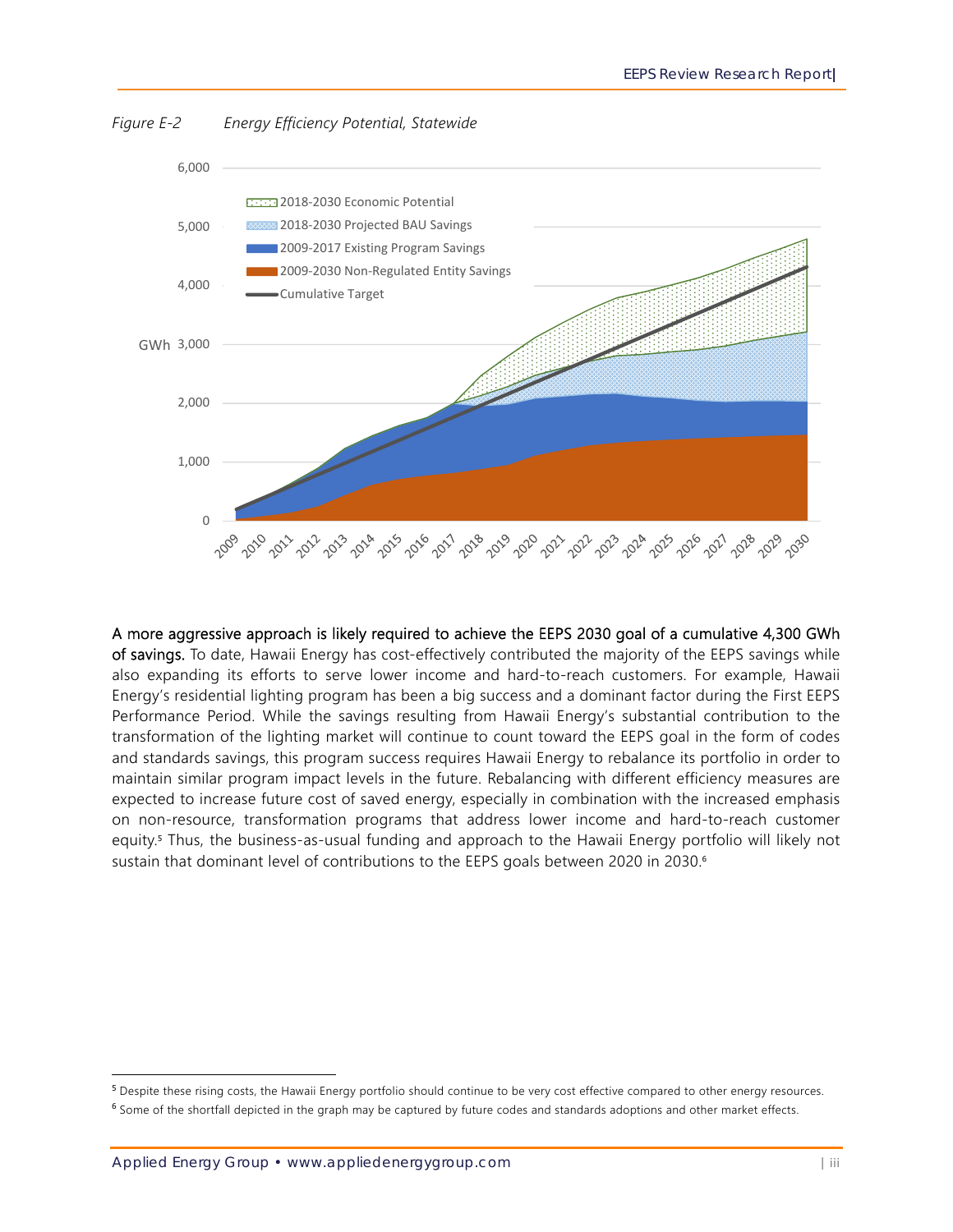### **CONTENTS**

| 1              |                                                                       |  |
|----------------|-----------------------------------------------------------------------|--|
|                |                                                                       |  |
|                |                                                                       |  |
|                |                                                                       |  |
|                |                                                                       |  |
| $\overline{2}$ |                                                                       |  |
|                |                                                                       |  |
|                |                                                                       |  |
|                |                                                                       |  |
|                |                                                                       |  |
|                |                                                                       |  |
|                |                                                                       |  |
|                |                                                                       |  |
|                |                                                                       |  |
|                |                                                                       |  |
|                |                                                                       |  |
|                |                                                                       |  |
| 3              |                                                                       |  |
|                |                                                                       |  |
|                |                                                                       |  |
|                |                                                                       |  |
| 4              |                                                                       |  |
|                |                                                                       |  |
|                |                                                                       |  |
|                |                                                                       |  |
|                |                                                                       |  |
|                |                                                                       |  |
| 5              |                                                                       |  |
| A              | APPENDIX A - SAVINGS TERMINOLOGY & EXPLANATION OF DIFFERENCES  A-1    |  |
|                |                                                                       |  |
|                |                                                                       |  |
| в              | APPENDIX B - OTHER CONTRIBUTING ENTITY DATA COLLECTION INSTRUMENTSB-1 |  |
|                |                                                                       |  |
|                |                                                                       |  |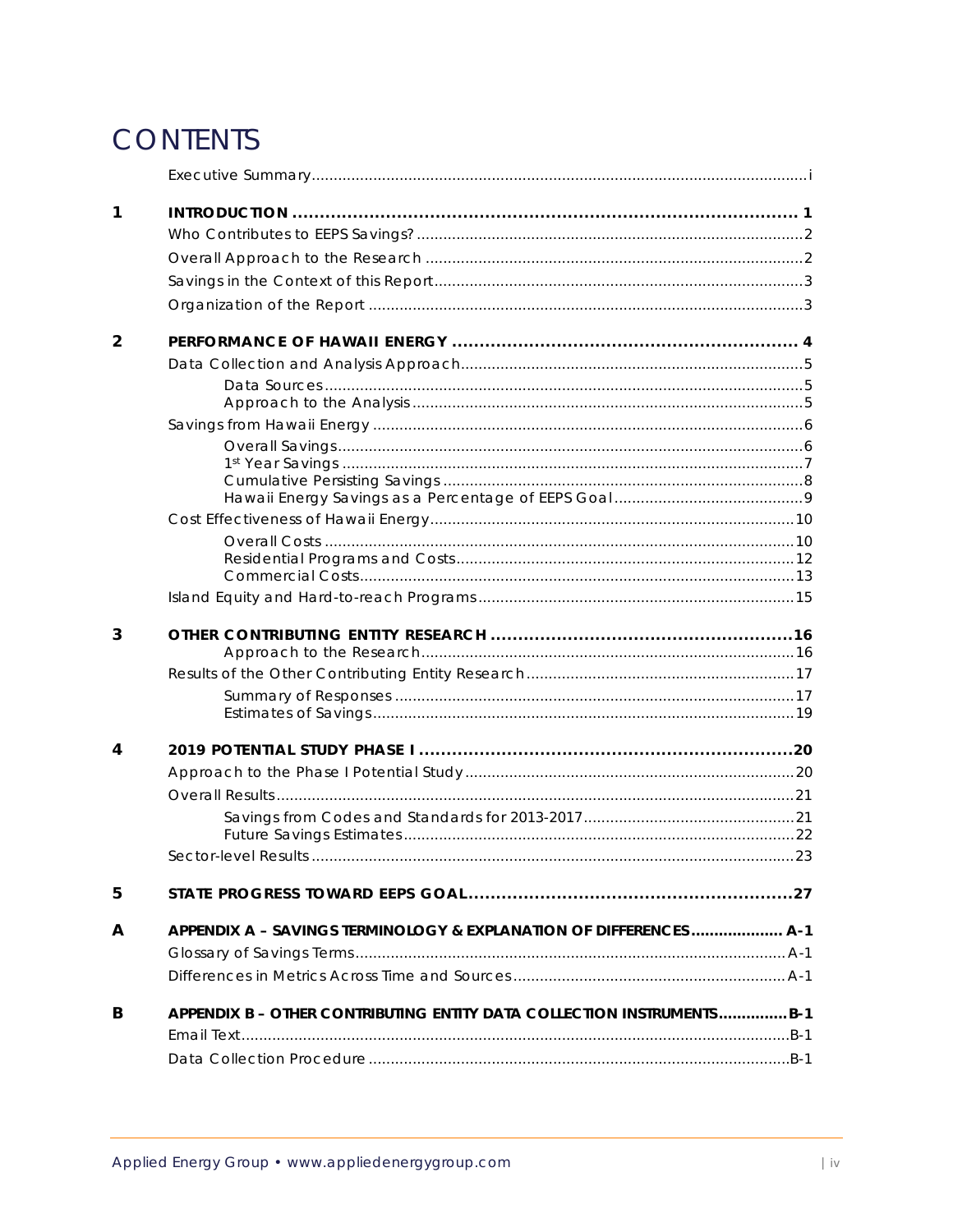### LIST OF FIGURES

| Figure E-1  |                                                                                |  |
|-------------|--------------------------------------------------------------------------------|--|
| Figure E-2  |                                                                                |  |
| Figure 2-1  |                                                                                |  |
| Figure 2-2  |                                                                                |  |
| Figure 2-3  |                                                                                |  |
| Figure 2-4  | Sector Level Contribution to 1st Year System Level Savings by End Use 8        |  |
| Figure 2-5  |                                                                                |  |
| Figure 2-6  |                                                                                |  |
| Figure 2-7  |                                                                                |  |
| Figure 2-8  |                                                                                |  |
| Figure 2-9  |                                                                                |  |
| Figure 2-10 |                                                                                |  |
| Figure 2-11 |                                                                                |  |
| Figure 4-1  |                                                                                |  |
| Figure 4-2  |                                                                                |  |
| Figure 4-3  |                                                                                |  |
| Figure 4-4  |                                                                                |  |
| Figure 4-5  | Estimates of Future 1st year Savings from Codes and Standards and BAU          |  |
| Figure 4-6  | Estimates of Future 1st year Savings Including Economic Potential 26           |  |
| Figure 4-7  | Estimates of Future Cumulative Persistent Savings Including Economic Potential |  |
|             |                                                                                |  |
| Figure 5-1  |                                                                                |  |
| Figure 5-2  | Statewide Cumulative Persisting Savings Compared to EEPS Goal29                |  |
| Figure 5-3  | Estimate of Cumulative Savings Potential Compared to Cumulative Goal30         |  |

### LIST OF TABLES

| Table 2-1 |                                                                         |  |
|-----------|-------------------------------------------------------------------------|--|
| Table 2-2 | Hawaii Energy Savings by Program Year as percent of Annual EEPS Goal 10 |  |
| Table 2-3 |                                                                         |  |
| Table 2-4 |                                                                         |  |
| Table 2-5 |                                                                         |  |
| Table 3-1 |                                                                         |  |
| Table 3-2 | Summary of Responses Collected from Other Contributing Entities 18      |  |
| Table 3-3 |                                                                         |  |
| Table 5-1 |                                                                         |  |
| Table 5-2 |                                                                         |  |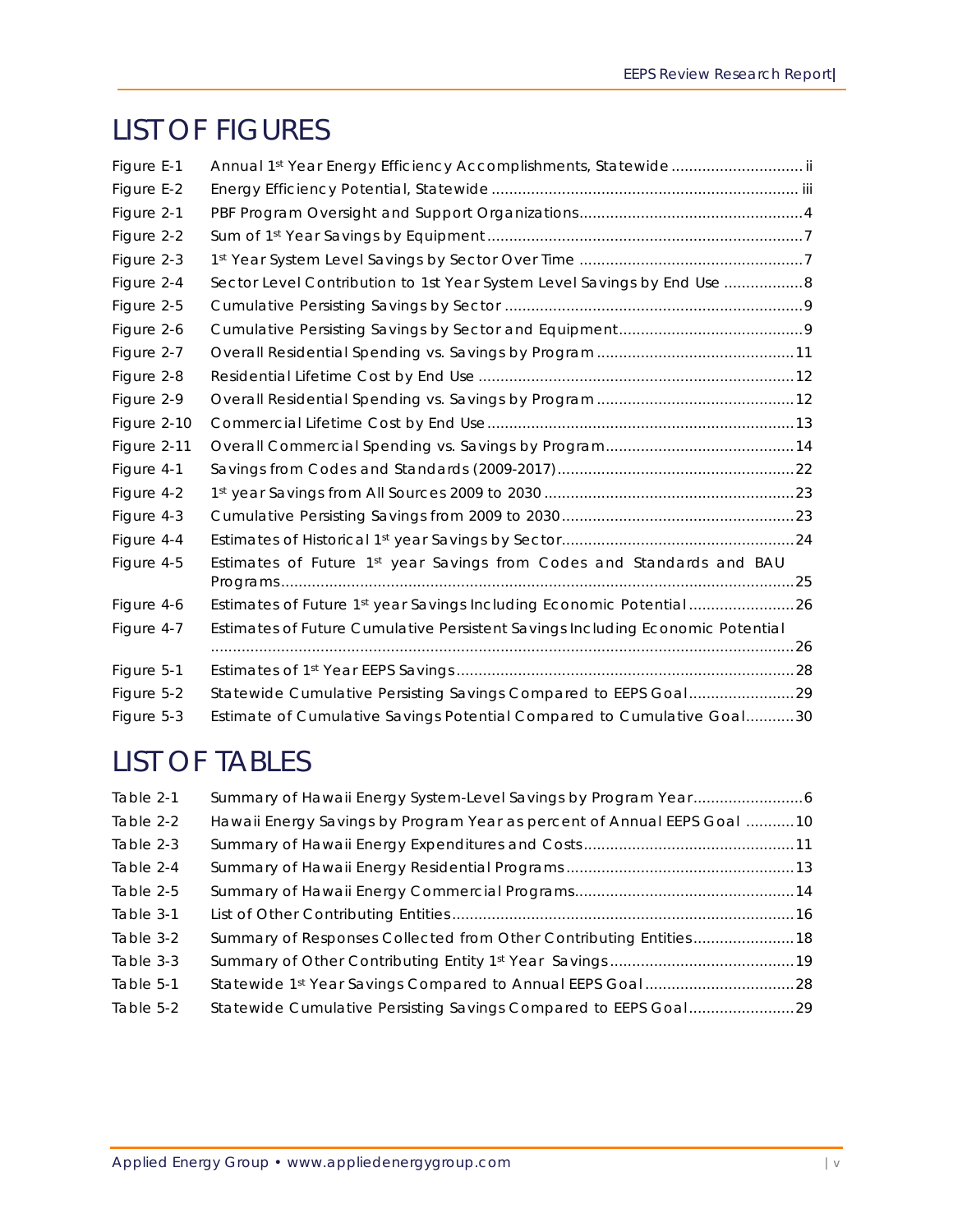# **1**

### INTRODUCTION

In 2008, the State of Hawaii ("State") partnered with the US Department of Energy to establish the Hawaii Clean Energy Initiative (HCEI), with a goal of meeting 70% of the State's energy needs through renewable energy and energy efficiency by 2030. The goal is based on increasing the proportion of electricity generated by clean, local renewable sources instead of imported fossil fuels to 40% and reducing electricity use by 30%. Within a year, the Hawaii State Legislature ("Legislature") endorsed these policies in Act 155, Session Laws of Hawaii 2009 ("Act 155") which, among other things, revised the Renewable Portfolio Standard ("RPS") to 40% by 2030 consistent with HCEI<sup>7</sup> and established the State's Energy Efficiency Portfolio Standard ("EEPS"). The EEPS goal is 4,300 gigawatt-hours ("GWh") of electricity savings by 2030, although the Commission is empowered to revise the standard if needed.<sup>8,9</sup>

Pursuant to HRS § 269-96, the Commission opened Docket No. 2010-0037 on March 8, 2010, to establish a stakeholder-based process to develop and implement a framework for achieving the State's EEPS goal. The purpose of the EEPS Framework is to set forth principles and strategies for achieving the EEPS goal and to establish interim goals that will set the course for achieving the 2030 standard. The Commission approved the EEPS Framework in Decision and Order No. 30089 on January 3, 2012. The EEPS Framework provides broad guidance on responsibilities and roles for various entities that can contribute to meet EEPS goals, as well as setting interim goals broken out in five-year increments corresponding to the reporting periods prescribed in HRS § 269-96.

The Framework also includes guidelines on the estimation and evaluation of applicable EEPS savings. The Commission acknowledged that while the Framework is intentionally broad and flexible, it is based on information and resources available during its development (2010-2011). Evaluation of the EEPS Framework and the EEPS goals will continue and may result in modifications or adjustments to the goals, Framework, or both over time.

In keeping with language articulated in HRS § 269-96, the Framework identifies four "performance periods" during the EEPS implementation timeline (January 1, 2009-December 31, 2030) and requires five "evaluation reports." The first report was submitted to the Legislature in January 2014 to report on the development and start-up of PBFA programs and the EEPS Framework. The next four evaluation reports (reports two through five) are due to the Legislature following each of the four performance periods.

The content of this report was developed in support of the evaluation of the progress toward EEPS goals in the First EEPS Performance Period (2009 – 2015) and the associated report to Legislature.

In the remainder of this section, we present some additional background information regarding the contributions to EEPS savings, the types of savings metrics we present throughout the report, our overall approach to the research, and finally the structure of the remainder of the report.

<sup>-</sup><sup>7</sup> In 2015 the Legislature enhanced the RPS even further, requiring 100% renewable generation by 2045. Hawaii is the first state to establish a 100% renewable target.

<sup>8</sup> Hawaii Revised Statute (HRS) § 269-96. https://www.capitol.hawaii.gov/hrscurrent/Vol05\_Ch0261-0319/HRS0269/HRS\_0269-0096.htm

<sup>&</sup>lt;sup>9</sup> The 4,300 GWh figure was derived by calculating 30% of the sum of the baseline electricity savings forecasts from the HECO Companies' third Integrated Resources Planning Process and KIUC's 2005 IRP with the forecast year beginning in 2008. Three potential metrics are described in the EEPS Framework. 1) 4,300 GWH, 2) 30% of forecasted energy sales in 2030 (assuming updated forecasts are used for each evaluation period), 3) energy efficiency to meet a fixed percentage of sales relative to a two-year average of total most recent statewide energy sales. See EEPS Framework for more details: http://www.hawaiicleanenergyinitiative.org/wp-content/uploads/2017/04/EE-Charrette\_PUC\_Decision-Order30089.pdf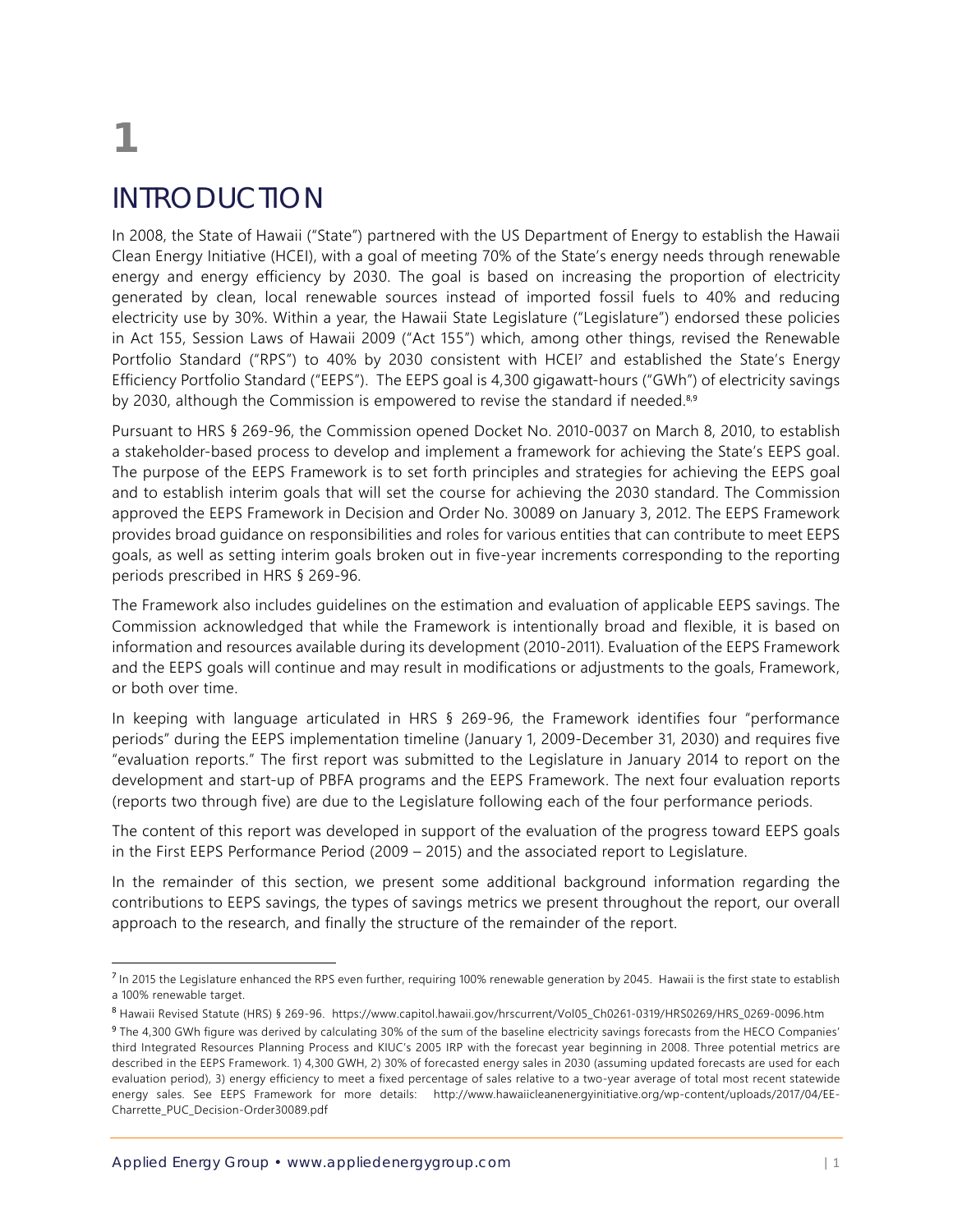#### **Who Contributes to EEPS Savings?**

While the majority of the EEPS savings has historically been provided by the Hawaii Energy portfolio, other entities can contribute to achieving the EEPS goals under the guidelines of the Framework. Below we define contributing entities as they are presented in the Framework.

The EEPS Framework names two categories of contributors to the EEPS goals: Commission Regulated Entities and Non-Regulated Entities. Each category is defined as follows in the Framework document:

- Commission Regulated Entity savings include savings utility administered and third party administered energy efficiency programs. Kauai Island Utility Cooperative ("KIUC") administers its own programs. The Hawaiian Electric Companies ("HECO") have Hawaii Energy, which is the branded name of the ratepayer-funded energy efficiency portfolio administered by the Public Benefits Fee Administrator (PBFA). The bulk of these savings are anticipated to be provided by traditional (rebate-based) energy efficiency programs administered by KIUC and the PBFA. However, savings from non-traditional utility measures such as rate design, AMI, and transmission and distribution efficiency are also eligible.<sup>10</sup>
- Non-Regulated Entity savings include savings from:
	- o Legislative mandates. Local, state and federal agencies are subject to mandatory benchmarking which encourages investment in efficiency for all properties. Agencies with such mandates in place include the U.S. Military and the Hawaii State Energy Office ("HSEO").
	- o Non-profits. Many small and large non-profits, environmental groups, and community organizations are actively working to educate citizens about energy efficiency and the education they provide may result in significant reductions in energy usage at home and in offices. An example is Aloha United Way's efforts in energy efficiency awareness.
	- o Other coordinated programs. The PBFA and/or KIUC may coordinate with government agencies to assist in the design of new standards or other assistance that complement ratepayer-funded programs. The Green Energy Market Securitization ("GEMS") Financing program is an example of such a program.
	- o Building codes, and federal, state, and local appliance standards. These codes and standards are also considered contributing entities. Savings from codes and standards are addressed in the next Section.

#### **Overall Approach to the Research**

Given that our goals were to quantify savings from both regulated and non-regulated entities, our research required a variety of methods. Below, we describe, at a high level, our approach to quantifying savings for the two categories of entities. More detailed descriptions of our approach to each piece of the analysis are presented in the appropriate sections of the report.

Commission Regulated entities included Hawaii Energy and KIUC:

- For our analysis related to Hawaii Energy, we reviewed publicly available documents and reports including: Annual Reports, Annual TRMs, and Annual Verification reports.
- For KIUC we conducted an interview with KIUC representatives to discuss their program savings and reviewed publicly available reports and filings.

<sup>&</sup>lt;sup>10</sup> Data regarding savings from non-traditional utility measures was not captured as part of this EEPS review period due to a lack of time and resources, however, it should be noted that they could contribute a significant amount of savings during future review periods.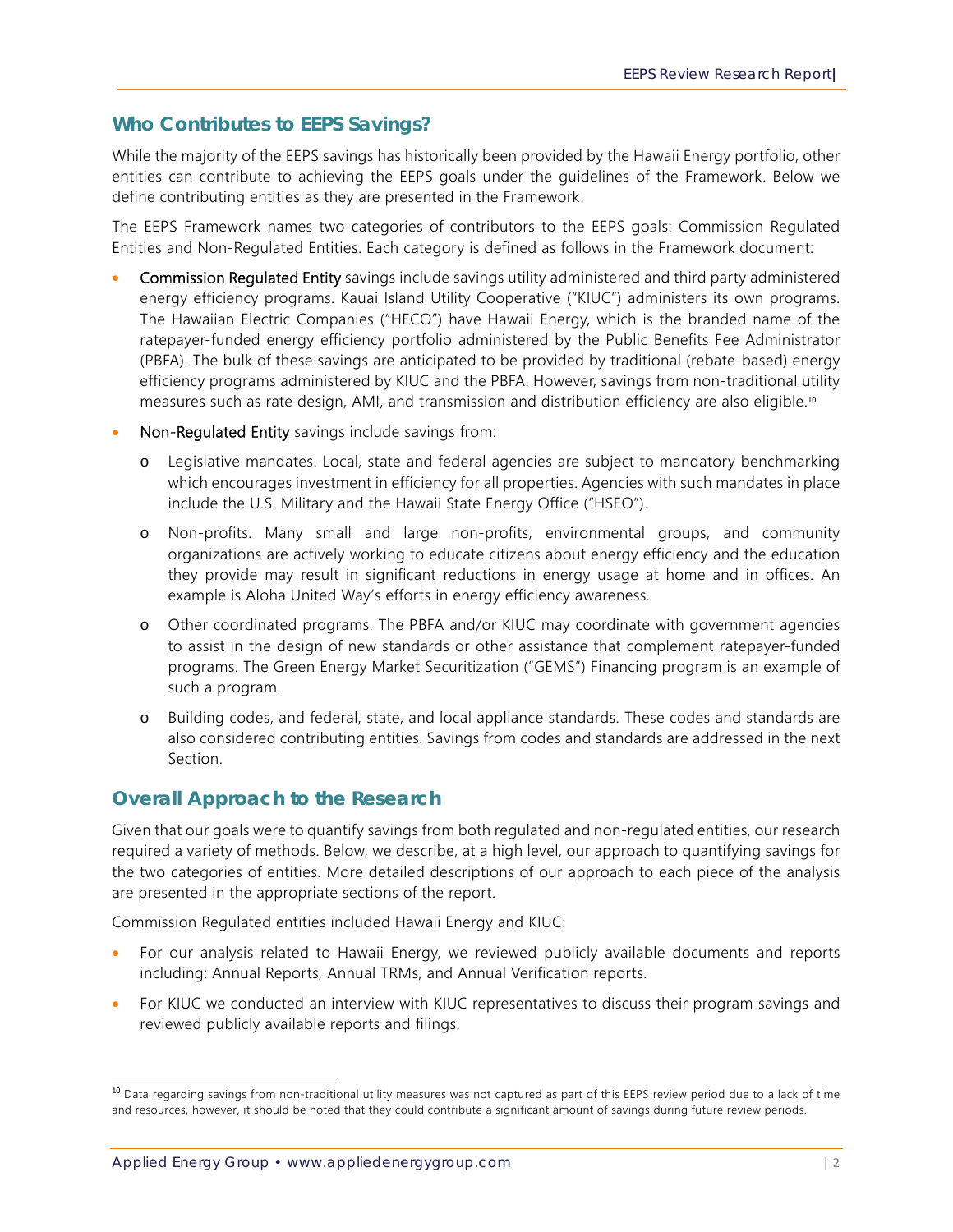Non-Regulated entities included State and federal agencies, GEMS, and federal, state and local appliance standards:

- For local, state, and federal agencies and the GEMS program AEG conducted interviews with representatives of each entity to discuss their program savings and reviewed publicly available reports when appropriate.
- To estimate savings from historical and future codes and standards, AEG completed a partial update to the 2014 Potential Study, referred to as the Phase I throughout this report.

#### **Savings in the Context of this Report**

As noted above, the content of this report was developed in support of the evaluation of the progress toward EEPS goals in the First EEPS Performance Period (2009 – 2015) and the associated report to Legislature. One of the key goals of AEG's analysis was to assess progress toward the State's EEPS goal, a 4,300 GWh reduction in annual electricity consumption by 2030. Performing the assessment necessitated a comparison of savings from different sources and using different metrics. For consistency, the following definitions as they relate to savings were developed:

- 1<sup>st</sup> Year Savings. The aggregate savings from an energy efficiency measure or program intervention achieved during the 12 months following implementation.
- Cumulative Persisting Savings. The aggregate savings during a given year (the measurement year) from all previously installed measures that persist (deliver savings) in the measurement year plus the savings from measures installed in the given year.
- Lifetime Savings: The sum of annual savings delivered by a measure or program intervention over its useful life.

Note that unless otherwise stated, consistent with the EEPS Framework, all savings are presented at the system level and include savings from transmission and distribution losses, and savings from free riders and spillover. More information on various types of savings that might appear in this report or in supporting materials is included in Appendix A.

#### **Organization of the Report**

The remainder of this report is organized as follows:

- Chapter 2: Performance of Hawaii Energy
- Chapter 3: Other Contributing Entities Research and Results
- Chapter 4: Potential Study Update
- Chapter 5: Progress Toward State Goals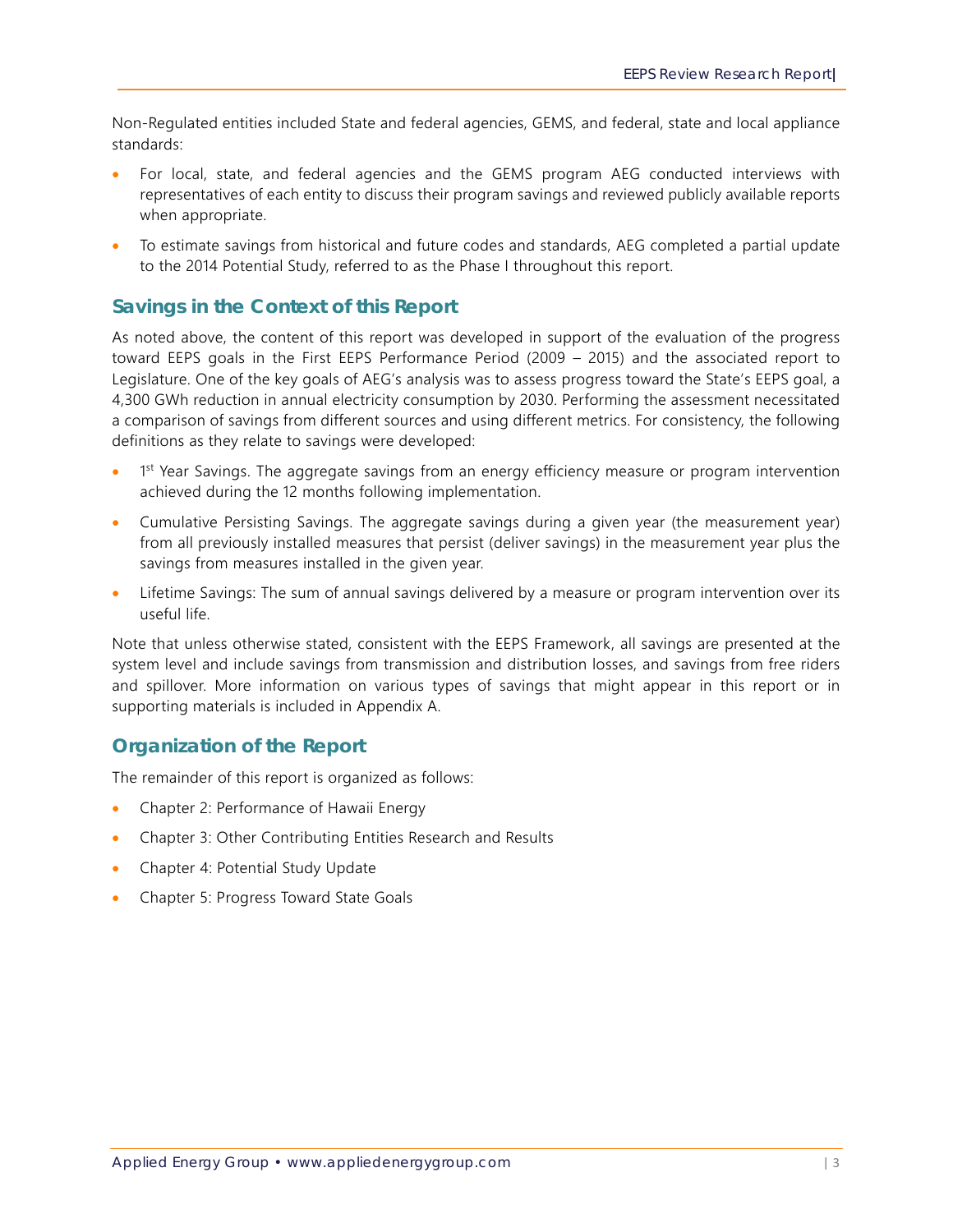### PERFORMANCE OF HAWAII ENERGY

Hawaii Energy is the branded name of the ratepayer-funded energy efficiency portfolio administered by the Public Benefits Fee Administrator ("PBFA") under contract with the Commission. Hawaii Energy serves electric utility customers on the islands of Hawaii, Maui, Molokai, Lanai, and Oahu. KIUC currently

administers its own energy efficiency program for its customers on Kauai. In the figure to the right, we present an organizational chart from Hawaii Energy's 2017 Annual Report which shows the oversight and support organizations associated with the Public Benefits Fee ("PBF").

Hawaii Energy's programs and services are funded by a Public Benefits Fee surcharge collected through customer bills.<sup>11</sup> Energy savings reported through these programs developed by the PBFA are subject to verification by an independent program evaluator.<sup>12</sup>

-



Leidos Inc. serves as the current PBFA. The company is under contract with the Commission to design and implement the Hawaii Energy Program until December 31, 2019 (with a possible extension of up to six years at the discretion of the Commission). Under the PBFA contract, 70% of the PBFA budget is designated for direct incentives in the form of cash rebates or services for customers. Total administration costs including those for evaluation, measurement, and verification ("EM&V"), the PBFA Contract Manager, the Fiscal Agent, and the program finance auditor are limited to 10% of the overall budget. The remaining 20% of the budget is spent on outreach, transformational programs, supporting services, and infrastructure and facilities fees.

In this chapter, we examine the performance of Hawaii Energy during the First EEPS Performance Period (2009 – 2015) plus 2016 and 2017. We include an analysis of savings trends, costs, cost effectiveness, and equity of the portfolio.

<sup>11</sup> See Haw. Rev. Stat. §§ 269-121 – 269-124. See also Decision and Order No. 23258, Docket No. 05-0069, filed on February 13, 2007. <sup>12</sup> See Haw. Rev. Stat. § 269-124(7).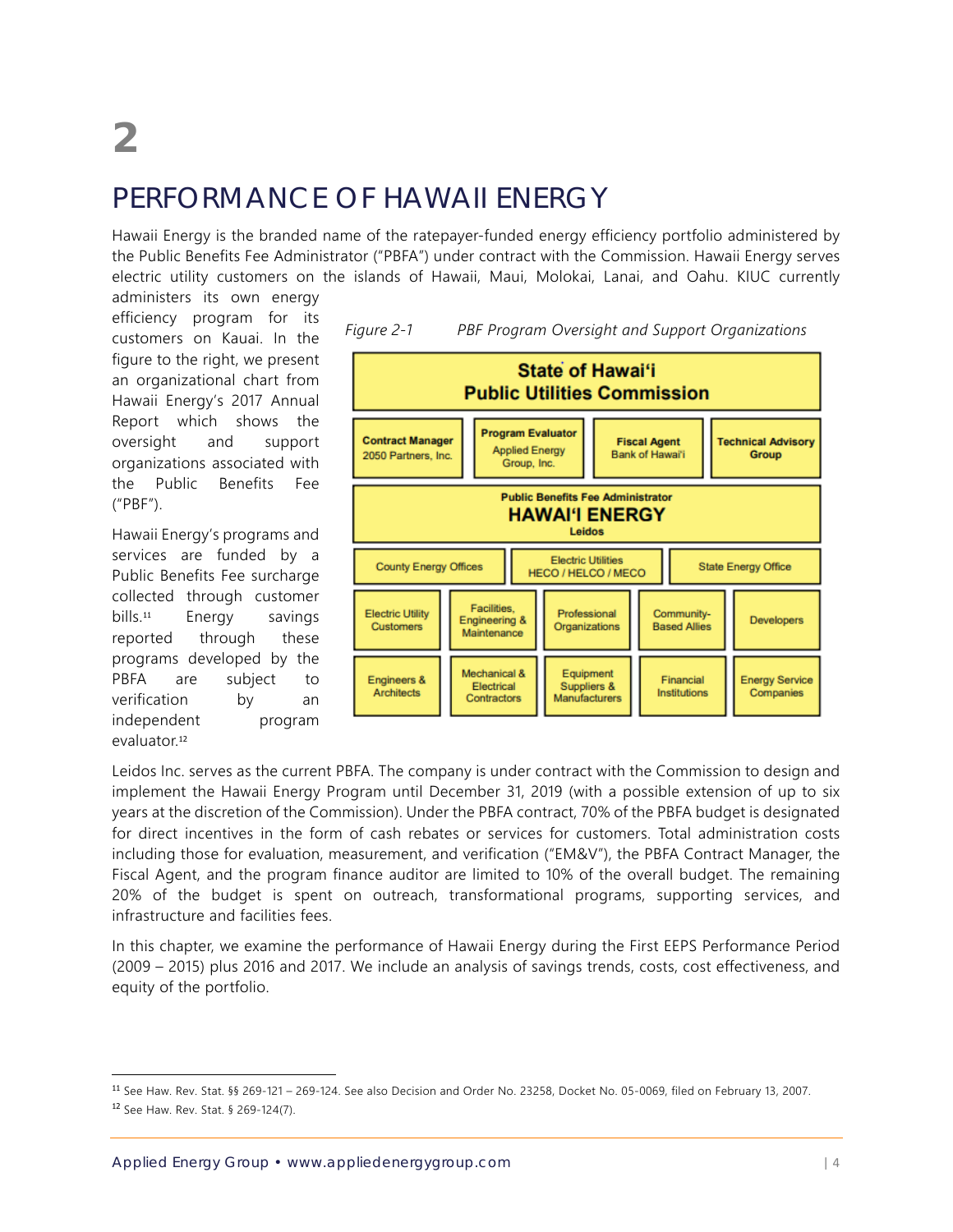#### **Data Collection and Analysis Approach**

Hawaii Energy achievements are, and have been, a majority contributor to the State's EEPS qualifying savings. Therefore, our analysis sought to obtain as much historical information regarding savings as possible in order to facilitate an analysis that covers the entire First EEPS Performance Period and beyond, beginning in 2009 and ending in 2017.

Below, we first describe the data sources and data collection process. Then we describe our approach to the analysis.

#### **Data Sources**

AEG used several data sources to support the analysis including publicly available reports, data transfers from Hawaii Energy, and previous databases developed by Opinion Dynamics Corporation (ODC) and subsequently updated by AEG. The data sources are as follows:

- Publicly available documents. Each of the documents below is available on the Hawaii Energy Website: https://hawaiienergy.com/about/information-reports
	- o EM&V reports. Each year an independent 3<sup>rd</sup> party conducts a verification of the Hawaii Energy Programs.<sup>13</sup>
	- o Hawaii Energy Annual Reports. Each year Hawaii Energy submits a report detailing the portfolio's achievements to the Public Utilities Commission.
	- o Hawaii Energy Technical Reference Manuals ("TRMs"). TRMs provide guidance in the form of methods, formulas, algorithms, and assumptions to estimate savings from Hawaii Energy measures and projects.<sup>14</sup>
- Hawaii Energy 2017 verification database. Hawaii Energy provided the AEG team with customer-level data including measure and savings information on the 2017 Hawaii Energy portfolio.
- Data tracked by ODC. The previous verification contractor collected and tracked various savings and cost metrics related to the Hawaii Energy portfolio through time.

#### **Approach to the Analysis**

-

The analysis was approached in several steps which are described below.

- AEG's first task was to collect the data needed to provide summary data for Report to Legislature. Our initial starting point was the information developed from the 2014 EEPS Report to the Legislature which summarized the State's savings from the First EEPS Performance Period. The summary information was related to historical savings, costs, and cost effectiveness.
	- o During the replication of the summary data from the 2014 EEPS Report to the Legislature, AEG identified several differences in the metrics, which were reported in various public sources. A definition of the various metrics and a description of the observed differences is presented in Appendix A.
- In conjunction with the Energy Efficiency Manager ("EEM"), AEG also developed additional levels of summary information for potential inclusion in the 2019 EEPS Report to Legislature. This information

<sup>&</sup>lt;sup>13</sup> Previous third-party verifications were focused on verifying that the assumptions of the TRM were correctly applied and have not consisted of rigorous ex-post evaluation activities (such as billing analysis, engineering review, and survey verification).

<sup>&</sup>lt;sup>14</sup> The TRMs are updated annually, however they are only reviewed by a third party every few years. The TRMs are currently under review by AEG.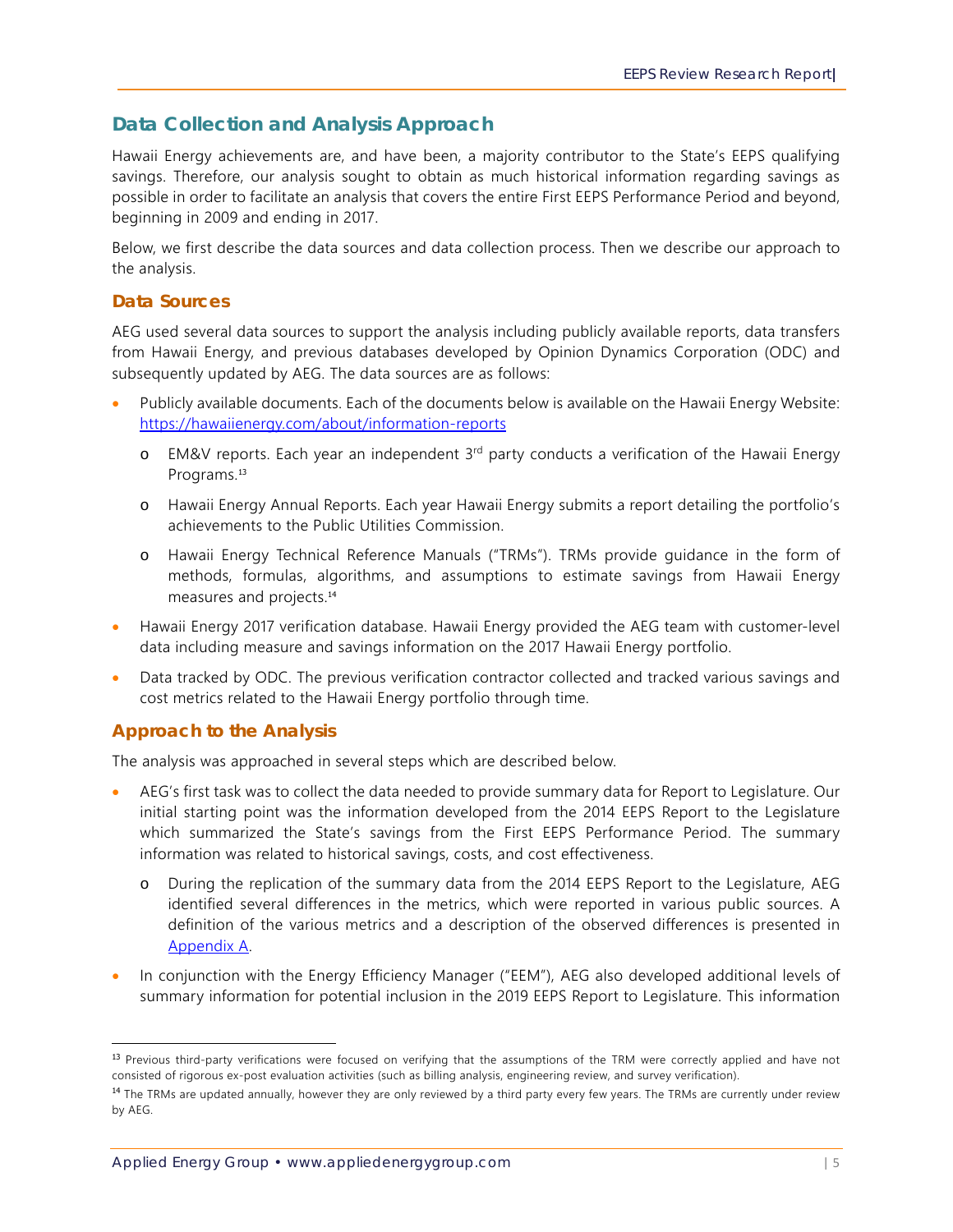included the identification of trends in savings, costs, and equity over time by sector, program, and end use.

- o AEG examined the savings achievements of the program at various levels and using various metrics.
	- **EXECT** Levels included: portfolio level, sector level, end-use level, and program level
	- **Metrics included:** 1<sup>st</sup> year savings, lifetime savings, and cumulative persisting savings
- o AEG also developed summary information around cost effectiveness at various levels including portfolio level, sector level, end-use level, and program level
- o Finally, AEG gathered and summarized information regarding Hawaii Energy's island equity goals.

The resulting information and analyses are presented in the subsections that follow.

#### **Savings from Hawaii Energy**

This section describes the achievements of the Hawaii Energy Portfolio in terms of overall savings, 1<sup>st</sup> year savings, lifetime savings, savings as a percent of EEPS goals, cost effectiveness, and equity.

#### **Overall Savings**

-

Table 2-1 below presents total program impacts over the First EEPS Performance Period (PY2009-PY2015), as well as for program years 2016 and 2017.<sup>15 16</sup> For the purposes of EEPS reporting, verified savings are presented at the system level and include avoided power station use and transmission and distribution losses. Between 2009 and 2017, Hawaii Energy has delivered nearly 1,500 GWh of 1<sup>st</sup> year savings to customers, with the most recent years, 2016 and 2017, achieving 180.1 GWh and 170.2 GWh of 1st year and 1,713.5 and 1,806.7 GWh of lifetime savings respectively. In addition, Hawaii Energy has achieved just over 1,000 GWh of cumulative persisting savings.

| Program Year    | <b>Demand Reduction</b><br>(MW) | 1 <sup>st</sup> Year<br>(GWh) | Lifetime Savings<br>(GWh) | <b>Cumulative Persisting</b><br>Savings (GWh) |
|-----------------|---------------------------------|-------------------------------|---------------------------|-----------------------------------------------|
| 2009            | 31.1                            | 153.8                         | 979.5                     | 153.8                                         |
| 2010            | 23.3                            | 146.6                         | 1,039.0                   | 300.8                                         |
| 2011            | 23.6                            | 178.3                         | 1,092.7                   | 478.0                                         |
| 2012            | 20.7                            | 158.5                         | 1,109.1                   | 633.8                                         |
| 2013            | 23.9                            | 162.2                         | 1,361.8                   | 741.7                                         |
| 2014            | 26.2                            | 148.4                         | 1,174.7                   | 784.8                                         |
| 2015            | 28.0                            | 157.8                         | 1,371.6                   | 867.2                                         |
| 2016            | 25.7                            | 180.1                         | 1,713.5                   | 944.3                                         |
| 2017 (reported) | 25.0                            | 170.2                         | 1,806.6                   | 1,064.4                                       |

#### *Table 2-1 Summary of Hawaii Energy System-Level Savings by Program Year*

<sup>&</sup>lt;sup>15</sup> Detailed Annual Reports for Hawaii Energy portfolio are online at hawaiienergy.com/about/information-reports

<sup>&</sup>lt;sup>16</sup> Hawaii Energy savings are calculated using a rolling baseline which accounts for the installation of equipment and measures which are likely to have occurred absent the program in a given year. Therefore, these estimates are conservative when compared to an estimate using a 2008 baseline as suggested by the EEPS framework. For example, the current residential lighting baseline is a mix of CFLs and high efficiency bulbs, the equivalent 2008 baseline would be incandescent.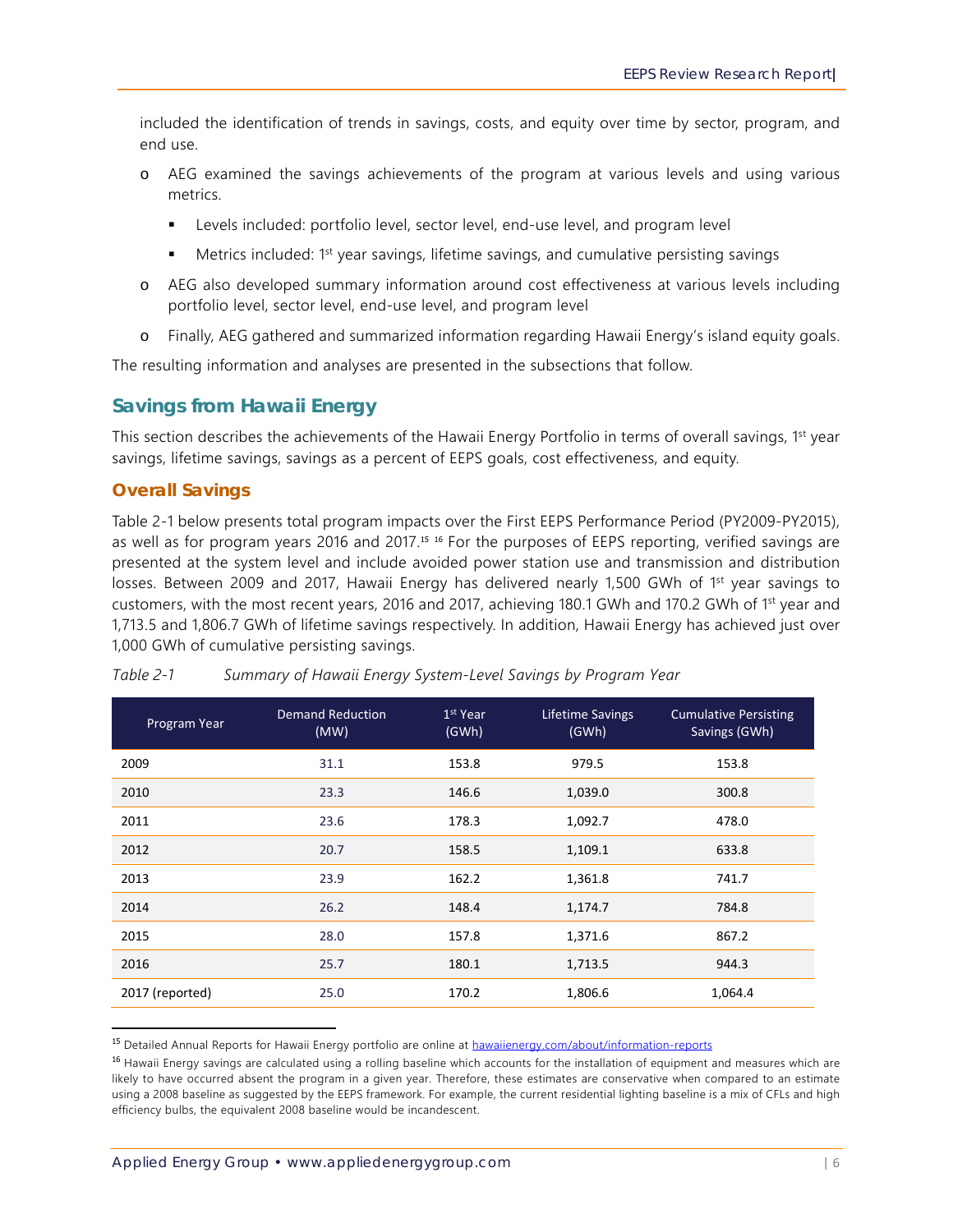#### **1st Year Savings**

Figure 2-2 shows total 1<sup>st</sup> year savings by equipment across both the residential and commercial sectors. With over 67% of the total 1<sup>st</sup> year savings, the lighting sector has been the main driver of savings to date. The "other" category is the second largest contributor to savings and includes Hawaii Energy's Peer Group

Comparison reports program.<sup>17</sup> Heating, ventilation and air conditioning ("HVAC") measures contribute close to 10% of the savings while custom programs, appliances, and solar water heaters contribute less than 10% each.

Hawaii Energy has intentionally concentrated on supporting the transformation of the lighting market and has been very successful in achieving those savings. Over time, as the residential general service lamp market has been successfully saturated, the portfolio lighting savings shifted from the residential sector, where CFLs and LEDs were installed more readily, to the business sector where there is more remaining opportunity.





This transition from residential- to commercial-dominated savings is illustrated in Figure 2-3 below. The figure shows the total system level 1<sup>st</sup> year savings by year; the percentage attributable to the commercial sector is shown in orange, and the percentage attributable to the residential sector is shown in teal. In 2009, the residential sector accounted for 59% of the savings while the commercial sector accounted for 41%. The residential sector continued to achieve most savings until 2015. In the last two years, the commercial sector accounted for 60% of the savings while the residential sector accounted for 40%.



*Figure 2-3 1st Year System Level Savings by Sector Over Time* 

<sup>&</sup>lt;sup>17</sup> Peer Group Comparison Reports is the name for Hawaii Energy's home energy report behavioral program.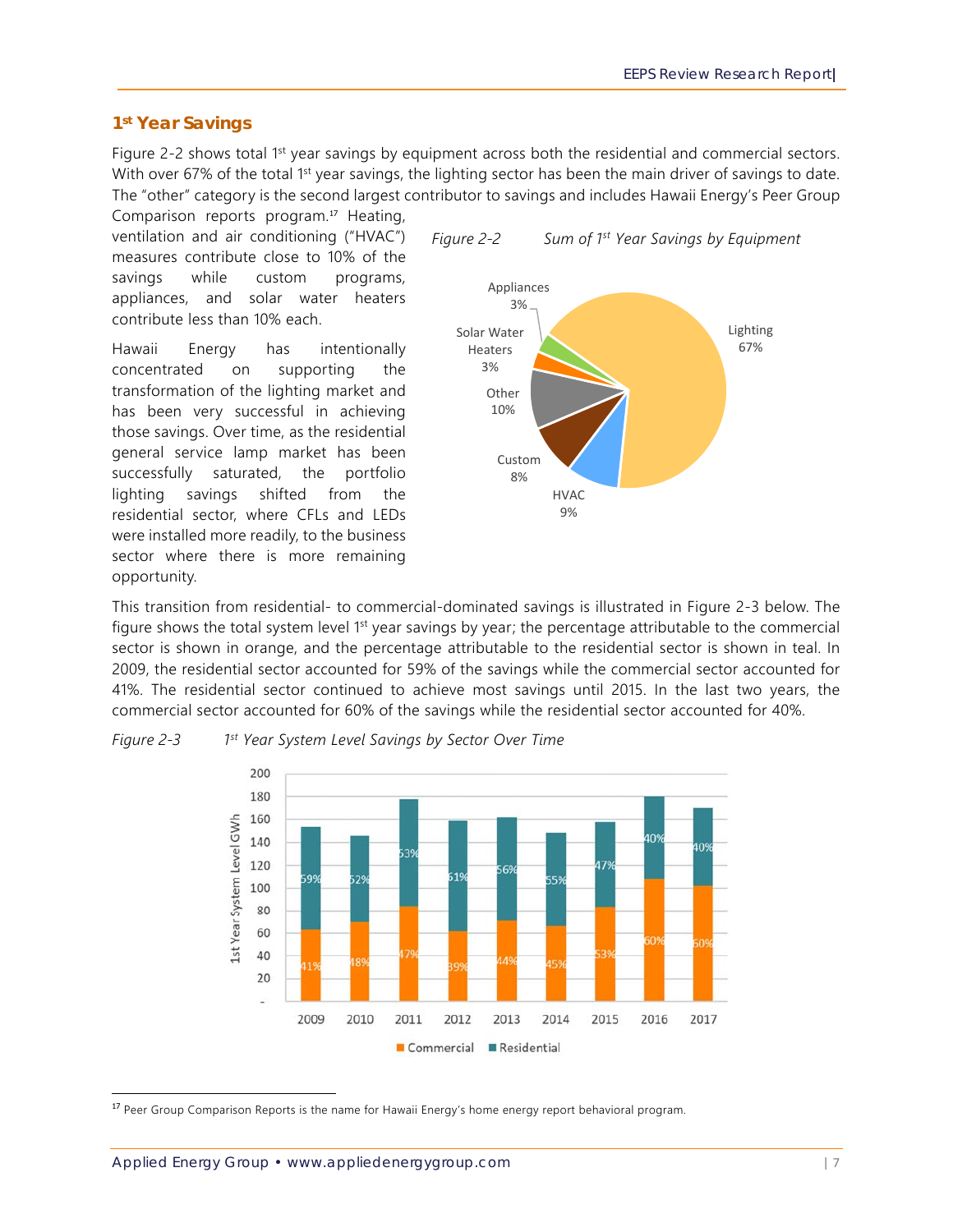In Figure 2-4, 1<sup>st</sup> year program savings are shown by sector and end use. As noted above, lighting savings dominate the Hawaii Energy portfolio. Lighting savings in the commercial sector increased substantially in recent program years relative to previous years through a focus on upstream programs, energy efficiency incentives, and small business direct install. Conversely, residential lighting savings from programs have been falling over time as lighting savings shift from being incentive-driven through the Hawaii Energy portfolio, into savings from federal codes and standards. As residential lighting savings have dropped, Peer Group Comparison report savings have made up some of the difference (shown here in the "other" category) reaching over 230,000 customers, nearly all eligible households, in Hawaii, Honolulu, and Maui counties in 2017 from its modest start.



Figure 2-4 Sector Level Contribution to 1st Year System Level Savings by End Use<sup>18</sup>

#### **Cumulative Persisting Savings**

-

While much of the previous savings were expressed as  $1<sup>st</sup>$  year savings, we now shift our focus to cumulative persisting savings, which account for measure life and illustrates the projected impact of savings achieved up to 2016, through 2048<sup>19</sup>. Recall from Section 1, above, that cumulative persisting savings represents the aggregate savings during a given year from all previously installed measures that still deliver savings, plus the savings from measures installed in the given year. Further, each measure has a defined useful life associated with it; savings from installed measures are assumed to go away once the useful life of the measure ends. For example, the useful life of an LED light bulb is 15 years. In this case, the savings would persist for 15 years after installation, then disappear when that bulb reached the end of its useful life. In this view of savings, we do not assess savings from market transformation or codes and standards (e.g., future purchase decisions of participants) when a program LED is replaced at the end of 15 years with a new lamp that may or may not be efficient.

<sup>&</sup>lt;sup>18</sup> Residential "other" is significantly driven by Peer Group Comparison Reports while Commercial "other" is a mix of various measures, such as variable frequency drives, premium efficiency motors, and high efficiency water heat, that don't fit in one of the main categories.

<sup>&</sup>lt;sup>19</sup> Lifetime savings only include savings from program interventions occurring in years 2009 through 2016. While the 2017 first year savings and total lifetime savings were available, the year-by-year 2017 lifetime savings trajectories were not available at the time this report was completed.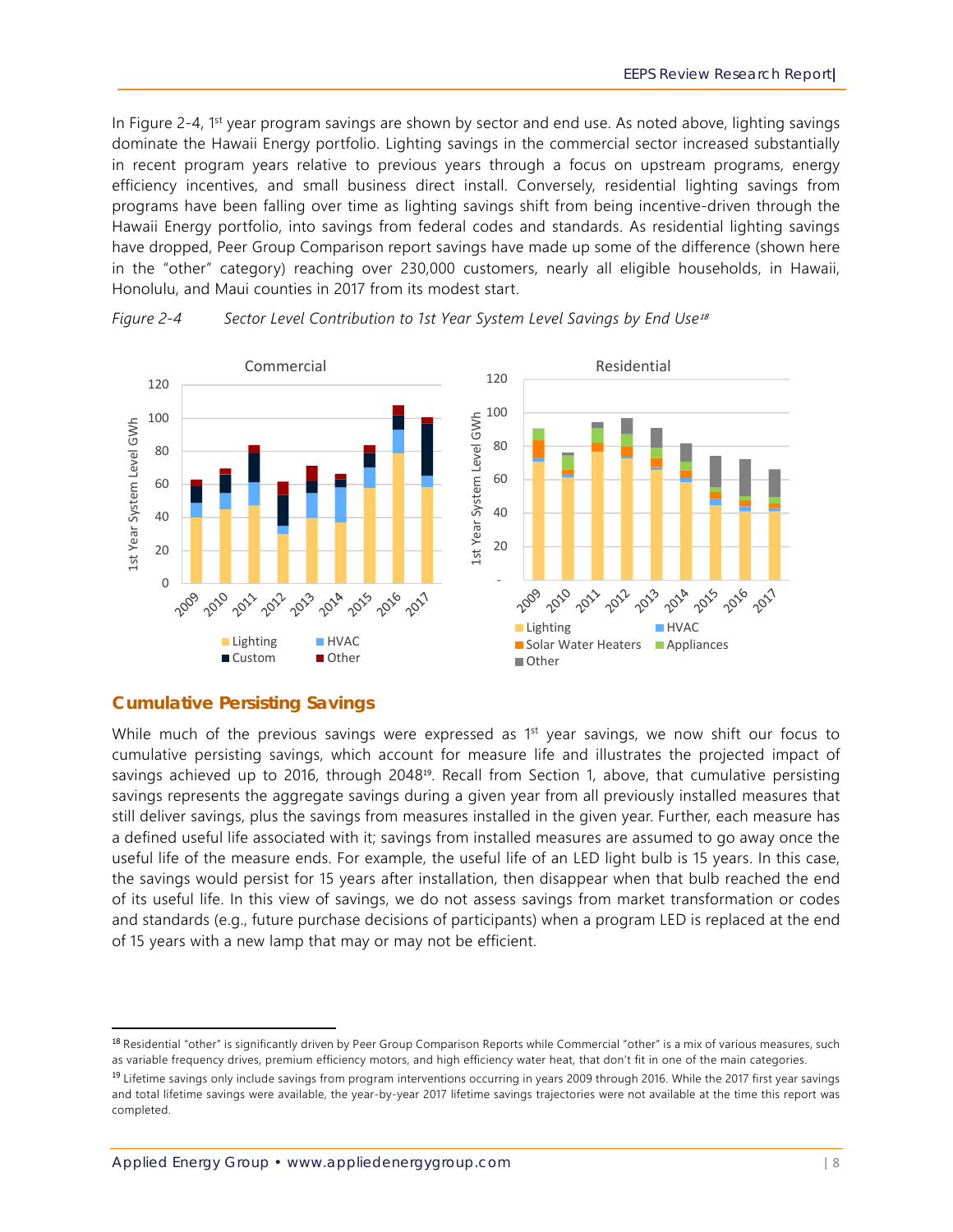In Figure 2-5, we show the total cumulative persisting savings attributable to both the commercial and residential sectors for program activities through 2016. Commercial is again shown in orange, and residential in dark teal. The vertical dashed line represents the last year of program savings included in the series. Note that commercial savings are both larger and longer lasting than residential savings due to the fact that the commercial measures tend to have a longer useful life.

In Figure 2-6, cumulative persisting savings are further broken out by sector and equipment. In this figure, it is clear that the commercial lighting measures have a longer life than the residential lighting measures,

*Figure 2-5 Cumulative Persisting Savings by Sector* 



driving the differences in Figure 2-5. Furthermore, the Peer Comparison Reports, in grey, only have a oneyear measure life since there is still some uncertainty within the industry regarding the persistence of behavioral savings. Savings from Custom, HVAC, and residential appliances have significantly longer measure lives.



*Figure 2-6 Cumulative Persisting Savings by Sector and Equipment* 

#### **Hawaii Energy Savings as a Percentage of EEPS Goal**

Hawaii Energy has been, and continues to be, a large contributor to the EEPS goal accounting for 80% of the annual goal in year 2015 (the end of the First EEPS Performance Period) and 87% of the annual goal in year 2017 (most recent program year data). Table 2-2 presents Hawaii Energy 1<sup>st</sup> year savings as a percent of the annual EEPS goal over time. From a high level, the contribution of Hawaii Energy savings to the annual goals represents between 75% and 92% of the goal each year.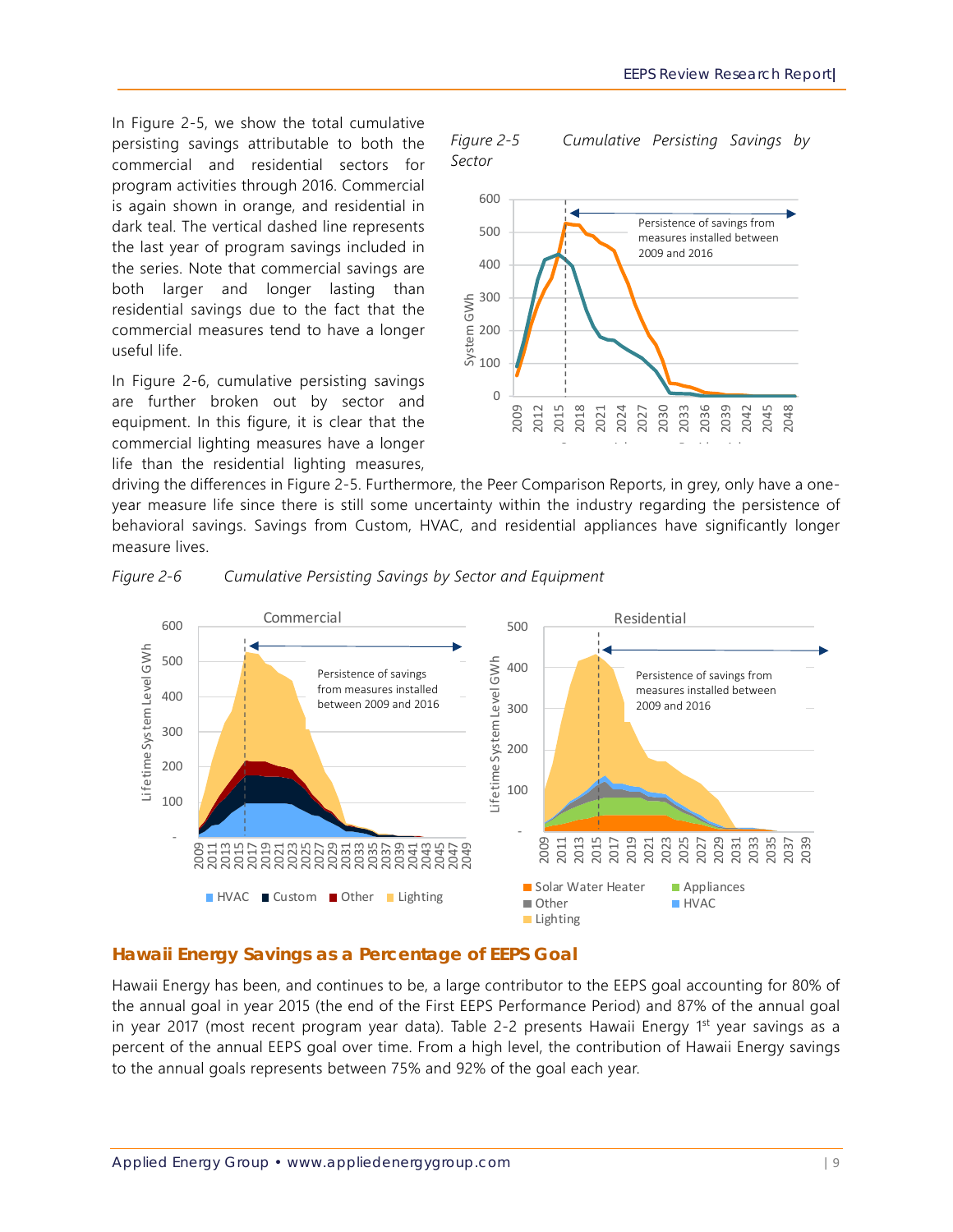| Year | <b>Annual EEPS</b><br>Goal | 1 <sup>st</sup> Year Savings as a % of<br><b>Annual EEPS Goal</b> |
|------|----------------------------|-------------------------------------------------------------------|
| 2009 | 196.5                      | 78%                                                               |
| 2010 | 196.5                      | 75%                                                               |
| 2011 | 196.4                      | 91%                                                               |
| 2012 | 196.4                      | 81%                                                               |
| 2013 | 196.4                      | 82%                                                               |
| 2014 | 196.4                      | 76%                                                               |
| 2015 | 196.4                      | 80%                                                               |
| 2016 | 195.0                      | 92%                                                               |
| 2017 | 195.0                      | 87%                                                               |

*Table 2-2* Hawaii Energy Savings by Program Year as percent of Annual EEPS Goal 20

#### **Cost Effectiveness of Hawaii Energy**

The Hawaii Energy Program continues to be a very cost-effective energy resource in Hawaii. The Hawaii Energy Program costs are a fraction of electricity prices in Hawaii. Hawaii Energy's direct program expenditures have maintained a lifetime energy savings cost effectiveness since 2013 of between 1.8 and 3.2 cents/kWh, a fraction of the avoided cost of energy supply. Including costs borne by program participants, the lifetime cost of saved energy is estimated to be approximately 7-8 cents/kWh.<sup>21</sup> This cost is well below the "wholesale" cost of electricity in Hawaii, including recent power purchase agreements for utility-scale solar PV, and compares very favorably to average retail rates, which ranged from 26 to 33 cents/kWh during the same period.<sup>22</sup>

#### **Overall Costs**

-

Table 2-3 below shows the total annual Hawaii Energy expenditures for the First EEPS Performance Period and program years 2016 and 2017. A peak annual Hawaii Energy funding level of almost \$37 million was reached in program year 2015. In order to reduce customer bill increases from the newly-created GEMS program, the PBF collections, which provide funding for Hawaii Energy, were reduced substantially beginning in program year 201623. Hawaii Energy adjusted its overall approach with "Hawaii Energy 2.0", including reduced incentive levels on a variety of measures and increased focus on mid-stream and upstream program delivery and other program strategies to achieve more savings with less funding.

<sup>&</sup>lt;sup>20</sup> Note that program years do not align with the annual goals on a calendar basis. Program years run from July through June, while calendar years run from January through December. However, given that the annual goals are straight line goals, the comparison is appropriate given that both the program year and the annual goal cover twelve months. In 2030, an additional true-up will be required to capture savings that occurred in the last half of calendar year 2030 but would not have been included in PY2029 savings.

<sup>21</sup> Hoffman, Ian, *et al*. June 2018. *The Cost of Saving Electricity Through Energy Efficiency Programs Funded by Utility Customers: 2009–2015*. Lawrence Berkeley National Laboratory.

<sup>22</sup> https://files.hawaii.gov/dbedt/economic/data\_reports/energy-trends/Monthly\_Energy\_Data.xlsx

<sup>&</sup>lt;sup>23</sup> The GEMS Program is the State of Hawaii's green infrastructure financing program designed to make clean energy improvements affordable and accessible for a broader cross-section of Hawaii's ratepayers. http://gems.hawaii.gov/learn-more/faqs/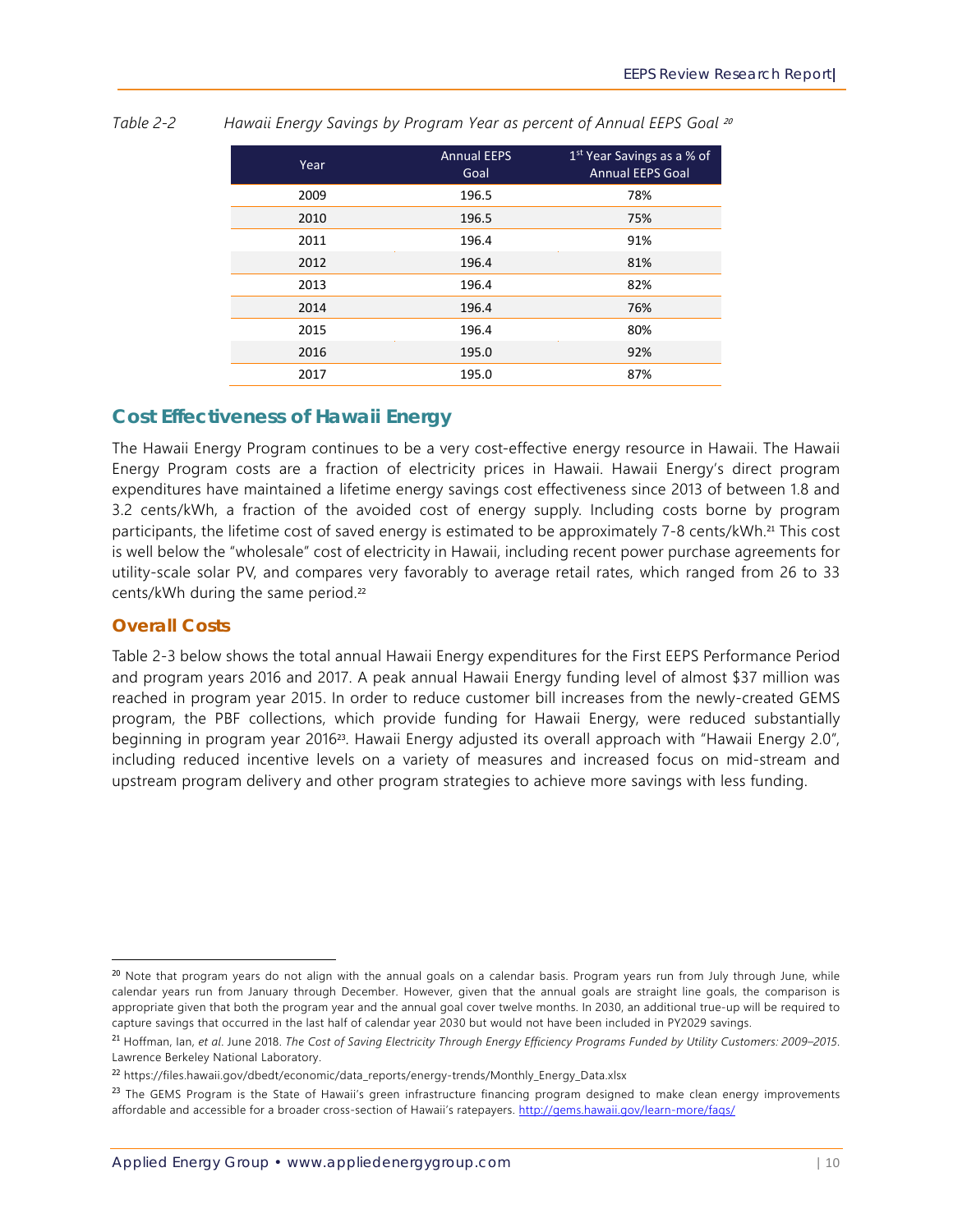| Program Year       | <b>Total Program</b><br>Administration and<br>Expenditures (\$M) | 1 <sup>st</sup> Year Cost of<br>Saved Energy<br>(cents / kWh) | Lifetime Cost of<br><b>Saved Energy</b><br>(cents / kWh) | Lifetime Customer<br>(Participant) Bill<br><b>Savings</b><br>(SM) |
|--------------------|------------------------------------------------------------------|---------------------------------------------------------------|----------------------------------------------------------|-------------------------------------------------------------------|
| 2009               | \$18.2                                                           | 11.8                                                          | 1.5                                                      | \$255                                                             |
| 2010               | \$20.1                                                           | 13.7                                                          | 1.8                                                      | \$473                                                             |
| 2011               | \$27.3                                                           | 15.3                                                          | 2.5                                                      | \$408                                                             |
| 2012               | \$32.8                                                           | 20.7                                                          | 3.1                                                      | \$405                                                             |
| 2013               | \$32.0                                                           | 19.7                                                          | 1.8                                                      | \$517                                                             |
| 2014               | \$36.0                                                           | 24.3                                                          | 2.4                                                      | \$436                                                             |
| 2015               | \$36.9                                                           | 23.4                                                          | 2.2                                                      | \$332                                                             |
| Subtotal / Average | \$203.30                                                         | 18.4                                                          | 2.2                                                      | \$2,826                                                           |
| 2016               | \$29.5                                                           | 16.4                                                          | 1.3                                                      | \$441                                                             |
| 2017               | \$28.7                                                           | 16.9                                                          | 1.3                                                      | \$488                                                             |
| Total / Average    | \$261.5                                                          | 18.0                                                          | 2.0                                                      | \$3,755                                                           |

*Table 2-3 Summary of Hawaii Energy Expenditures and Costs* 

Figure 2-7 shows total program year spending per lifetime kWh saved for each program year by sector and for the overall portfolio. In the early program years, residential costs were quite low, near one cent, while the commercial costs were a bit higher at just over two cents. Between program years 2011 and 2015, residential costs increased significantly although they remained lower than the commercial costs as Hawaii Energy focused on penetrating the market with high-efficiency lighting technologies. In the most recent couple of years, residential and commercial costs fell as the portfolio shifted to LED lamps and other highefficiency, long-life, lighting measures. Cost reductions in LED lamps and fixtures have been significant and larger than anticipated.



*Figure 2-7 Overall Residential Spending vs. Savings by Program*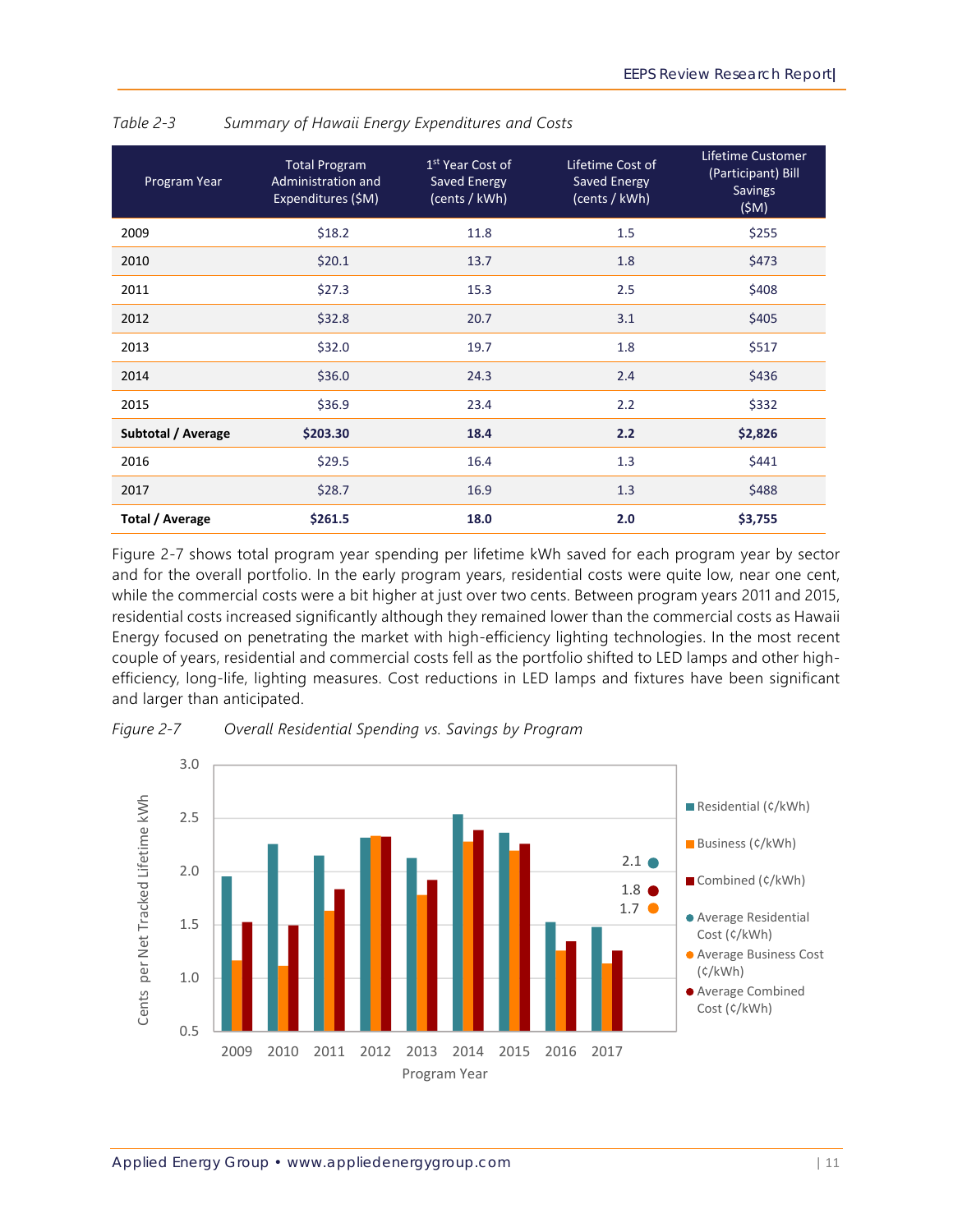#### **Residential Programs and Costs**

Now we look more closely at the residential costs over time<sup>24</sup>. In Figure 2-8 we show the residential costs per lifetime kWh saved by program year and by end use. The average cost of the "other" category is significantly higher than any other end-use because it includes the cost of the Peer Comparison Reports. These are cost effective on a 1<sup>st</sup> year basis but are more expensive relative to other measures on a lifetime basis, because the reports assume only a one-year measure life. This is likely to be an important consideration going forward as the portfolio evolves.

Figure 2-9 presents the total percent of portfolio spending and the accompanying percent of portfolio savings by program between 2009 and 2017. Accompanying Table 2-4 provides a brief summary of the residential programs for reference. The vast majority of both the spending and savings are concentrated in the Residential Energy Efficiency Measures (REEM) program with about 89% of total portfolio spend and 97% of total portfolio savings across the seven program years shown. Other programs also have similar levels of spending and savings, except for the Residential Hardto-reach ("RHTR") program. RHTR had



higher levels of spending, about 8%, and lower savings, about 1.5%. These higher levels of spending are expected in a program designed to bring energy savings to the hardest to reach parts of the population.



#### *Figure 2-9 Overall Residential Spending vs. Savings by Program*

<sup>&</sup>lt;sup>24</sup> 2017 spending by end-use data had not been compiled at the time this report was completed.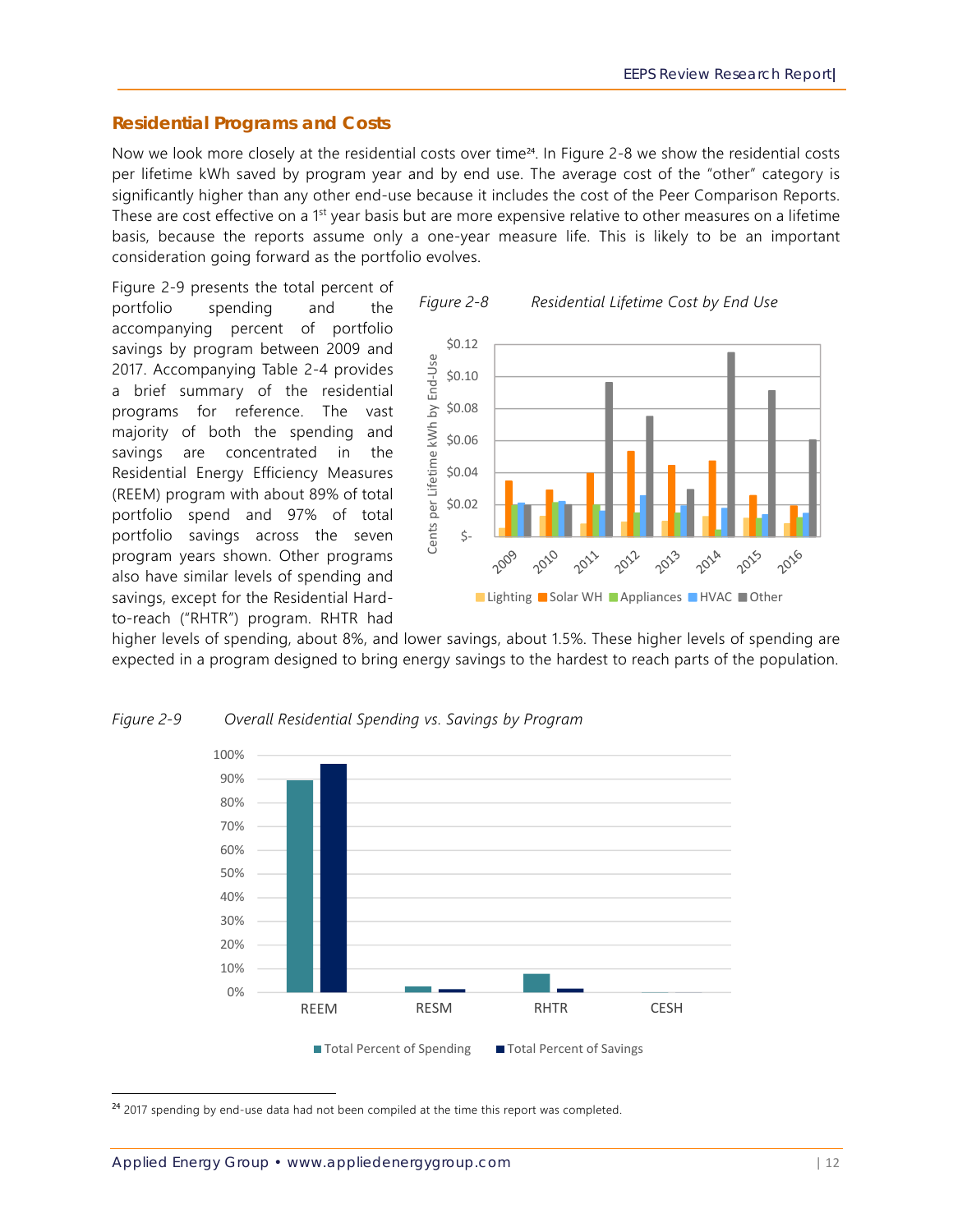| Program                                                        | Objective                                                                                                                                                                  | <b>Actions / Measures</b>                                                                                                                                                                     |
|----------------------------------------------------------------|----------------------------------------------------------------------------------------------------------------------------------------------------------------------------|-----------------------------------------------------------------------------------------------------------------------------------------------------------------------------------------------|
| Residential Energy Efficiency<br>Measures ("REEM")             | This program represents the largest<br>program within Hawaii Energy's<br>residential portfolio, both in terms of<br>incentives distributed and energy<br>savings achieved. | . High Efficiency Water Heating<br>. High Efficiency Lighting<br>. High Efficiency Air Conditioning<br>. High Efficiency Appliances<br>•Energy Awareness, Measurement<br>and Controls Systems |
| Residential Energy Services and<br>Maintenance ("RESM")        | Provide customers with incentives<br>for services and maintenance to their<br>homes' biggest energy consuming<br>equipment.                                                | Offerings to enhance energy savings<br>persistence and bootstrap<br>fledgling energy services businesses.                                                                                     |
| Residential Hard-to-reach ("RHTR")                             | Secure various projects among<br>Hawaii residents that have<br>traditionally been underserved.                                                                             | Address landlord/tenant barriers<br>through direct installation of energy<br>saving technologies.                                                                                             |
| Custom Energy Solutions for the<br>Home ("CESH") <sup>25</sup> | Provide additional flexibility to<br>account for unforeseen market<br>opportunities.                                                                                       | Residential Lighting and Central Air<br>Conditioning upgrades.                                                                                                                                |

*Table 2-4 Summary of Hawaii Energy Residential Programs* 

#### **Commercial Costs**

-

Next, we turn to the commercial costs over time. In Figure 2-10 we show the commercial costs per lifetime kWh saved by program year and by end use. Across all years and end-uses the costs have been relatively consistent. The key exceptions include the

other26 category in 2012 and 2014, and the custom category in 2014.

Figure 2-11 presents the total percent of portfolio spending and the accompanying percent of portfolio savings by program from 2009 to 2017. In the commercial sector, the spending and savings are spread more evenly across the different programs. The two largest contributors, both from a spending and savings perspective are the Business Energy Efficiency Measures ("BEEM") and Custom Business Energy Efficiency Measures ("CBEEM") programs. Both programs have spending in the 35 to 40 percent range and have savings that tend to have a slightly higher contribution to the total than the spending. Like with the residential programs,



<sup>&</sup>lt;sup>25</sup> CESH was offered from 2010 through 2016, a new similar program was offered in 2017.

<sup>&</sup>lt;sup>26</sup> Other is a mix of various measures that do not fit in one of the main categories. It includes measures such as variable frequency drives, premium efficiency motors, and high efficiency water heaters. In 2014, Hawaii Energy launched the Energy Efficiency Auction program, which included some more expensive measures such as smart thermostats and plug load devices, resulting in costs that were higher than in other years.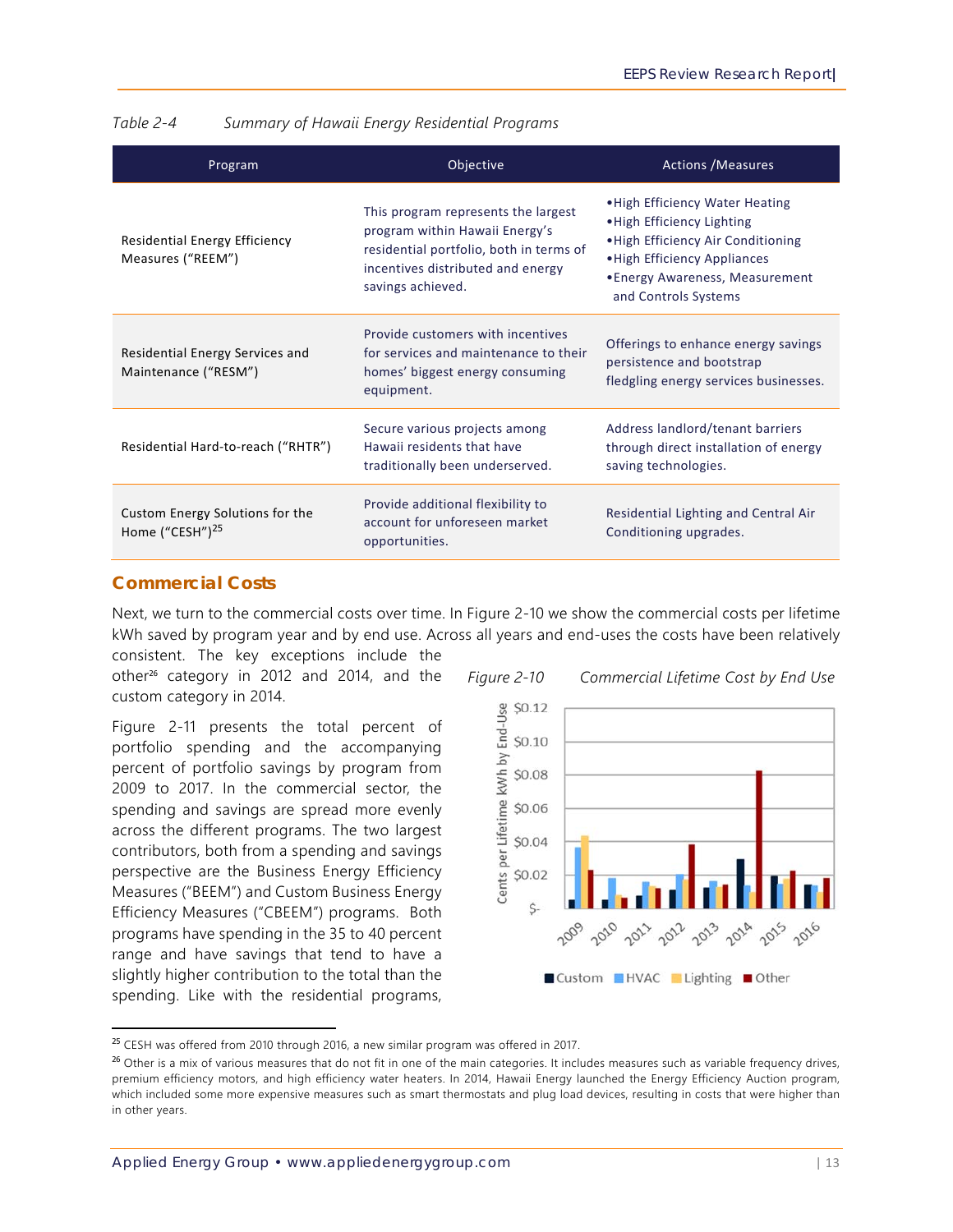the Business Hard-to-reach ("BHTR") program tends to have a higher proportion of spending vs. saving, as does the Business Energy Services and Maintenance ("BESM") program which focuses on education of and collaboration with trade allies.



*Figure 2-11 Overall Commercial Spending vs. Savings by Program* 

#### *Table 2-5 Summary of Hawaii Energy Commercial Programs*

| Program                                                                           | Objective                                                                                                                                                                                                             | <b>Actions /Measures</b>                                                                                                                                                                                                                                                                                                                                                                                                  |  |
|-----------------------------------------------------------------------------------|-----------------------------------------------------------------------------------------------------------------------------------------------------------------------------------------------------------------------|---------------------------------------------------------------------------------------------------------------------------------------------------------------------------------------------------------------------------------------------------------------------------------------------------------------------------------------------------------------------------------------------------------------------------|--|
| <b>Business Energy</b><br>Efficiency<br><b>Measures (BEEM)</b>                    | Acquire electric energy and demand<br>savings through customer installations of<br>standard, known, energy efficiency<br>technologies by applying prescriptive<br>incentives in a streamlined application<br>process. | . High Efficiency Lighting<br>. High Efficiency HVAC<br>• Premium Efficiency Motors<br>. High Efficiency Water Heating<br>•Variable Frequency Drives (VFDs)<br>•Envelope Improvements<br>• Scheduling and Control Systems<br>.HVAC systems such as Water-cooled chillers,<br>variable refrigerant flow (VRF), packaged &<br>split system, and Energy Star window A/Cs<br>· Window Tinting.<br>•Refrigeration Improvements |  |
| <b>Business Energy</b><br>Services and<br>Maintenance<br>(BESM)                   | Focuses on developing viable projects<br>through collaboration, competition and<br>direct support in the form of expertise<br>and/or equipment (i.e., metering).                                                      | •Central Chiller Plant benchmarking program<br>to improve chiller plan operations;<br>•Strategic Energy Management projects;<br>. Water and wastewater projects for energy<br>and water savings.                                                                                                                                                                                                                          |  |
| <b>Business Hard-to-reach</b><br>(BHTR)                                           | Help goaled geographic areas and sectors<br>that have been traditionally underserved,<br>such as retail, restaurants other small<br>businesses and commercially metered<br>multifamily.                               | .Outreach to lighting and electrical<br>contractors with training;<br>•Kitchen equipment and demand controlled<br>ventilation;<br>•Commercially metered multifamily direct<br>install;<br>•Small business direct install                                                                                                                                                                                                  |  |
| <b>Customized Business</b><br><b>Energy Efficiency</b><br><b>Measures (CBEEM)</b> | Provide a custom application and<br>approval process for participants to<br>receive incentives for installing non-<br>standard energy efficiency technologies.                                                        | • VFDs for cooling towers<br>•Air conditioning system upgraders<br>• Process heat recovery<br>•LED lighting<br>etc.                                                                                                                                                                                                                                                                                                       |  |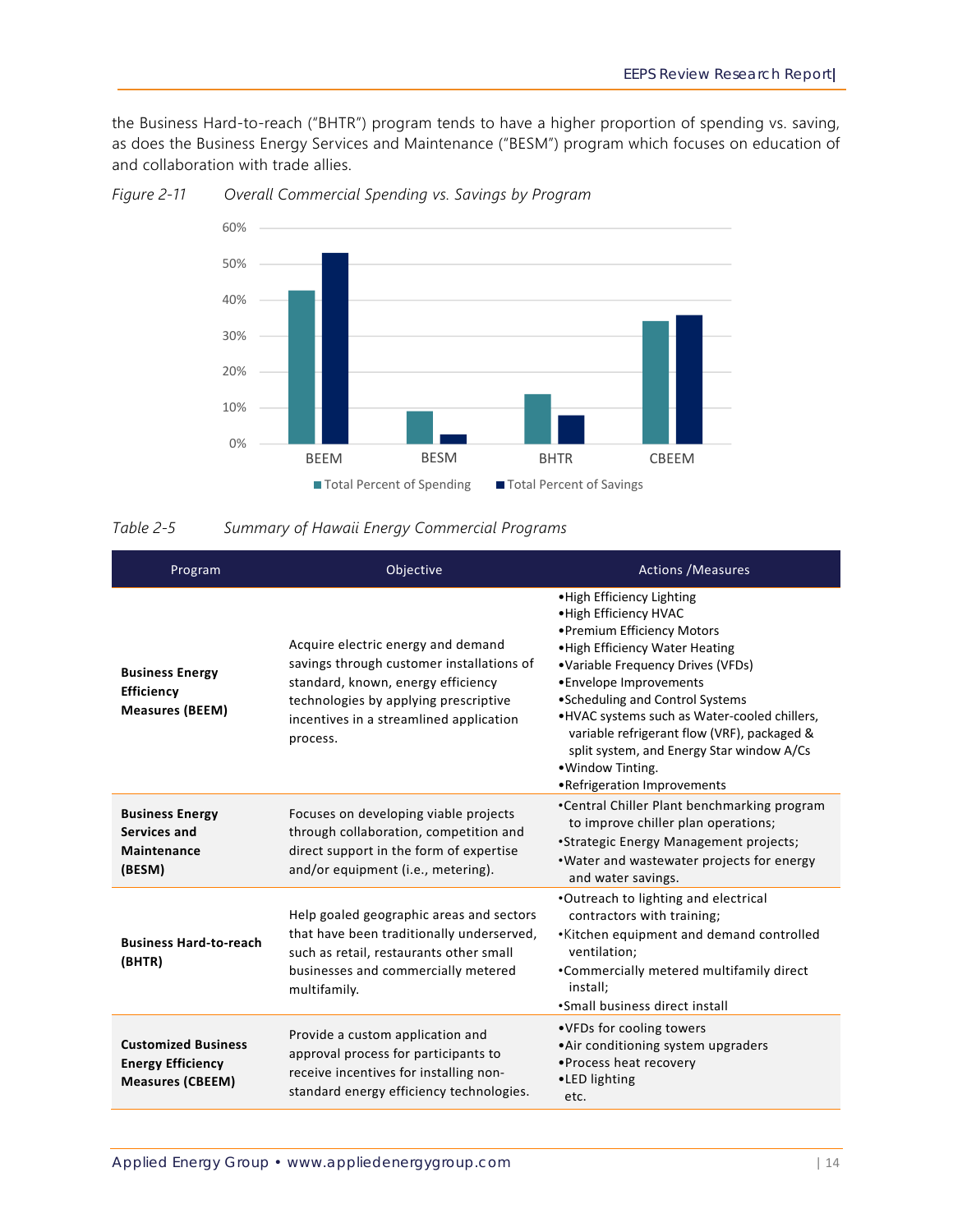#### **Island Equity and Hard-to-reach Programs**

In Program Years 2009 through 2017, Hawaii Energy was measured against an island equity goal which is intended to promote equitable participation in the program among the counties. For years 2009 to 2012, the goal was to create direct customer energy savings within 20% of the proportion of each county's total contribution to the PBF.27 In 2013, the goal shifted to a goal that for every dollar contributed to the PBF, a dollar would be returned to its county of origin through rebates, or other program initiatives.<sup>28</sup> Hawaii Energy has successfully met its island equity goals in each program year.

In addition to achieving goals related to island equity, Hawaii Energy also strives to achieve equity across all residents by increasing service to lower income and hard-to-reach customers. Hawaii Energy's direct install programs address some participation barriers for hard-to-reach customer segments by providing a simplified offering through free direct installation of energy and water saving measures. The Small Business Direct Install program began in 2011, has grown over time, and has expanded to include contractor technical training and professional development. Hawaii Energy reported that it helped over 750 under-served small businesses with its direct install lighting program in 2017. This impact is estimated to provide customer savings of over 123,083 Megawatt hours ("MWh") during the life of the lighting system and at least \$28,000,000 in lifetime utility bill savings for these businesses. In 2018, the Program was renamed "Energy Advantage". The Energy Advantage program also helped with rapid response to deliver energy efficiency when Hawaii Island lost renewable generation from Puna Geothermal Venture power plant due to the eruption of the Kilauea volcano. Hawaii Energy provided Big Island businesses and residents with increased incentives, discounts, and rebates on energy efficiency measures to assist during a time when air quality was affected and use of air conditioners and purifiers escalated.

The Multifamily Direct Install program, now known as "Energy Smart 4 Homes," was launched in 2014 as a part of Hawaii Energy's continued efforts to make simple energy-efficient products readily accessible to residential utility customers. This program successful supported the retrofit of over 1,000 rental units owned by the City and County of Honolulu, a large portion of the State of Hawaii Public Housing Authority rental properties, and units managed by Catholic Charities. Direct install program integration in the community has facilitated new services to low income and hard-to-reach customers with initiatives including Molokai's "Hui Up!" refrigerator replacement drives and several new transformational programs.

<sup>27</sup> Hawaii Energy Annual Reports 2009 to 2012

<sup>&</sup>lt;sup>28</sup> Hawaii Energy Annual Reports 2013 to 2016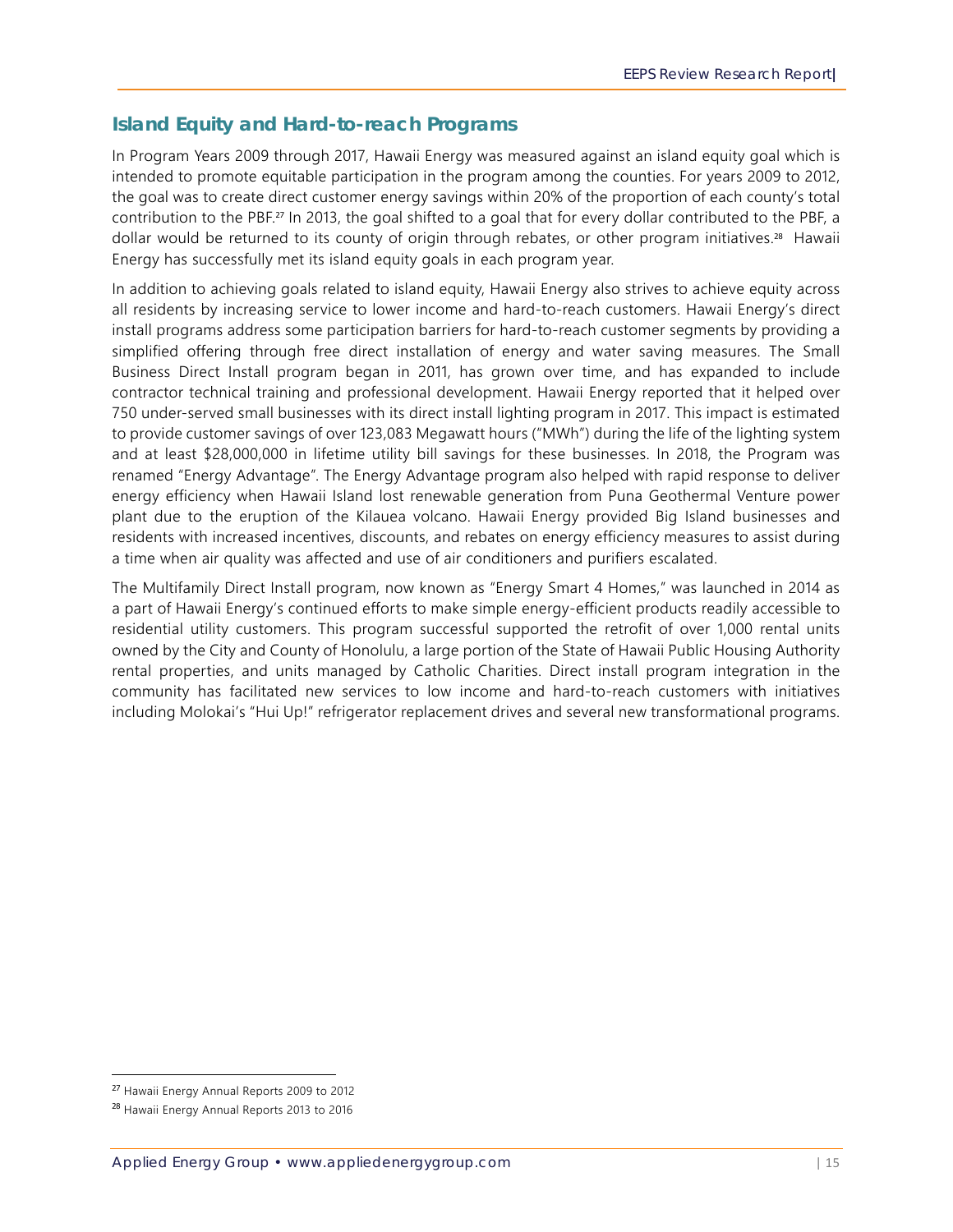### OTHER CONTRIBUTING ENTITY RESEARCH

In this section, we present our research approach, results, and savings estimates for the "other" contributing entities listed in Table 3-1. We exclude Hawaii Energy and codes and standards since they are covered in depth in Section 2 and Section 4 respectively.

It is important to note that the savings from these other contributing entities currently account for a small portion of the EEPS goals. In addition, for the non-regulated entities, it is difficult to collect information regarding energy savings since they are not subject to regulations which require rigorous data collection and reporting. Consequently, we have lower confidence in the savings estimates that we collected from the non-regulated other contributing entities.

| <b>Framework Category</b><br><b>Entity Group</b> |                                 | Specific Entity or Department  |  |  |
|--------------------------------------------------|---------------------------------|--------------------------------|--|--|
| <b>Regulated Entity</b>                          | <b>Utility</b>                  | <b>KIUC</b>                    |  |  |
|                                                  |                                 | Kauai County                   |  |  |
|                                                  |                                 | County of Maui                 |  |  |
| <b>Coordinated Programs</b>                      | County                          | City and County of Honolulu    |  |  |
|                                                  |                                 | County of Hawaii               |  |  |
|                                                  | <b>State Program</b>            | <b>GEMS</b>                    |  |  |
|                                                  | <b>State Energy Office</b>      | <b>HSEO</b>                    |  |  |
|                                                  | University                      | University of Hawaii           |  |  |
|                                                  |                                 | <b>Hunts Companies</b>         |  |  |
|                                                  |                                 | <b>Tripler Army Medical</b>    |  |  |
| Mandates /                                       |                                 | <b>Marine Corps Base</b>       |  |  |
| <b>Benchmarking</b>                              |                                 | <b>MCBH Housing Hunts Co</b>   |  |  |
|                                                  | <b>US Department of Defense</b> | Joint Base Housing - Lendlease |  |  |
|                                                  |                                 | Military Housing Island Palm   |  |  |
|                                                  |                                 | US Army                        |  |  |
|                                                  |                                 | Pearl Harbor - Hickam          |  |  |

#### *Table 3-1 List of Other Contributing Entities*

#### **Approach to the Research**

Since most of the entities listed above are not required to report or track energy savings in a public forum, AEG developed an interview-based data collection protocol which allowed us to collect information from each entity regarding the following aspects of energy saving projects: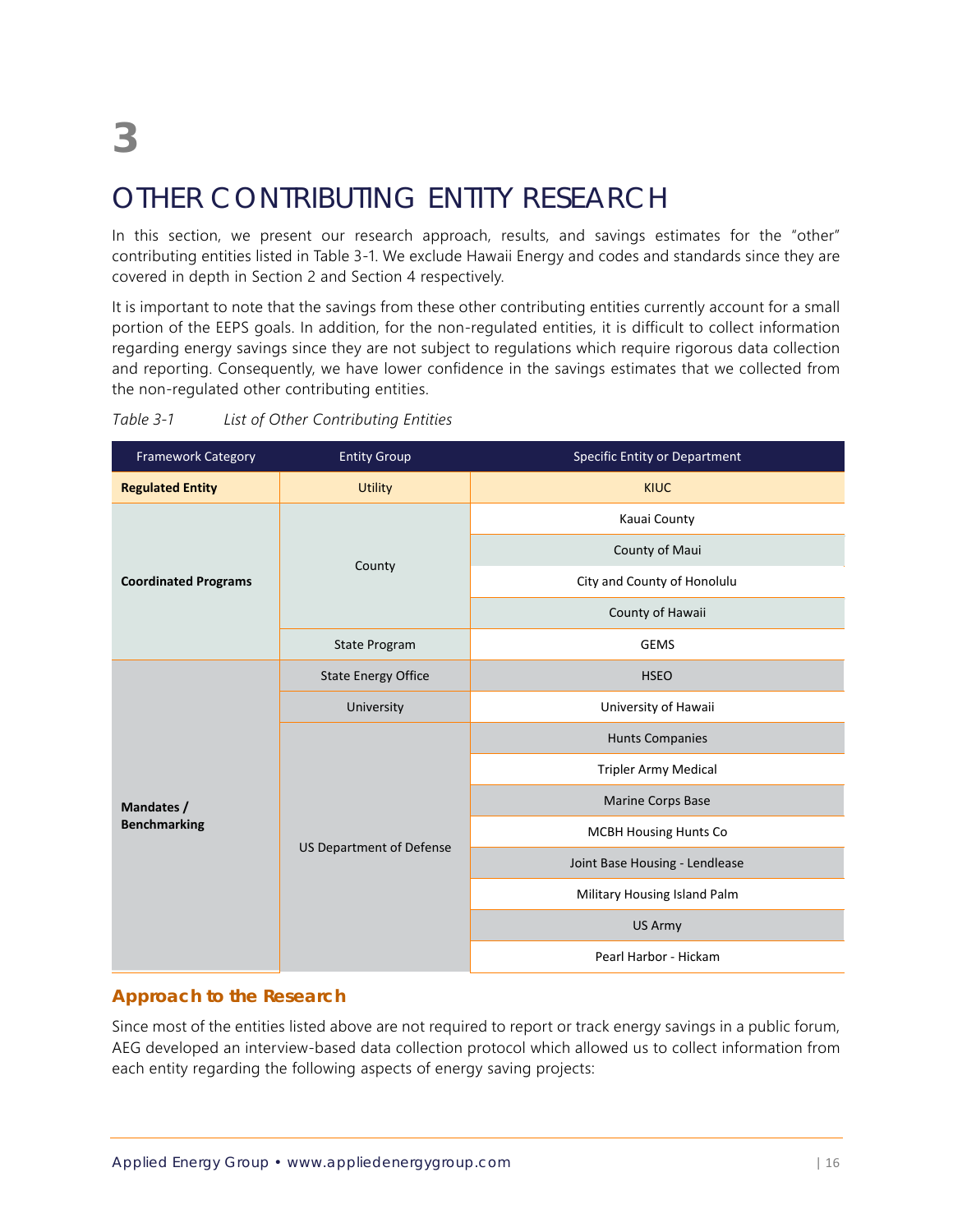- The type number, and/or other information regarding any energy saving projects that have been completed since 2014
	- o If any energy saving project were completed, AEG then asked if these projects were part of a Hawaii Energy Program (e.g., received rebates, incentives, etc. from Hawaii Energy) to determine the level of potential overlap with previously reported savings.
- AEG also asked interviewees at the various entities about the following specific characteristics of each their energy savings projects:
	- o Replacement/upgrades of equipment
	- o Purchased new energy use equipment
	- o Lighting retrofits
	- o Purchased/replaced automated controls or devices
	- o Made any changes/improvements to the building shell
	- o Implemented any behavioral programs (e.g., encouraging employees to turn off lights and electronics when not in use)
	- o Installed solar or other renewable energy
	- o Purchased or leased batteries
- Finally, AEG requested any estimates of savings related to the energy saving projects that they various entities completed since 2014 and the year in which they were counted.

#### **Results of the Other Contributing Entity Research**

Below we present some high-level takeaways from the other contributing entity research. In the subsections that follow we summarize the responses and present the estimates of savings.

- AEG received an excellent response to our data collection outreach.
- Each of the entities that we spoke with is completing multiple energy saving projects.
- There is a very high level of coordination with Hawaii Energy. Most of the entities have worked with Hawaii Energy to receive the appropriate incentives and rebates for their projects. Consequently, there is also a high level of overlap between the Hawaii Energy savings and contributing entity savings.
- Most non-regulated entities track energy savings using a baseline approach, where they track changes in total energy consumption over time compared to a specific baseline year. This makes it difficult to attribute changes to energy saving projects since other factors (i.e. changes in occupancy, weather, or installation of solar PV) can also materially change total energy consumption over time.
- Of all the contributing entities we spoke with, only KIUC savings materially contribute to the total savings. This is primarily because they 1) have no overlap with Hawaii Energy, and 2) because they publicly tack their energy savings in annual kWh approach (as opposed to a baseline approach).

#### **Summary of Responses**

AEG contacted a total of eighteen different entities, completed eleven interviews, and obtained savings data (either publicly available or provided via the interview) for five entities. For the remaining six interviewees, either data was not tracked, or was not available for our review. We were not able to schedule interviews with seven of the original eighteen entities.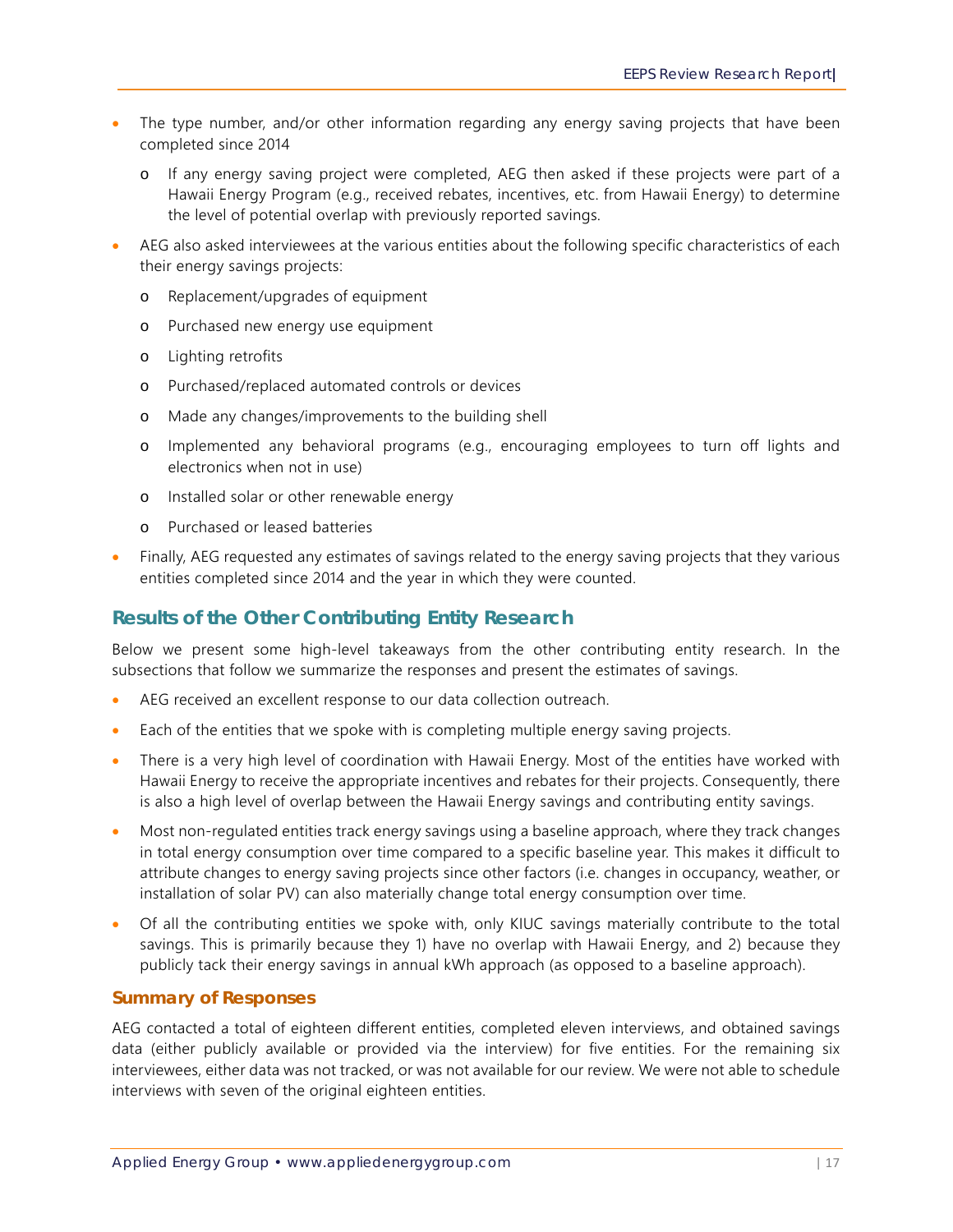In Table 3-2 below we summarize the survey responses of the eleven interviewees. We include the name of the entity; whether we were able to count their savings toward the EEPS goal; the reason why, or why not the savings were counted; and a description of their energy savings projects.

| Entity                                      | Level of Overlap<br>with Regulated<br><b>Entities</b>                          | Description                                                                                                                                                                                                                                                                                                                                                                                                                                                                                           |
|---------------------------------------------|--------------------------------------------------------------------------------|-------------------------------------------------------------------------------------------------------------------------------------------------------------------------------------------------------------------------------------------------------------------------------------------------------------------------------------------------------------------------------------------------------------------------------------------------------------------------------------------------------|
| <b>KIUC</b>                                 | No overlap with<br>other programs                                              | KIUC offers a full suite of energy efficiency programs and savings measures. Energy<br>efficiency technologies include heat pump water heating, ice storage, ratepayer-<br>funded energy efficiency programs, and use of rejected heat from co-generation and<br>combined heat and power systems, excluding fossil-fueled qualifying facilities that<br>sell electricity to electric utility companies and central station power projects.                                                            |
| <b>Kauai County</b>                         | Most savings<br>captured by KIUC                                               | The County of Kauai has completed several energy efficiency projects over the past<br>several years including the installation of new more efficiency chillers and a<br>streetlighting project. The majority of their projects were completed with KIUC.                                                                                                                                                                                                                                              |
| County of<br>Maui                           | Cannot verify<br>savings outside of<br>Hawaii Energy                           | Several large projects were completed with the Parks, and the Department of public<br>works, all of these larger projects went through Hawaii Energy. In addition, they<br>make it a practice to replace older equipment (i.e. office equipment and lighting)<br>with more efficient versions. It is unknown how much of these more general<br>equipment upgrades could have been rebated by Hawaii Energy.                                                                                           |
| City and<br>County<br>Honolulu              | Most savings<br>captured by Hawaii<br>Energy                                   | Most of their projects were completed for Department of Environmental Services<br>Wastewater Facilities. They are also currently working with Hawaii Energy to<br>complete 55,000 LED streetlight retrofits.                                                                                                                                                                                                                                                                                          |
| County of<br>Hawaii                         | Lighting savings<br>likely captured by<br>Hawaii Energy                        | Replaced 11,000 streetlights with LEDs in 2014. Is currently working with Hawaii<br>Energy to quantify the County's energy use and identify opportunities for savings.                                                                                                                                                                                                                                                                                                                                |
| <b>GEMS</b>                                 | Only keep track of<br>dollars saved                                            | EE programs started in 2017, and all programs are reported by Hawaii Energy.                                                                                                                                                                                                                                                                                                                                                                                                                          |
| <b>HSEO</b>                                 | Most savings<br>captured by Hawaii<br><b>Energy and Codes</b><br>and Standards | Much of their work is related to quantifying the effects of codes and standards. In<br>addition, they also coordinate the Hawaii Green Business Program and provide<br>Energy Savings Performance Contracting technical assistance to state agencies and<br>the counties.                                                                                                                                                                                                                             |
| <b>Hunts</b><br><b>Companies</b>            | Most savings<br>captured by Hawaii<br>Energy                                   | Hunts Companies have participated in many Hawaii Energy Programs including AC<br>retrofits, Energy Scout, LED controls, and solar water heaters. They have also<br>installed lock out programmable thermostats in all housing (temp can go below 72<br>degrees) but they do not know the savings attribution.                                                                                                                                                                                         |
| <b>Tripler Army</b><br><b>Medical</b>       | Did not complete<br>any projects with<br>Hawaii Energy                         | Tripler replaced a number of aging air handlers and their cooling towers in 2015. All<br>projects that include lighting are moving to LED. Building 40 has been fully renovated<br>with a new central utility plant, HVAC equipment, water heating, solar, LED lighting,<br>etc. There are signs around the hospital to encourage the reduction in energy<br>consumption such as turning off lights. In newer areas LED lighting with digital<br>controls occupancy times and sensors are being used. |
| <b>Joint Base</b><br>Housing -<br>Lendlease | Cannot verify<br>savings outside of<br>Hawaii Energy                           | Hickam housing community LED replacements through Hawaii Energy. Other one-off<br>improvements. One behavioral change is that they now make residences pay for<br>their own energy. This has reduced electric use by 10%                                                                                                                                                                                                                                                                              |
| <b>US Army</b>                              | Cannot verify<br>savings outside of<br>Hawaii Energy                           | The Army has completed many large projects, but they do not complete any projects<br>without Hawaii Energy. They also have a behavioral training program which educated<br>and audits soldiers to ensure they are following EE positive behaviors. Unfortunately,<br>they have not attempted to quantify the savings.                                                                                                                                                                                 |

*Table 3-2 Summary of Responses Collected from Other Contributing Entities*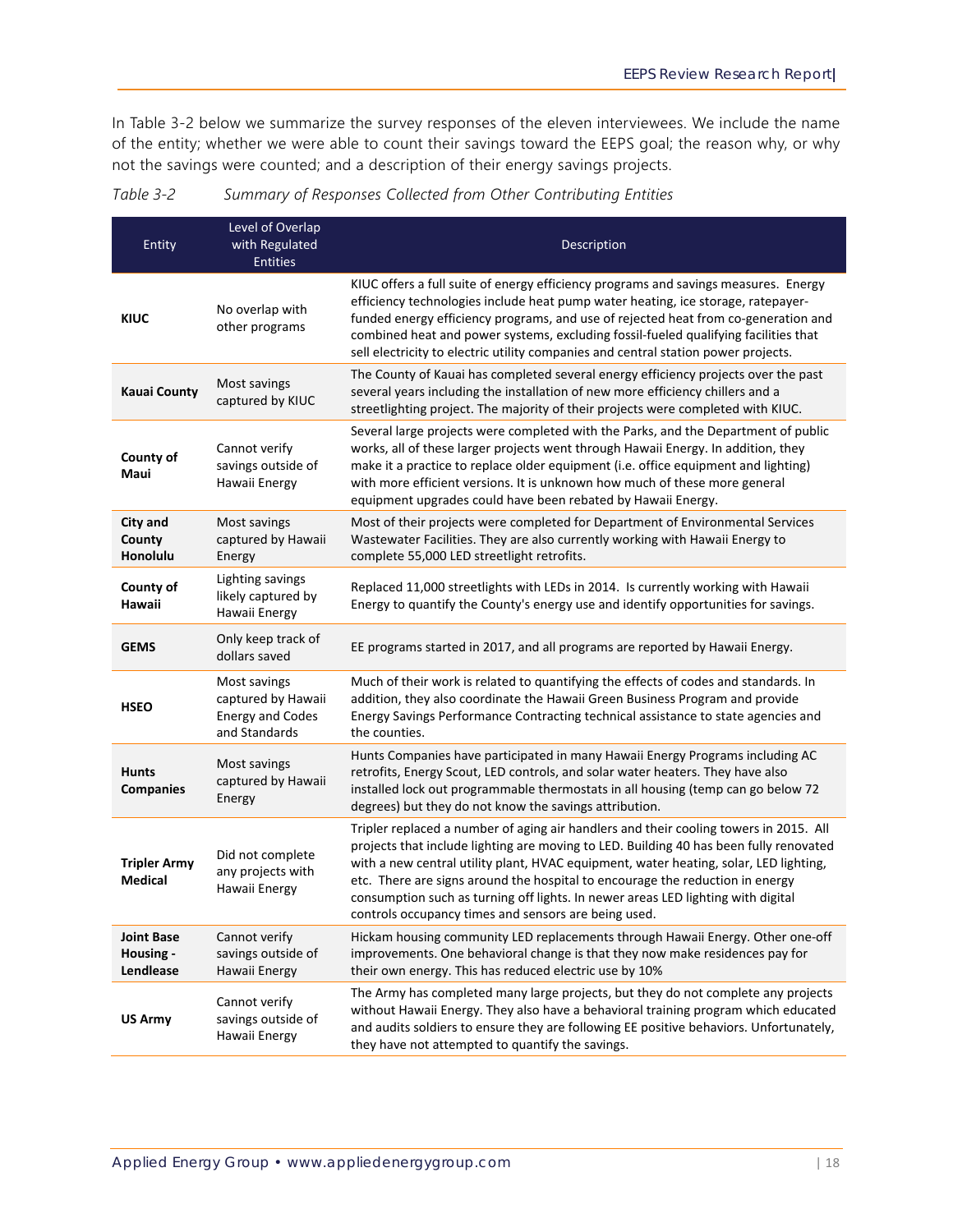#### **Estimates of Savings**

Based on the table above, we were only able to include savings for KIUC, and Tripler Army Medical. Each of the other entities either did not track savings or coordinated with regulated entities to an extent that the majority of the savings is already captured. Below we include a summary of the annual savings estimates for KIUC and Tripler Army Medical.

| Year                          | KIUC Savings (GWh) <sup>29</sup> | Tripler Savings (GWh) 30 |
|-------------------------------|----------------------------------|--------------------------|
| 2009                          | 19.2                             |                          |
| 2010                          | 16.9                             |                          |
| 2011                          | 18.3                             |                          |
| 2012                          | 24.4                             |                          |
| 2013                          | 22.4                             |                          |
| 2014                          | 21.4                             | 0.87                     |
| 2015                          | 20.0                             | 0.87                     |
| 2016                          | 33.6                             | 0.87                     |
| 2017                          | 35.0                             | 0.87                     |
| <b>Total 1st Year Savings</b> | 211.0                            | 3.48                     |

*Table 3-3 Summary of Other Contributing Entity 1st Year Savings* 

<sup>&</sup>lt;sup>29</sup> Pursuant to HRS Section 269-91, under the definition of "Renewable electrical energy," KIUC energy savings include energy efficiency technologies including heat pump water heating, ice storage, ratepayer-funded energy efficiency programs, and use of rejected heat from co-generation and combined heat and power systems, excluding fossil-fueled qualifying facilities that sell electricity to electric utility companies and central station power projects. https://puc.hawaii.gov/wp-content/uploads/2018/04/RPS-KIUC-2017.pdf

<sup>&</sup>lt;sup>30</sup> Tripler savings are based on a 2014 baseline method which estimates savings as a total change from 2014. Individual annual savings estimates were not available, therefore total estimated savings is spread evenly across the total timeframe.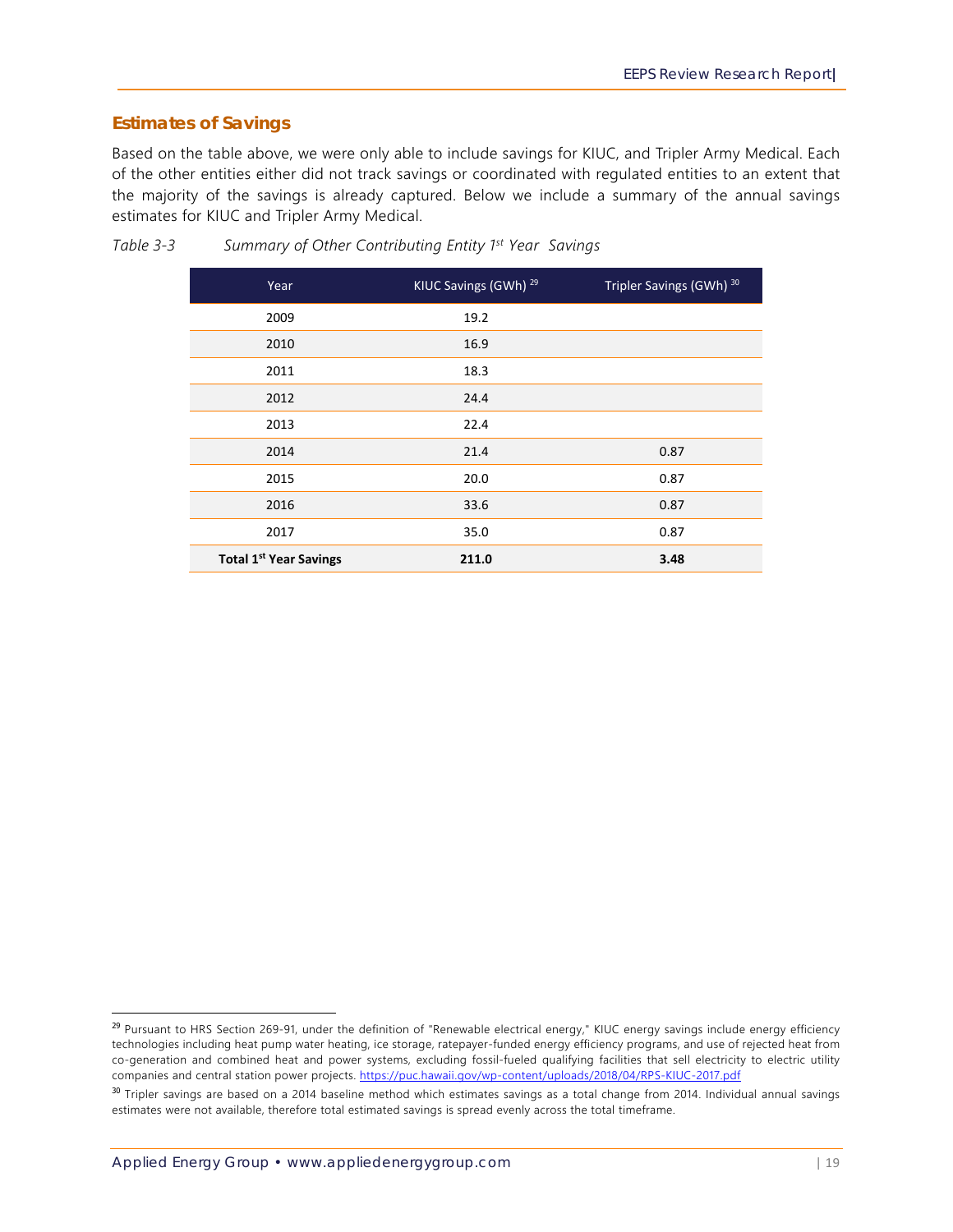# **4**

-

### 2019 POTENTIAL STUDY PHASE I

The Commission requires accurate information about the potential for future electricity savings from both programmatic and non-programmatic sources, and the associated costs, on an ongoing basis in order to design effective energy efficiency programs and to efficiently allocate expenditures towards meeting EEPS Goals. To this end, the EEPS Framework stipulates that energy efficiency potential studies for all electric utility service territories be conducted for EEPS planning purposes.

The first statewide Energy Efficiency Potential Study (2014 Study) was completed in 201431,32 and the results were summarized in the 2014 Report to the Legislature. It assessed the short-, mid-, and long-term achievable market potential for cost-effective energy efficiency. This potential implicitly includes the contributions of both regulated and non-regulated entities. The results of the 2014 Study provided information for program implementers to better target energy efficiency services (including those of Hawaii Energy, KIUC, and other contributing entities). It also provided analyses that could be utilized by the electric utilities in future integrated resource planning processes to identify and characterize energy efficiency resources available within their respective service territories.

#### **Approach to the Phase I Potential Study**

The current EEPS review process includes a full updating of the 2014 Study which is being conducted in two stages.

- Phase I is a partial update intended to inform this report and provide guidance for the second stage. Phase I was completed in November 2018 and is described in this section.
- Phase II will be a comprehensive update of the potential study. It will rely on an updated Baseline Study that is currently being conducted by the EEPS EM&V Consultant and will be completed in Q2 of 2019. Phase II will be conducted in the second half of 2019.

The objectives for Phase I were to estimate the historical savings from state and federal codes and standards, to align with the previous and current programmatic achievements of Hawaii Energy and KIUC and historical PV installations, and to offer preliminary insights into the potential for future savings. Because of time constraints, and because a comprehensive update in conjunction with the 2019 Baseline Study will be performed in 2019, only a limited set of changes were made to the 2014 Study.<sup>33</sup>

Phase I involved two steps. The first step was to align the modeling with historical trends in electricity sales, PV installations, and programmatic achievements as follows:

- Aligning with historical statewide electricity sales for 2012 through 2017 involved updating customer growth and other demographic variables to reflect actual values provided by HECO's load forecasting group.
- Adjustments were made to account for Solar PV installations from 2010 through 2014. Customer sited solar effects were estimated using data provided by HECO. HECO tracks cumulative installed kW

<sup>31</sup> http://www.hawaiicleanenergyinitiative.org/wp-content/uploads/2017/03/EE-Charrette\_PUC\_2014\_Rpt.pdf

<sup>&</sup>lt;sup>32</sup> The 2014 Energy Efficiency Potential Study (2014 Study) used the 2012 Baseline Study as its foundation.

<sup>33</sup> The Phase I update used a simplified approach based on extrapolating data from the island of Oahu and estimated historical savings from codes and standards.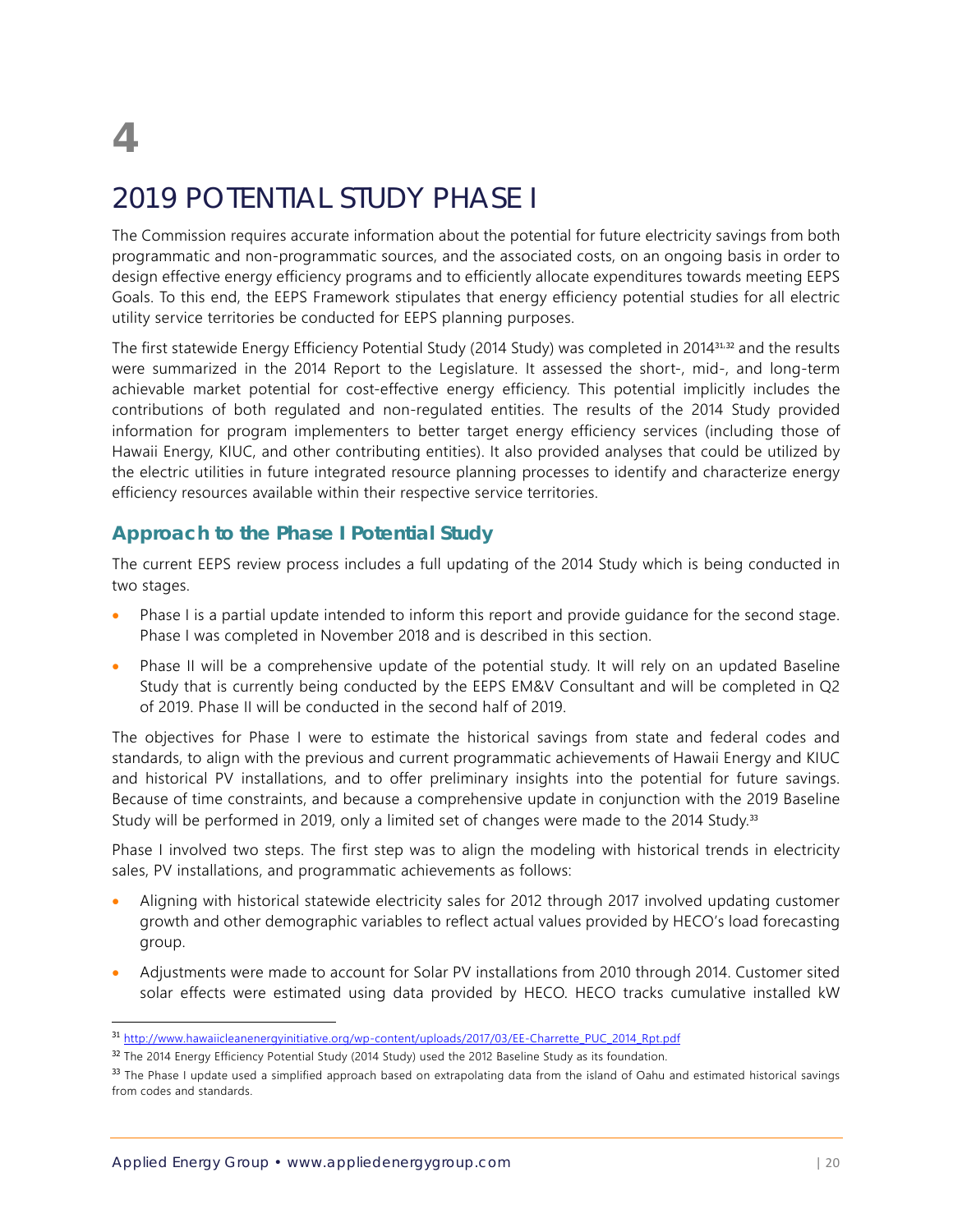capacity34 which is multiplied by monthly capacity factors and adjusted to reflect annual degradation of PV production.<sup>35</sup>

 Historical (2009 – 2017) program savings for Hawaii Energy and KIUC were integrated within the model.

Once the model was aligned with known historical trends which depict actual usage, an estimate of load absent the effect of existing state and federal codes and standards was generated for the same time period (2012 – 2017). The difference between this estimate (or reference case) and the actual observed load represents our estimate of the savings resulting from state and federal codes and standards that were implemented between 2013 and 2017. Historical codes and standards prior to 2013 (2009 to 2012)<sup>36</sup> were taken as given based on the estimates developed for the 2014 report to the legislature.

In the second step, the updated analysis was further refined:

- Updated savings, cost and lifetime assumptions for LED lighting were incorporated. This technology evolved more quickly than the previous study (and the industry in general) anticipated.
- HECO's forecast of future solar PV installation was included.
- Future program activity that aligns with the recent program savings was assumed. This is referred to as a business-as-usual (BAU) case.

#### **Overall Results**

The updated potential analysis provides estimates of the savings from state and federal codes and standards for the historical period, 2013-2017. It also estimates 1<sup>st</sup> year (or incremental) savings, as well as cumulative persisting savings, for the forecast period (2018-2030).

#### **Savings from Codes and Standards for 2013-2017**

Figure 4-1 shows the estimated savings from building codes and equipment standards. The primary driver for these savings is the first phase of the federal lighting standard included in the Energy Information and Security Act ("EISA") which increased the efficiency of general service lighting significantly. The majority of the remaining savings came from federal appliance standards including refrigerators, water heaters, and other white goods appliances. In addition, Hawaii has a water heating standard that requires the installation of solar water heating in new construction. In 2015, savings from these standards accounted for approximately one-third of total savings toward the annual EEPS goal. It should also be noted that savings from customer-sited PV were significant in the years 2013 and 2014, accounting for more than half of the total savings.<sup>37</sup>

<sup>&</sup>lt;sup>34</sup> kW assumed to be the lower of the panel STC kW or inverter kW.

<sup>35</sup> Assumes an annual degradation factor of 0.005.

<sup>&</sup>lt;sup>36</sup> Savings in new construction from building codes is estimated by assuming a building turnover using a 60-year building life and estimating a 20% improvement in building efficiency as buildings are replaced. One third of building energy use is assumed to be plug loads not available for improvement through building codes. This estimate does not include an incremental savings for new buildings that do not replace existing buildings and is, thus, a conservative estimate. This methodology is used for estimating effects of building codes for years 2009 through 2012.

<sup>&</sup>lt;sup>37</sup> Pursuant to HRS 269-91 customre-sited renewable generation is included in the RPS, and excluded from EEPS beginning on January 1, 2015. https://www.capitol.hawaii.gov/hrscurrent/Vol05\_Ch0261-0319/HRS0269/HRS\_0269-0091.htm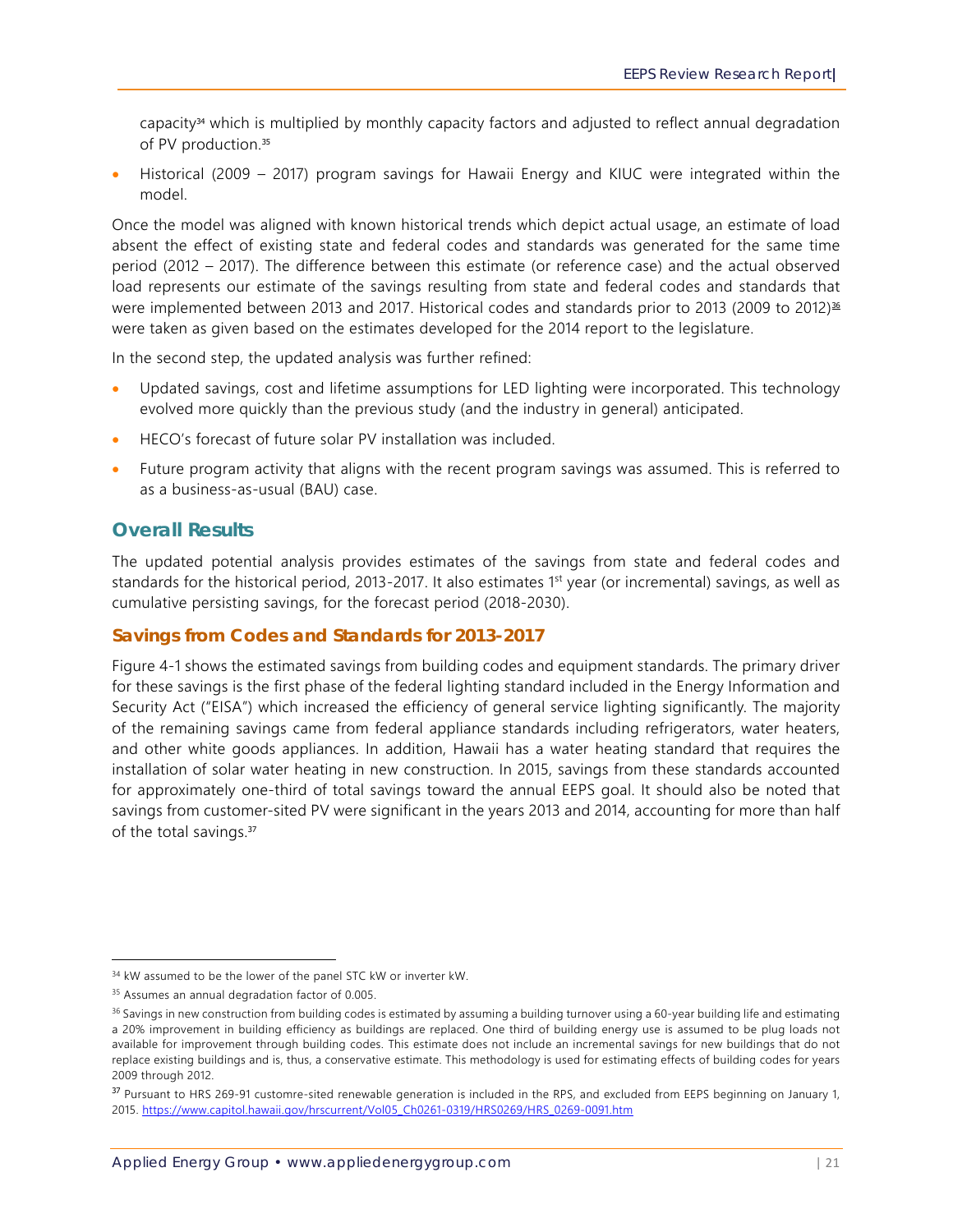

*Figure 4-1 Savings from Codes and Standards (2009-2017)*

#### **Future Savings Estimates**

The updated potential analysis provides estimates of the 1<sup>st</sup> year (or incremental) and cumulative savings for the forecast period (2018-2030) as shown in Figure 4-2 and Figure 4-3 below. The savings represent:

- Savings from codes and standards already on the books. As noted above, these savings increase substantially in 2015 as a result of EISA Phase I. In 2020, these savings increase dramatically again as a result of the second EISA Phase. The analysis did not consider any additional codes and standards that have not been approved by DOE, Congress or the State of Hawaii.
- Ongoing programs savings under a business-as-usual ("BAU") scenario. These savings were estimated by assuming customer participation rates that are similar to those we estimated to account for savings achieved during the 2013 through 2017 time period. The BAU program savings level off after 2020 as a result of reduced savings from lighting. BAU lighting savings decrease because a portion of the savings will be attributed to codes and standards instead of programs as a result of EISA Phase II, which takes effect in 2020. . Ongoing program savings reflect the entire state and include estimated savings for both Hawaii Energy and KIUC.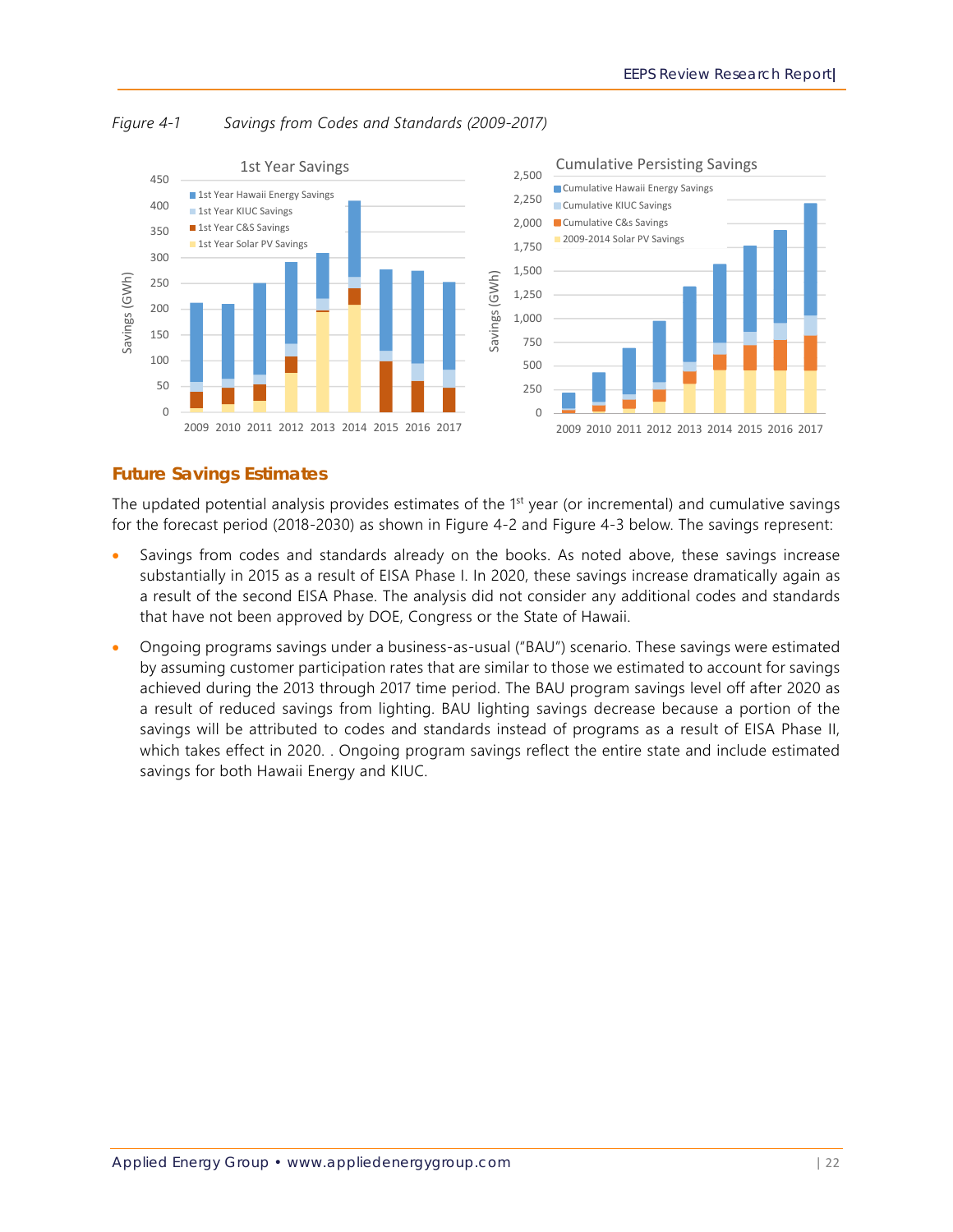

*Figure 4-2 1st year Savings from All Sources 2009 to 2030* 





#### **Sector-level Results**

-

The Potential Study Phase I analyzed the residential and commercial sectors individually and results for the residential and commercial sectors are presented below: historical 1<sup>st</sup> year savings, future 1<sup>st</sup> year savings, and future cumulative persisting savings.

<sup>&</sup>lt;sup>38</sup> KIUC Savings were not included in the cumulative view because insufficient information was available to assume a degradation rate for savings in future years.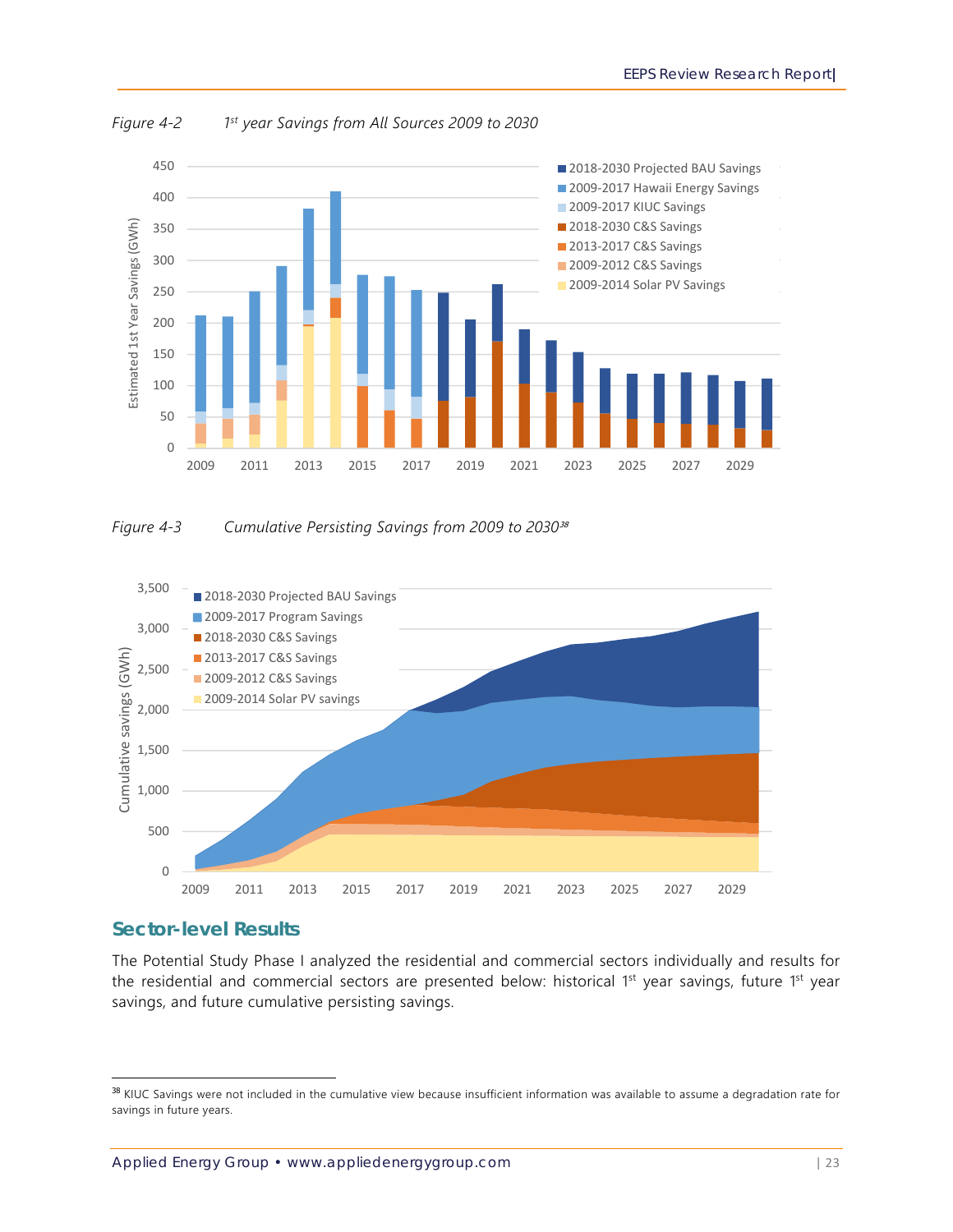#### *Historical Savings*

As mentioned above, the first step was to align the models with actual sales for the historical period (2013- 2017) and also to estimate the savings from codes and standards during that time frame. Figure 4-4 shows the estimates of 1st year savings from codes and standards in the context of all historical savings from 2009 through 2017. The EISA lighting standard that went into effect in 2014 is a primary driver of these savings.

Another important point is that total annual savings for each sector over this time period are similar. The  $1<sup>st</sup>$  year residential savings average was 75 GWh over this time horizon, while commercial  $1<sup>st</sup>$  year savings average was 69 GWh.



#### *Figure 4-4 Estimates of Historical 1st year Savings by Sector*

#### *Future 1st year Savings*

-

In the forecast period, however, savings from the two sectors are expected to diverge. In Figure 4-5 below, we present the estimated savings from 2018 through 2030 by sector. Considering only savings from codes and standards and BAU Hawaii Energy Programs and KIUC Programs (identified BAU Savings in the figure below), more savings are expected to occur in the commercial sector through 2023. After 2023 savings from the commercial sector decrease and dip below residential savings beginning in 2024.

Codes and standards savings are expected to come from the following:

- In the residential sector, Phase II of the EISA standard that goes into effect in 2020, generating lighting savings. There are also savings from set-top boxes/DVRs, central air conditioners, water heating (both heat pumps and solar water heating code in new construction), and appliances.
- In the commercial sector, savings result from replacement of T12 lamps with T8s, the NEMA premium non-HVAC motor standard and from a walk-in refrigerator standard.

BAU savings for 2018 through 2030 were modeled as an extension of previous years, after aligning with actual sales and past program accomplishments<sup>39</sup>. Lighting accounts for a large portion of 2018 savings.

<sup>&</sup>lt;sup>39</sup> Please note that these are estimates of energy efficiency potential and were developed independently. These estimates do not reflect information from Hawaii Energy regarding expected savings for PY2018 or for future years.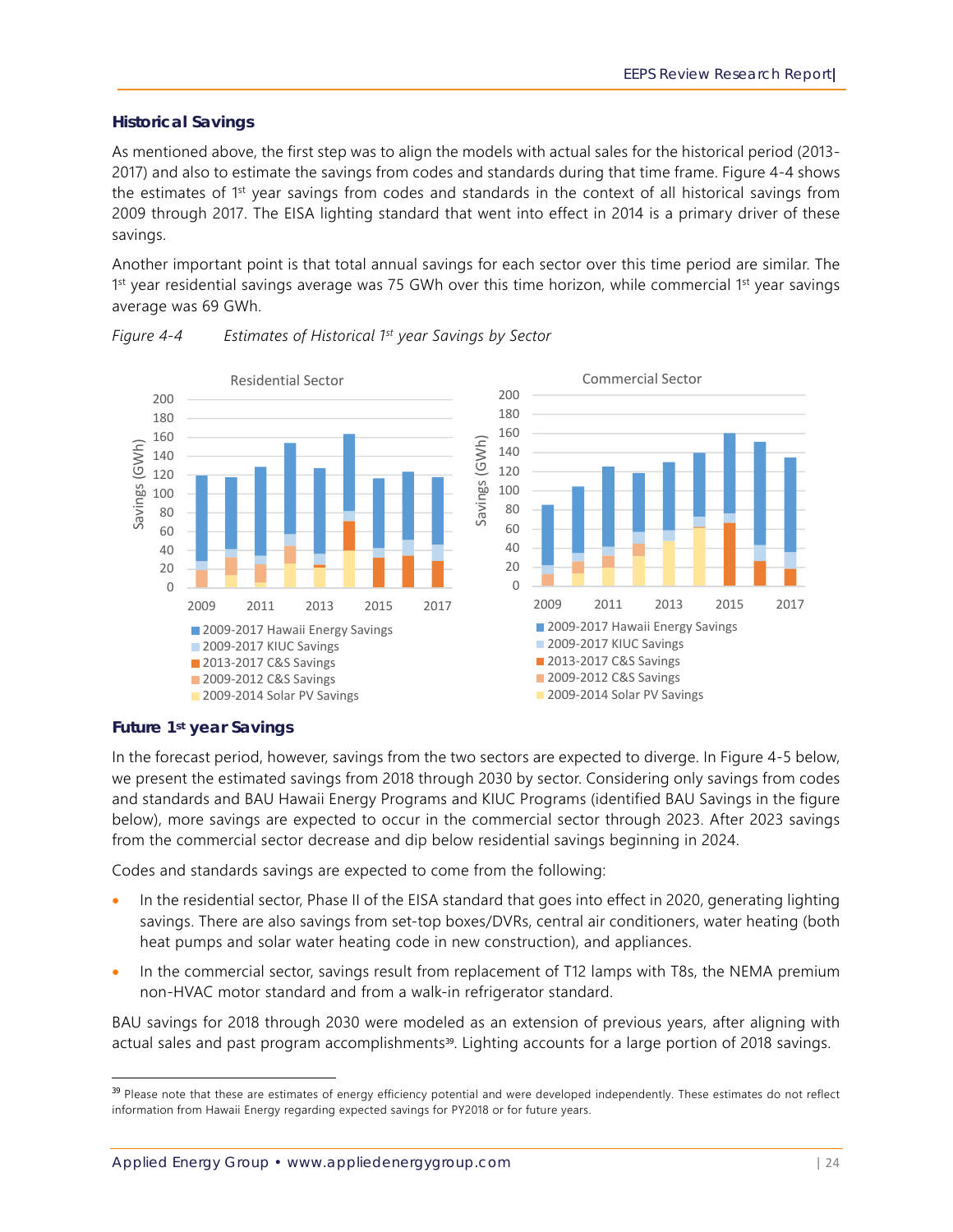

*Figure 4-5 Estimates of Future 1st year Savings from Codes and Standards and BAU Programs*

Adding economic potential, as shown Figure 4-6, shows even more potential for the commercial sector relative to the residential sector. In the commercial sector, program savings, for both BAU and economic potential, are expected to come from the following:

- High-efficiency chiller, rooftop package units and packaged terminal air conditioner (PTAC) units
- Variable air volume systems for all central cooling systems
- Heat pump water heaters
- Lighting savings from upgrading linear lamps and troffers and high bay fixtures to LED options
- High-efficiency refrigeration systems
- Energy Star food preparation equipment and office equipment
- High efficiency pool equipment, including variable speed pool pumps
- Energy management systems
- Sensors for room occupancy can provide savings for lighting, HVAC, and office equipment
- Daylighting controls
- Highly reflective roofs and well insulated ducting

In the residential sector, program savings may come from the following end uses:

- Water heating: conversion to solar water heating and heat pump water heating in existing homes, pipe insulation, low-flow showerheads, and faucet aerators
- Cooling: window reflective film, programmable thermostats and home-energy management systems,
- Appliances: refrigerator and freezer early replacement and recycling for obsolete units
- Lighting: occupancy sensors for interior lighting and photosensors for exterior lighting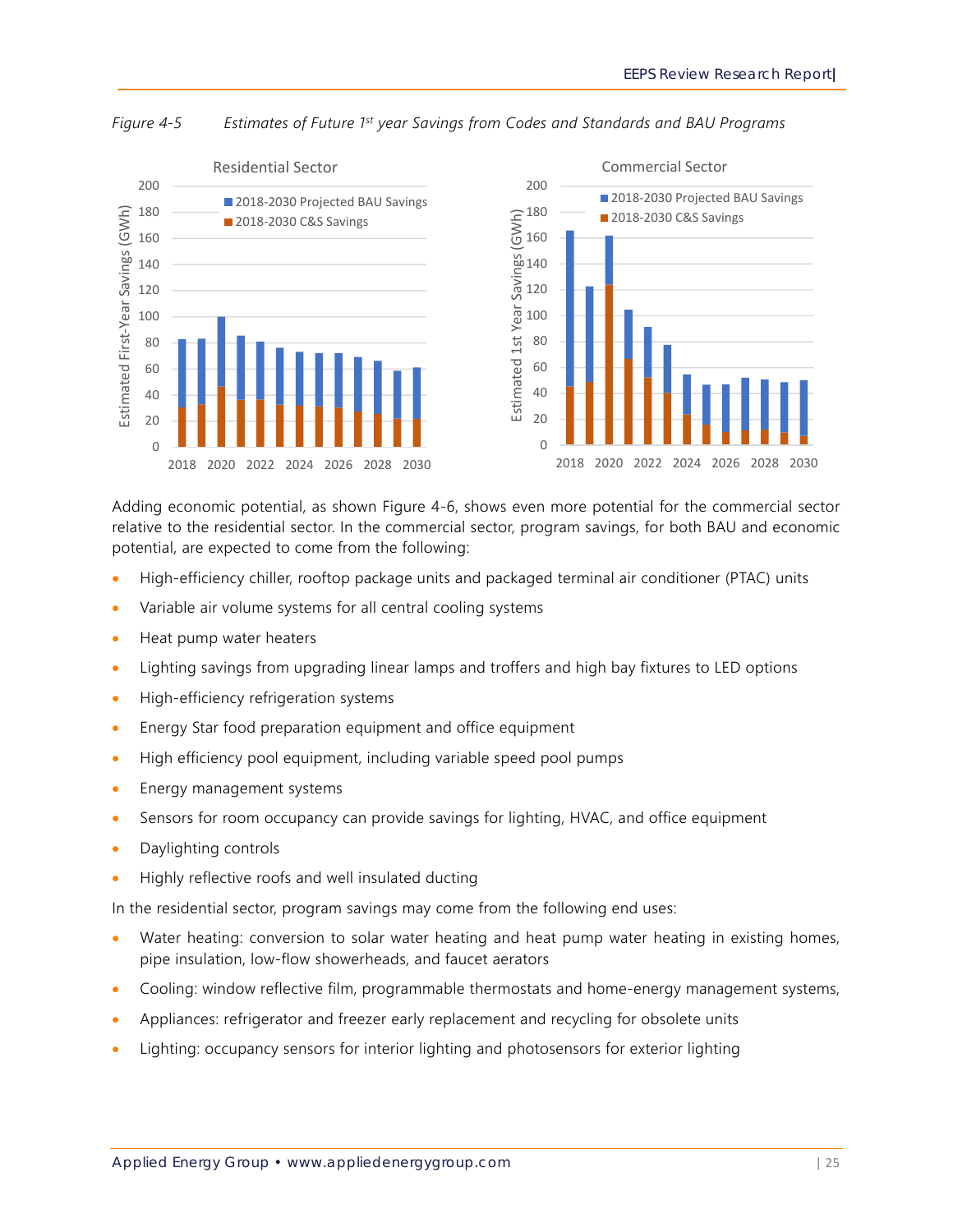

*Figure 4-6 Estimates of Future 1st year Savings Including Economic Potential*

#### *Future Cumulative Persisting Savings*

We now look also at future cumulative persisting savings considering only savings from codes and standards, BAU Hawaii Energy Programs and KIUC Programs (identified BAU Savings in the Figure below), and economic potential. From this perspective, and considering economic potential, the commercial sector is expected to contribute more than the residential sector.

#### *Figure 4-7 Estimates of Future Cumulative Persistent Savings Including Economic Potential*

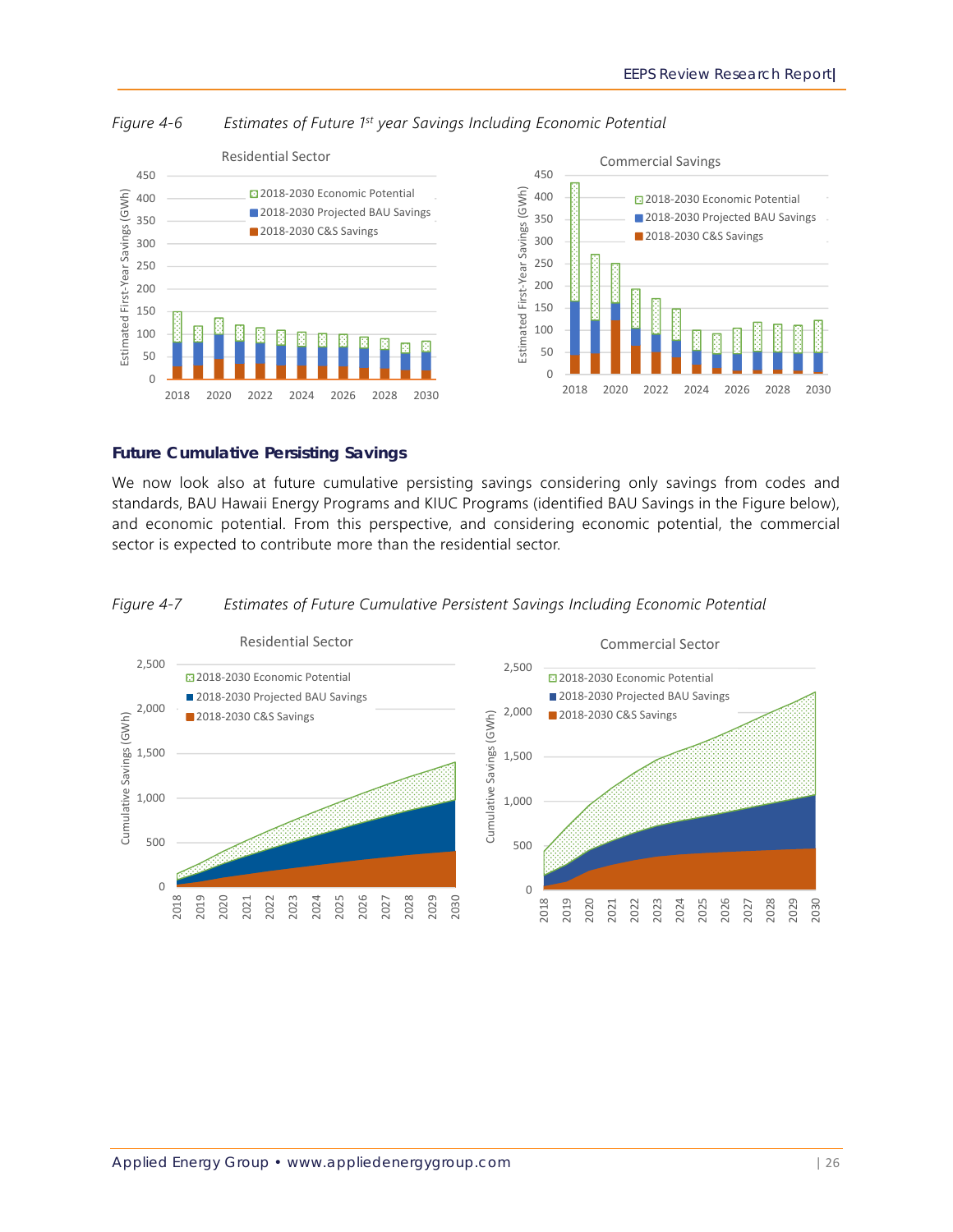# **5**

### STATE PROGRESS TOWARD EEPS GOAL

The 2030 EEPS goal was expected to be achieved by a combination of work by Hawaii Energy as well as other contributing entities, including:

- Kauai Island Utility Cooperative implements its own efficiency program for its customers. It is both a regulated entity and a contributing entity.<sup>40</sup>
- US Department of Defense is subject to federal Energy Independence and Security Act energy efficiency targets, which require a 30% energy use reduction by 2025.
- Hawaii State Government has a goal of 30% electricity use reduction by 2030.
- Codes and standards savings are attributable to federal and state appliance standards and building codes.
- Customer-Sited Solar Photovoltaic ("PV") savings are 1<sup>st</sup> year savings prior to 2015 for PV systems installed before 2015. These savings were significant contributors and are estimated based on Hawaiian Electric Companies (HECO) data.<sup>41</sup>

Collectively, other contributing entities in the State play an important role in the statewide achievement of EEPS. While the Department of Defense and State Government agencies are not subject to oversight by the Commission,<sup>42</sup> Hawaii Energy has been actively coordinating with most non-regulated contributing entities. As a result, most of the savings from other contributing entities -- except for KIUC, solar PV installed before 2015, and codes and standards -- are captured through the Hawaii Energy Program and therefore are not reported separately in the table and figure below to avoid double counting.

Table 5-1 and accompanying Figure 5-1 present 1<sup>st</sup> year savings for the First EEPS Reporting Period, plus 2016 and 2017. Hawaii Energy savings have been verified by a third-party evaluator. The estimates of the effect of codes and standards (which account for most of the "non-regulated entity" savings) is less certain given lack of data on current construction practices and purchase decisions and evidence of what energy consumption would have been in the absence of codes and standards.

Hawaii has consistently exceeded the EEPS interim annual savings goals in terms of 1<sup>st</sup> year savings during the first nine years of the EEPS program. Hawaii Energy accounted for 80% of the EEPS interim goal and just over half of all total EEPS Program 1st year savings contributions during the First EEPS Performance Period. It is expected that Hawaii Energy will continue to provide the bulk of the energy savings in the Second EEPS Performance Period (2015-2020). However, codes and standards will provide an increasingly

<sup>&</sup>lt;sup>40</sup> In savings tables and figures, note that pursuant to HRS § 269-91, under the definition of "Renewable electrical energy," energy efficiency technologies include heat pump water heating, ice storage, ratepayer-funded energy efficiency programs, and use of rejected heat from co-generation and combined heat and power systems, excluding fossil-fueled qualifying facilities that sell electricity to electric utility companies and central station power projects.

<sup>&</sup>lt;sup>41</sup> The success of the net energy metering program for customer PV installations is seen in 2013 and 2014, where first year impacts from PV installations well exceed Hawaii Energy portfolio first year impacts. Per HRS §269-91: "…beginning January 1, 2015, electrical energy savings shall not include customer-sited, grid-connected renewable-energy systems." After 2014, customer PV installations no longer count towards the EEPS goal, so PV values drop to zero on a 1<sup>st</sup> year savings basis but do provide ongoing savings that can be counted toward achievement of the EEPS goal.

<sup>&</sup>lt;sup>42</sup> In recognition of this reporting challenge, the EEPS Framework considered explicit energy efficiency goals for all entities contributing to achievement of EEPS, including measurement and reporting of energy savings to the Commission. The Commission, however, elected in consultation with the TWG not to pursue this approach.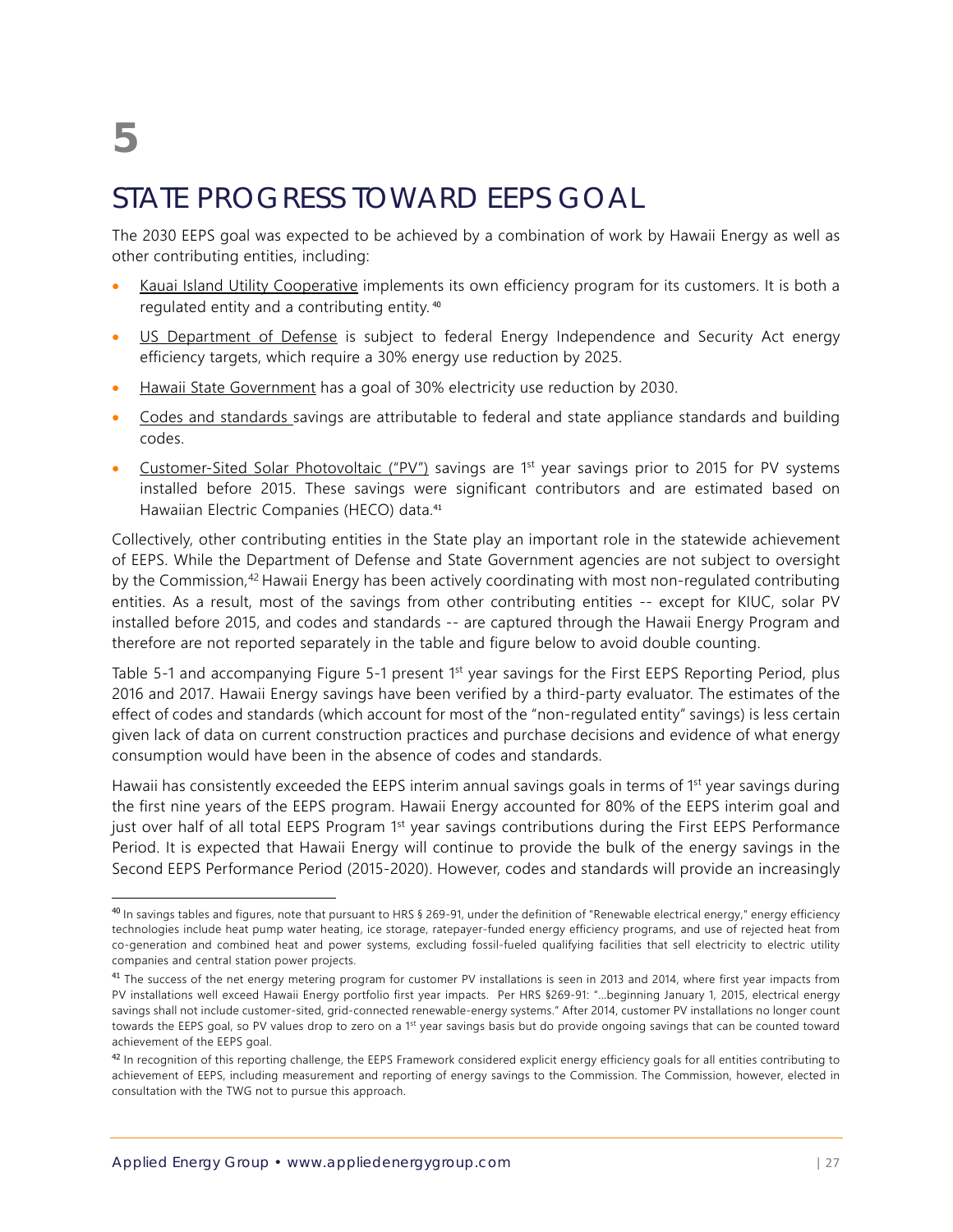significant contribution toward EEPS savings. Hawaii also has opportunities to further increase these savings through local codes and standards development and adoption. Coordination with other nonregulated entities will continue to be important for maximization of contributions toward EEPS goals.

| Program Year    | System Level<br>Hawaii Energy<br>Savings | <b>KIUC Savings</b> | Non-Regulated<br><b>Entity Savings</b> | Solar PV Savings<br>prior to 2015 <sup>44</sup> | Total 1 <sup>st</sup> Year<br>Savings |
|-----------------|------------------------------------------|---------------------|----------------------------------------|-------------------------------------------------|---------------------------------------|
| 2009            | 153.8                                    | 19.2                | 31.9                                   | 7.9                                             | 212.6                                 |
| 2010            | 146.6                                    | 16.9                | 31.9                                   | 15.6                                            | 211.0                                 |
| 2011            | 178.3                                    | 18.3                | 31.9                                   | 22.3                                            | 250.8                                 |
| 2012            | 158.5                                    | 24.4                | 31.9                                   | 76.5                                            | 291.3                                 |
| 2013            | 162.2                                    | 22.4                | 3.4                                    | 194.7                                           | 382.7                                 |
| 2014            | 148.4                                    | 21.4                | 32.7                                   | 208.4                                           | 410.9                                 |
| 2015            | 157.8                                    | 20.0                | 100.1                                  | 0                                               | 277.9                                 |
| <b>Subtotal</b> | 1,105.6                                  | 142.5               | 264.3                                  | 525.4                                           | 2,037.8                               |
| 2016            | 180.1                                    | 33.6                | 61.9                                   | 0                                               | 275.6                                 |
| 2017 Reported   | 170.2                                    | 35.0                | 48.3                                   | $\mathbf 0$                                     | 253.5                                 |
| <b>Total</b>    | 1,456                                    | 211                 | 375                                    | 525                                             | 2,567                                 |

*Table 5-1 Statewide 1st Year Savings Compared to Annual EEPS Goal*<sup>43</sup>

#### *Figure 5-1 Estimates of 1st Year EEPS Savings*



<sup>43</sup> Note that program years don not align with the annual goals on a calendar basis. Program years run from July through June, while calendar years run from January through December. However, given that the annual goals are straight line goals, the comparison is appropriate given that both the program year and the annual goal cover twelve months. In 2030, an additional true-up will be required to capture savings that occurred in the last half of calendar year 2030 but would not have been included in PY2029 savings.

<sup>44</sup> For 2009, solar PV savings estimates are from HECO's Net Energy Metering Status Report to the PUC. For 2010–2014, solar PV savings are from HECO customer account level data; cumulative installed kW capacity was multiplied by monthly capacity factors and adjusted to reflect annual degradation of PV production.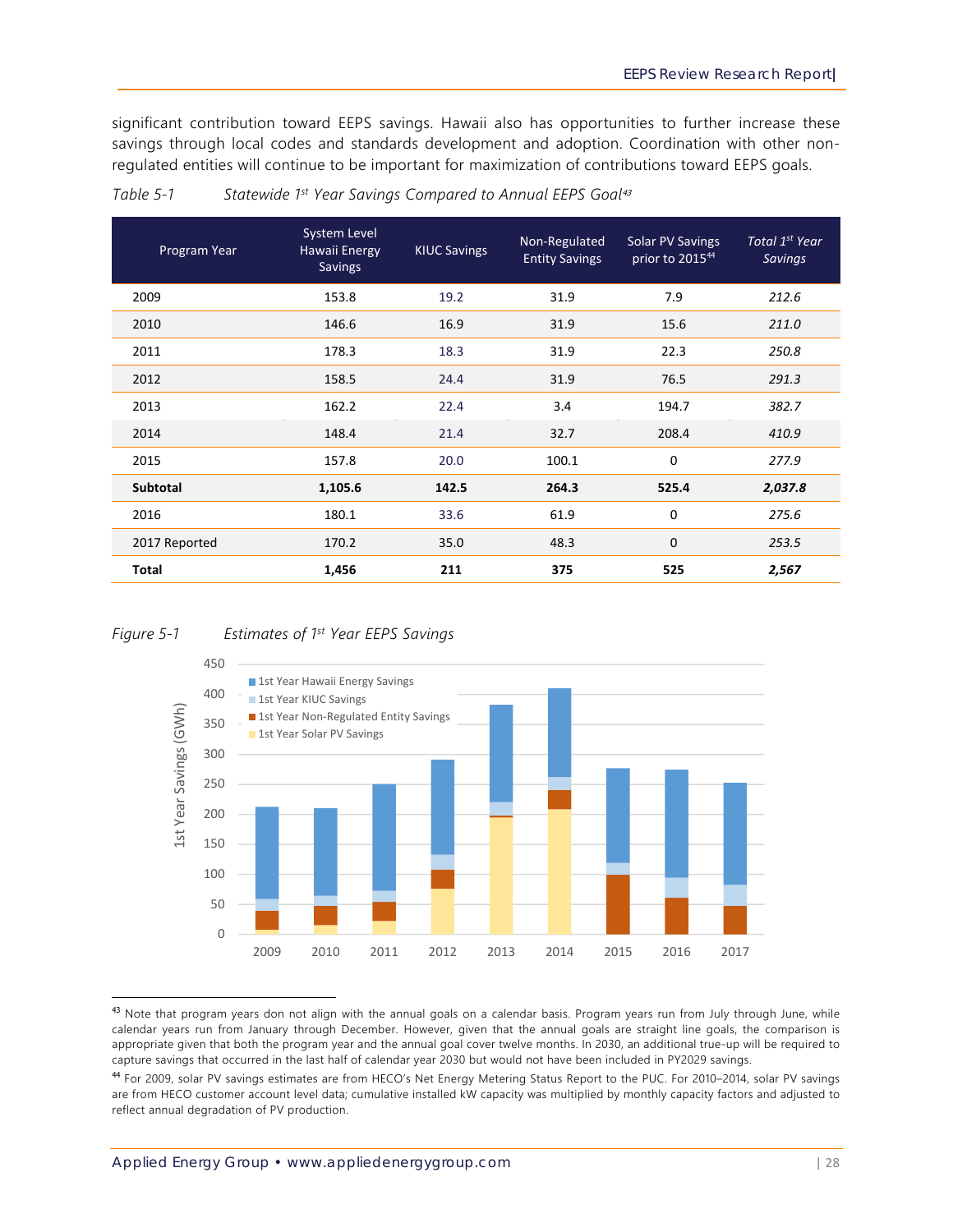While the estimated savings for the state of Hawaii consistently exceed the EEPS Interim annual goal relative to 1<sup>st</sup> year savings, it is also important to look at cumulative persisting savings over time. 1<sup>st</sup> year savings account for the total savings achieved in the first year an efficiency measure is installed, while cumulative persisting savings represent the savings that persists over time considering the varying lifetimes of installed measures. For example, in 2010, the cumulative savings would include 1<sup>st</sup> year savings for 2010 and the persisting savings from 2009 for measures with useful lives longer than one year.

Table 5-2 and accompanying Figure 5-2 present the cumulative persisting savings from solar PV, programs, and codes and standards accounting for measure life and the degradation of savings over time.

| Program Year  | System Level<br>Hawaii Energy<br><b>Savings</b> | <b>KIUC Savings</b> | Non-Regulated<br><b>Entity Savings</b> | <b>Solar PV Savings</b><br>prior to 2015 | <b>Total Cumulative</b><br><b>Persisting Savings</b> |
|---------------|-------------------------------------------------|---------------------|----------------------------------------|------------------------------------------|------------------------------------------------------|
| 2009          | 153.6                                           | 19.2                | 31.9                                   | 7.9                                      | 212.6                                                |
| 2010          | 299.6                                           | 36.1                | 63.8                                   | 23.5                                     | 423.0                                                |
| 2011          | 477.8                                           | 54.4                | 95.7                                   | 45.8                                     | 673.7                                                |
| 2012          | 633.7                                           | 78.8                | 127.6                                  | 122.3                                    | 962.4                                                |
| 2013          | 781.4                                           | 101.2               | 131.0                                  | 317.0                                    | 1,330.6                                              |
| 2014          | 817.7                                           | 122.6               | 163.7                                  | 525.4                                    | 1,629.4                                              |
| 2015          | 895.5                                           | 142.6               | 263.8                                  | 525.4                                    | 1,827.3                                              |
| 2016          | 966.6                                           | 176.2               | 325.7                                  | 525.4                                    | 1,993.9                                              |
| 2017 Reported | 1,170.3                                         | 211.2               | 374.0                                  | 525.4                                    | 2,280.9                                              |

*Table 5-2 Statewide Cumulative Persisting Savings Compared to EEPS Goal* 

#### *Figure 5-2 Statewide Cumulative Persisting Savings Compared to EEPS Goal*

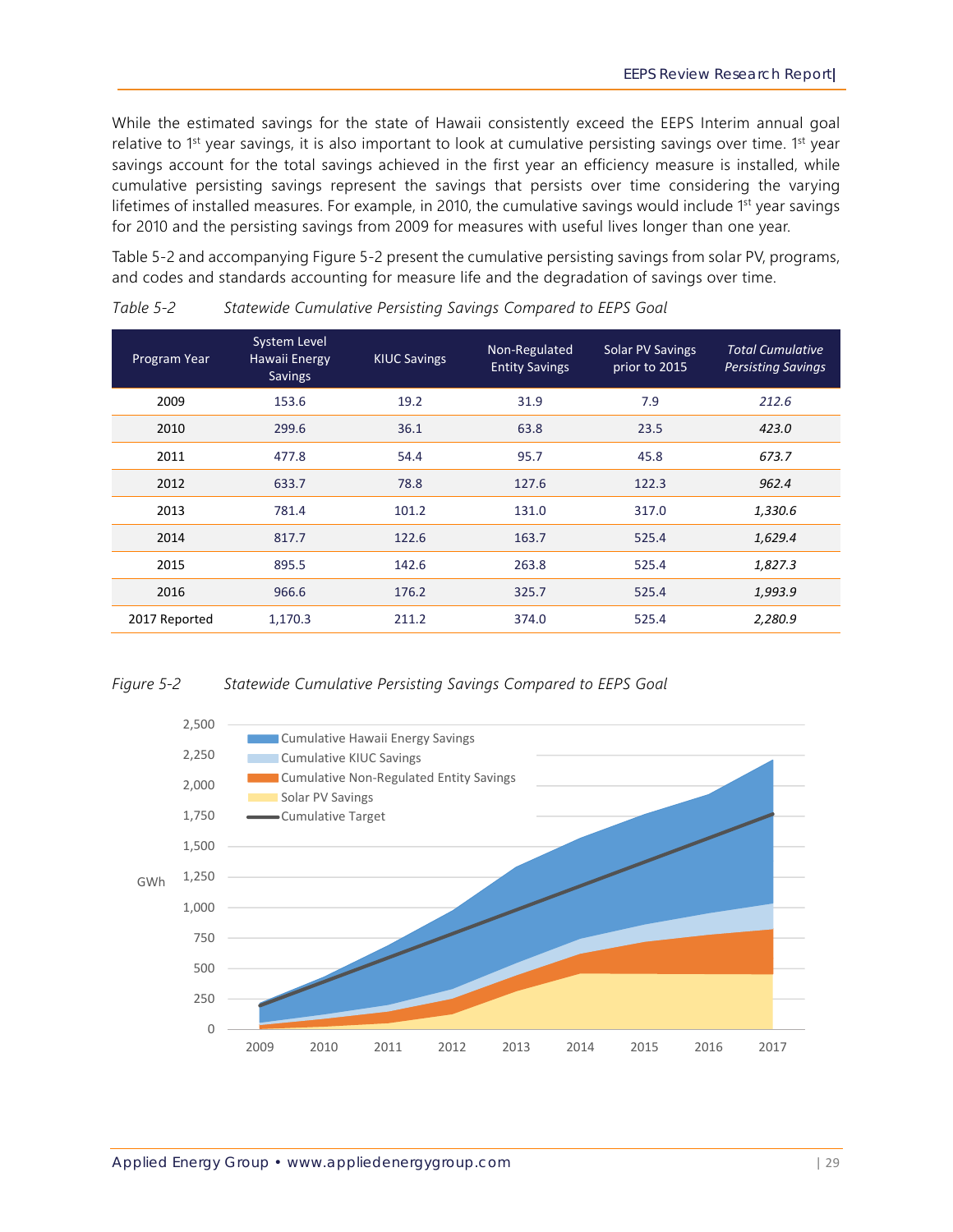Based on this analysis, Hawaii appears to be on track to meet the Interim EEPS goal through 2020. In order to estimate how likely it might be that the State meets the EEPS goal in 2030, AEG also compared the overall cumulative persisting savings estimates to the EEPS goal of cumulative 4,300 GWh by 2030, which is shown below in Figure 5-3. From 2009 through 2017 cumulative persisting savings, like 1<sup>st</sup> year savings, exceed the EEPS goal. Similarly, the State appears to be on track until 2022 to exceed the EEPS cumulative current goal trendline. However, in 2023, there is a gap between the then cumulative current savings (BAU savings and the trend line). The analysis shows, however, that there are sufficient cost-effective savings (green area) available to reach the EEPS goal.



#### *Figure 5-3 Estimate of Cumulative Savings Potential Compared to Cumulative Goal*

The current EEPS Review process includes the development of a Baseline Study and an update of the 2014 Energy Efficiency Potential Study. These studies and other EEPS research can inform stakeholder discussion regarding how and to what degree the EEPS program should evolve to more broadly support the energy and environmental policy objectives of the State.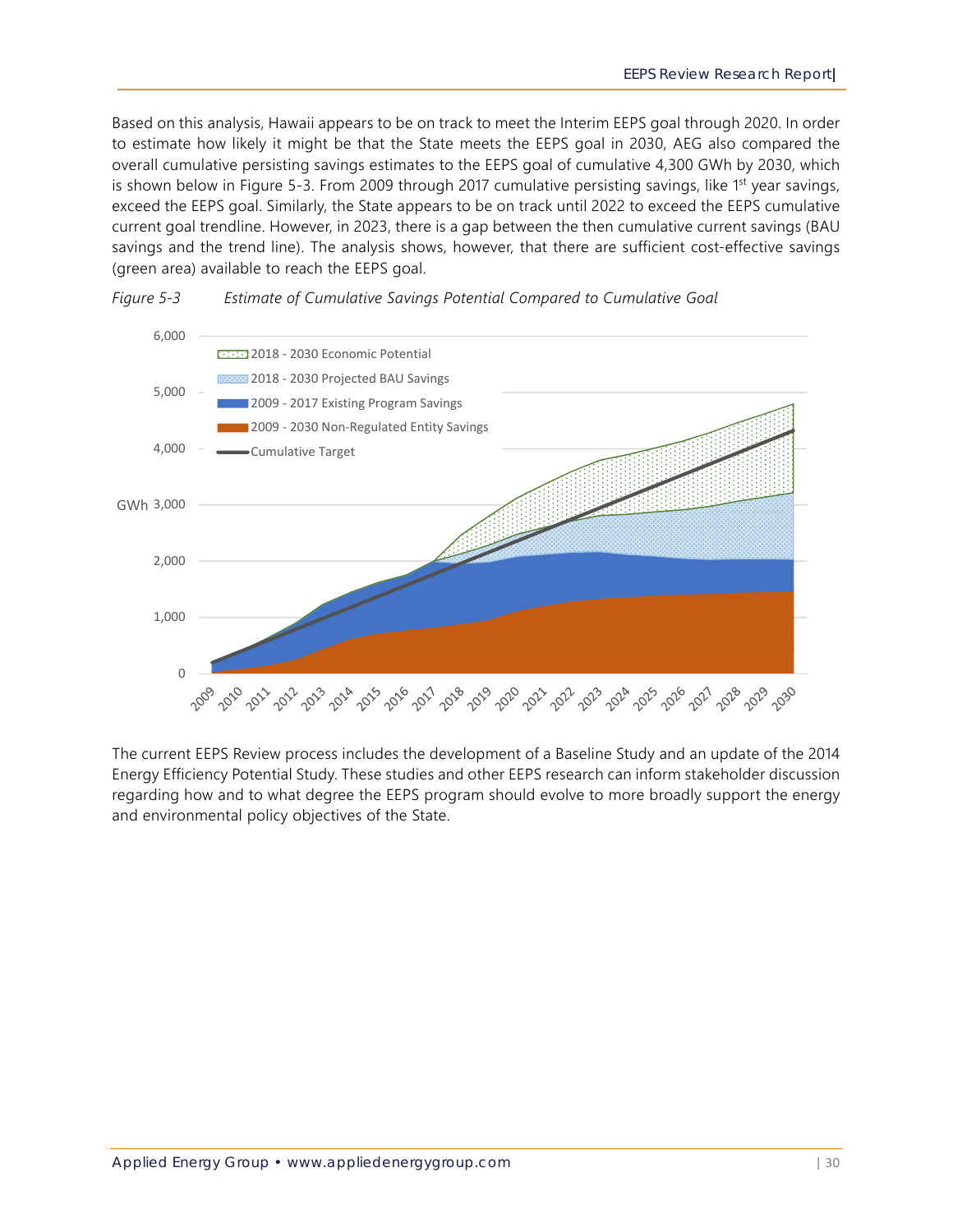

### APPENDIX A – SAVINGS TERMINOLOGY & EXPLANATION OF DIFFERENCES

AEG identified several types of savings referenced throughout the various source documentation, including the Hawaii Energy Annual Reports, Verification reports, TRMs, and the 2014 Report to the Legislature. In addition, we identified several differences in how the metrics are reported in the previous Report to Legislature and across other public sources. First, we present a glossary of savings, then we document the differences we identified.

#### **Glossary of Savings Terms**

- Tracked. Tracked savings refers to the ex-ante savings estimates from the TRM that are reported by Hawaii Energy. With the exception of verified, tracked savings can refer to any of the other types of savings listed below.
- Verified. Verified savings refers to the savings numbers published in the Verification Report and represent tracked savings adjusted by the appropriate realization rate determined in the verification. Since these numbers represent the best available estimate of actual savings for each program year, the EEPS research focuses on verified savings. Like tracked savings, verified can refer to any of the additional types of savings listed below.
- Net. Net savings refer to savings that are net of free ridership and spillover the savings have been adjusted using a net to gross ("NTG") ratio.
- Gross. Gross savings refer to the unadjusted savings which do not account for free-ridership or spillover and have not been adjusted using an NTG ratio.

The next three types of savings are terms used within the industry, but they are also used with the specific definitions that follow by Hawaii Energy.

- Customer level savings (gross at the meter). This savings refers to the tracked savings unadjusted for free-ridership or spillover, and not accounting for transmission and distribution losses. This is the savings defined by the TRM.
- System level savings. (gross generated). This savings refers to the gross (unadjusted by NTG) savings realized at the utility system level and includes transmission and distribution losses. In Hawaii Energy reports prior to 2016, this was simply called gross level savings.
- Program level savings (net generated). This refers to the amount of reduction that can be directly attributed to the programs. It is the system level savings adjusted by the NTG ratio to account for free ridership and spillover.

#### **Differences in Metrics Across Time and Sources**

AEG identified the following differences in how savings are reported in various public sources during our research:

- The Verification Memos (with the exception of 2009) focus on net tracked and verified savings, meaning that the estimates have been adjusted to account for free-riders or spillover.
	- o In 2009 only, the Verification Memo reported gross (unadjusted) tracked and verified savings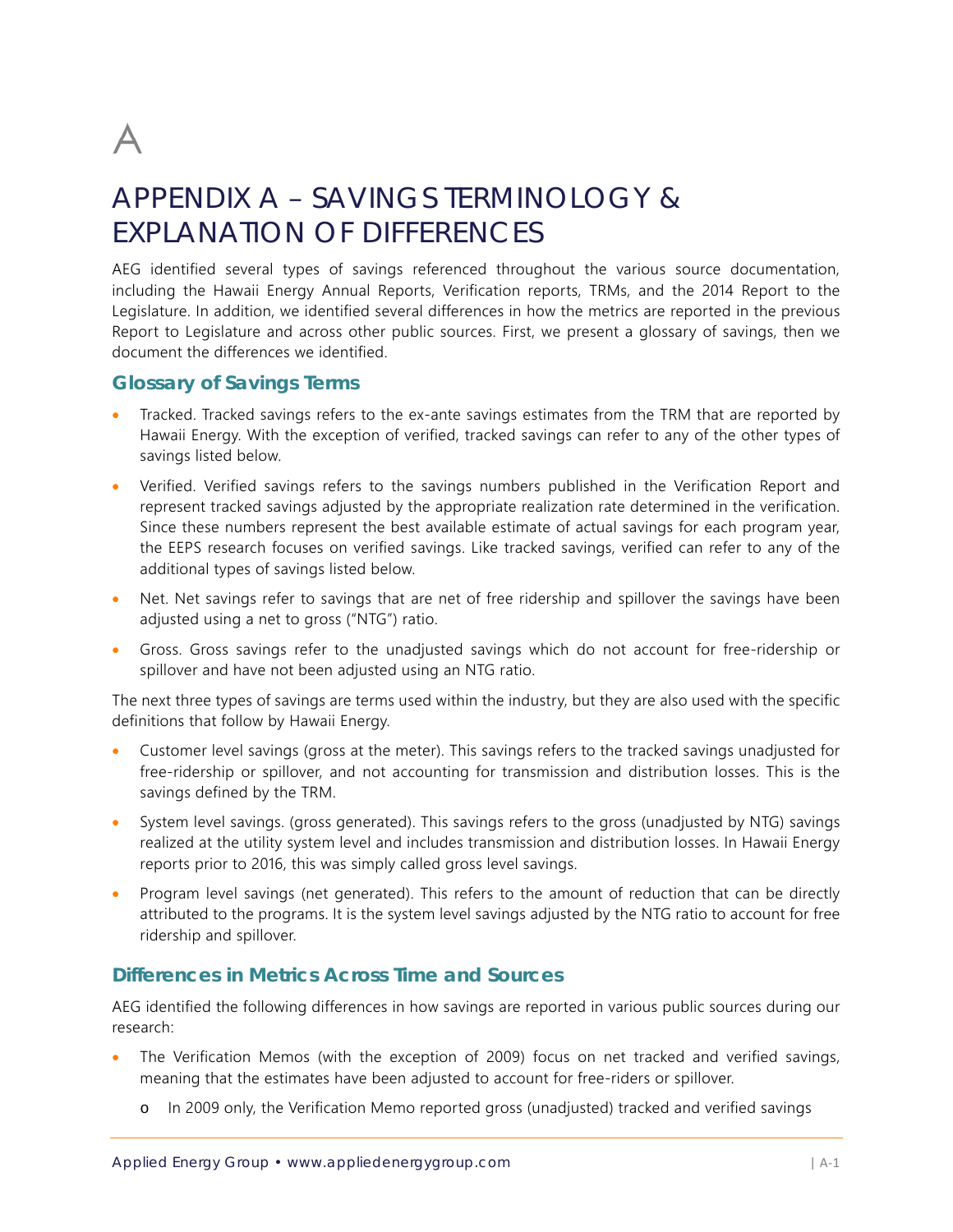- The Hawaii Energy Annual reports focus exclusively on tracked savings. In addition, in 2016 they shifted to focus on Customer and Program level savings vs. system level savings.
- The 2014 Report to Legislature focused on verified system level savings (with the exception of demand savings). Therefore the numbers that were reported cannot be directly sourced to either the Hawaii Energy Annual reports or the Verification Memos. Verified System level savings can, however be calculated by applying the appropriate realization rate (from the Verification Memos) to the tracked system level savings in the Hawaii Energy Annual Reports.
- Demand savings were reported at the customer level in the 2014 Report to Legislature. In the AEG report and in the 2019 Report to Legislature demand savings were reported at the system level.
- AEG's analysis focused on Verified System Level Savings (unless otherwise noted) since that is the most appropriate for the EEPS framework.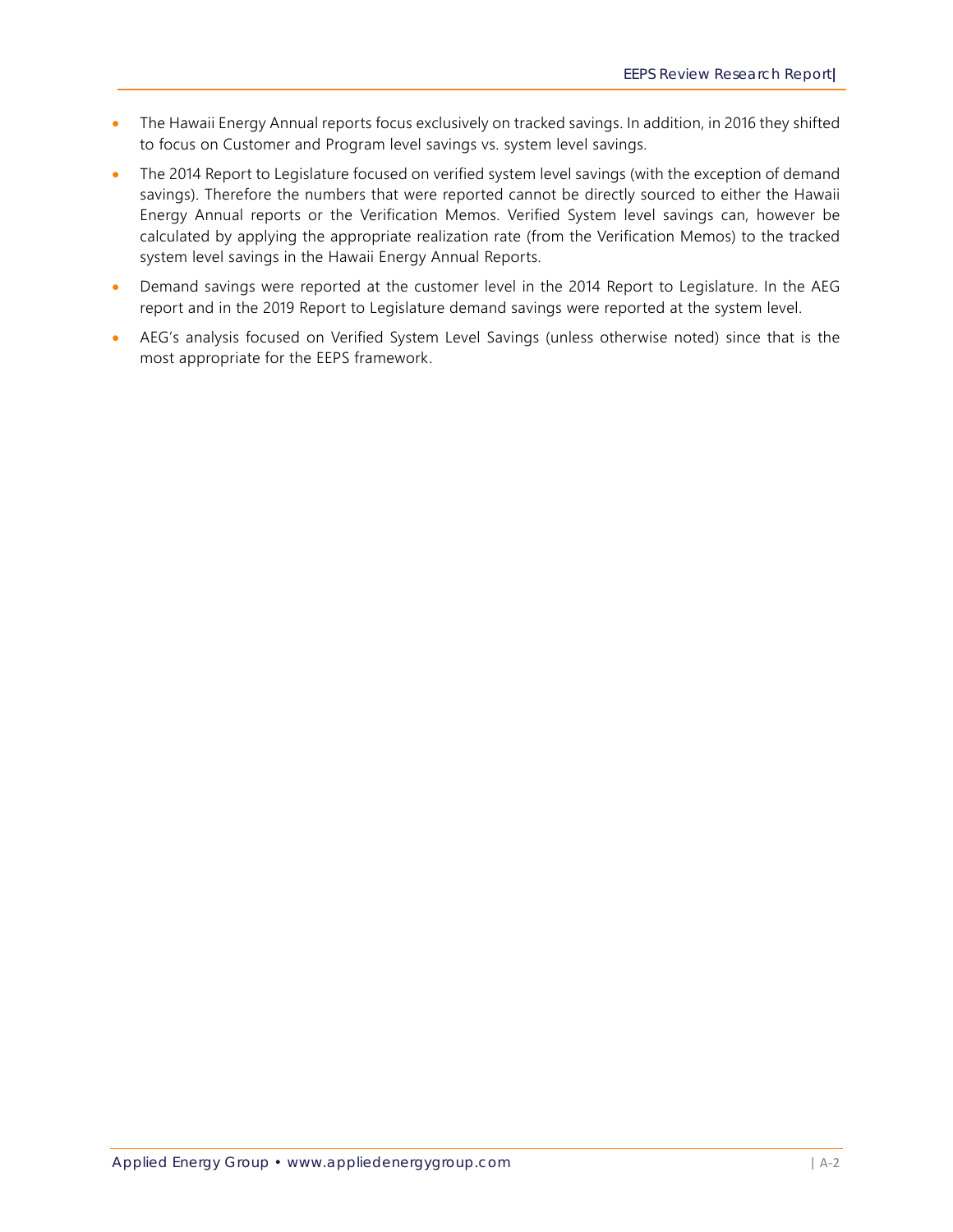### APPENDIX B – OTHER CONTRIBUTING ENTITY DATA COLLECTION INSTRUMENTS

Below we include the email text that was sent to the other contributing entities, and the data collection procedures that AEG developed for the research.

#### **Email Text**

Aloha "Contact Name",

As you are likely aware, the State of Hawai'i is aiming for 100% renewable energy in the electricity sector by 2045. In addition to renewable generation, energy efficiency savings play a large part in meeting these goals. To that end, the Hawai'i State Legislature established an Energy Efficiency Portfolio Standard (EEPS) which mandates a 4,300-gigawatt-hour reduction in electricity use by 2030. Every five years, the Commission publishes a progress report which measures the total energy efficiency savings in the state and assesses the progress toward that goal.

For more information on EEPS Reporting, please see our previous report here: http://www.hawaiicleanenergyinitiative.org/wp-content/uploads/2017/03/EE-Charrette\_PUC\_2014\_Rpt.pdf

As part of the measurement of energy efficiency savings for the 2019 EEPS Report to the State Legislature, the Hawai'i Public Utilities Commission is reaching out to selected entities to request information on energy efficiency related activities and actions which may count toward meeting state goals. To facilitate this effort, we would like to put your energy manager, facilities manager, or other qualified decision makers in contact with Applied Energy Group (the PUC's Evaluation Measurement and Verification contractor) to discuss energy efficiency with respect to your operations as part of the United States Armed Forces. Please expect an AEG representative to follow up with you within two business days to schedule a 30-minute interview.

Your input is incredibly valuable to this process and we thank you for continuing to support the Commission and the state of Hawai'i in our quest for energy independence.

Mahalo,

#### **Data Collection Procedure**

The following steps will be taken to collect information on energy efficiency related activities and actions which may count toward meeting state EEPs goals.

- 1. Email outreach sent by PUC to list of non-regulated entities. AEG is copied on each email.
- 2. AEG will reply to each email, introduce ourselves and ask to schedule a telephone interview.
	- a. If necessary, a second reminder email will be sent.
	- b. If necessary, the second email will be followed with a telephone call requesting an interview.
- 3. Schedule Interview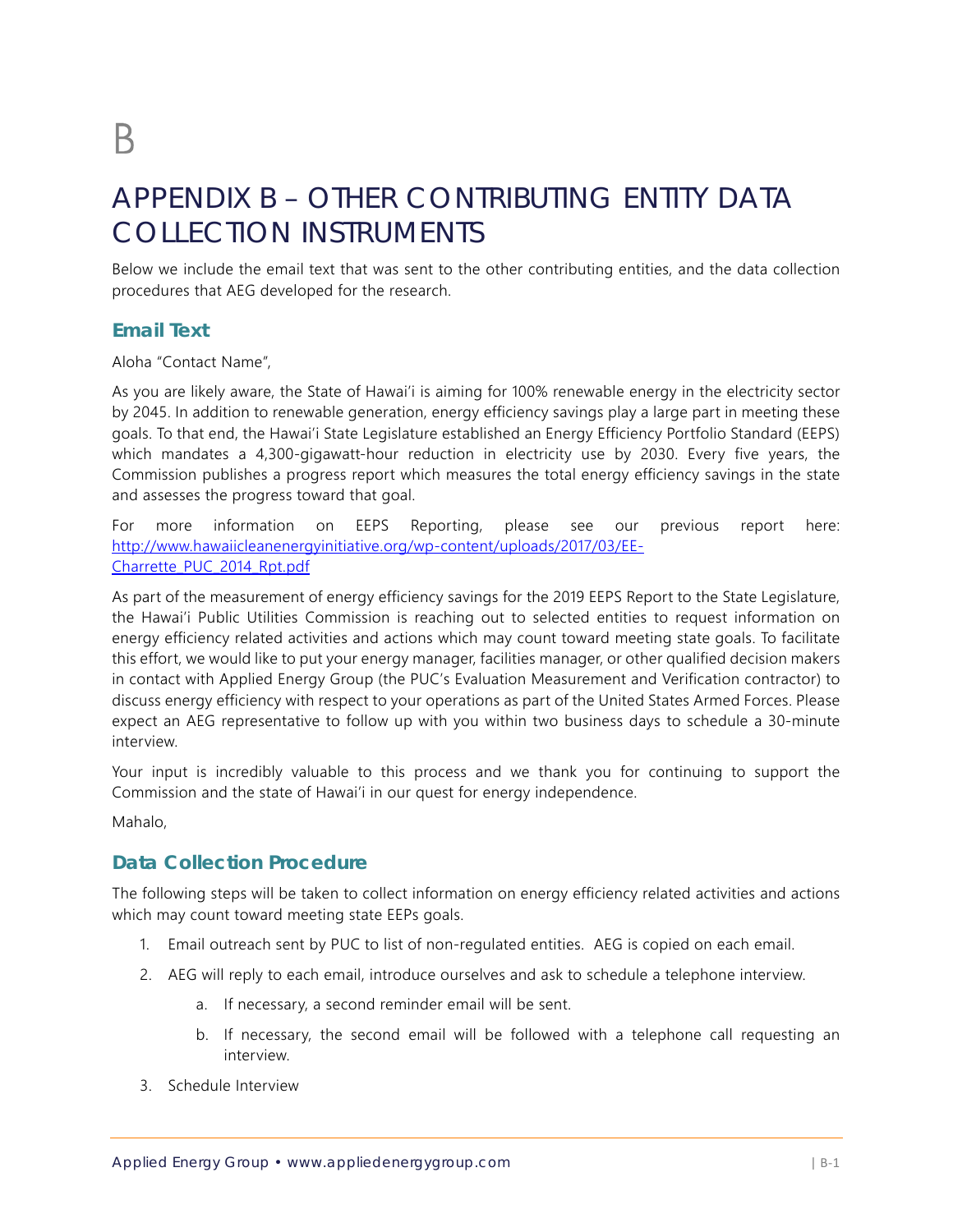- 4. During each interview AEG will do the following:
	- a. Briefly restate the goal of the interview.
	- b. Ask if any energy saving projects have been completed since 2014
		- i. If yes, ask if these projects were part of a Hawaii Energy program (e.g., received rebates, incentives, etc. from Hawaii Energy)
		- ii. Prompt for the following:
			- 1. Replacement/upgrades of equipment
			- 2. Purchased new energy use equipment
			- 3. Lighting retrofits
			- 4. Purchased/replaced automated controls or devices
			- 5. Made any changes/improvements to the building shell
			- 6. Implemented any behavioral programs (e.g., encouraging employees to turn off lights and electronics when not in use)
			- 7. Installed solar or other renewable energy
			- 8. Purchased or leased batteries
		- iii. Request data or information on the projects and any energy saving estimates.
	- c. Thank them for their time and cooperation. Ask if it's okay to follow up if necessary.
	- d. Follow up to collect data/information if necessary.
	- e. Follow up to clarify data/information if necessary.